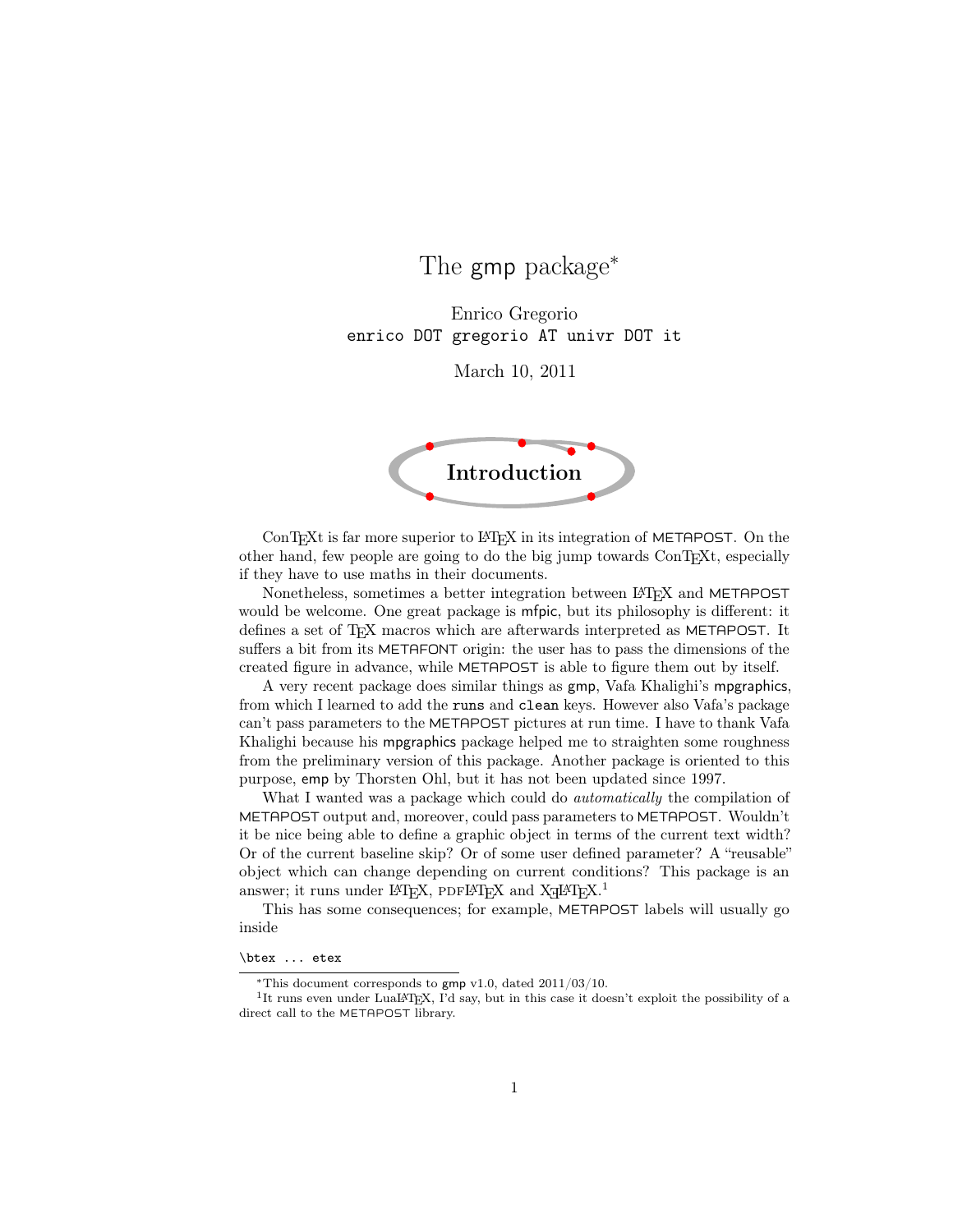Figure 1 The code for the swelled rule

```
\begin{mpost}[name=swelled]
breadth=.667\mpdim{\linewidth};
height=2pt;
x1=0;x2=x6=.333x4;x5=x3=.667x4;
x4=breadth;
y1=y4=height/2;
y2=y3=height;
y5=y6=0;
fill z1--z2--z3--z4--
  z5--z6--cycle;
\end{mpost}
```
instead of the normal btex ... etex. Later examples will show this is an enrichment, rather than a limitation.

Consider a swelled rule: we want its width to be two thirds of the line width. But, of course, we should not simply scale it when the line width changes. Here is an example; the swelled rule for the current line width:

We follow it with a scaled version corresponding to half line width (on the left) and a true swelled rule constructed for a halved line width:

The difference is clear, but I must admit to have cheated: in this case it would be sufficient to scale the swelled rule only in the horizontal direction. However, scaling is not always the correct answer, since it affects all rule widths and character sizes, for example. You can see the input for the swelled rule in Figure 1, taken from Peter [3].

What I did was to define a METAPOST input for the swelled rule, to assign it a name and to use it when needed. For example, the above verbatim environment surrounded by swelled rules has been written as in Figure 2.

A recent message on comp.text.tex<sup>2</sup> asked how to realize in LAT<sub>EX</sub> chapter

The command \mpdim takes as an argument a length (rigid or rubber) and transforms it into a dimension understood by METAPOST (i.e., it strips off possible 'plus' and 'minus' specifications). To METAPOST eyes, it is an 'unnamed variable' like 'whatever', except that it has the value of the dimension given as argument; see the description in Section 5

 $^2$ http://groups.google.com/group/comp.text.tex/browse\_frm/thread/516fb024bb83bcda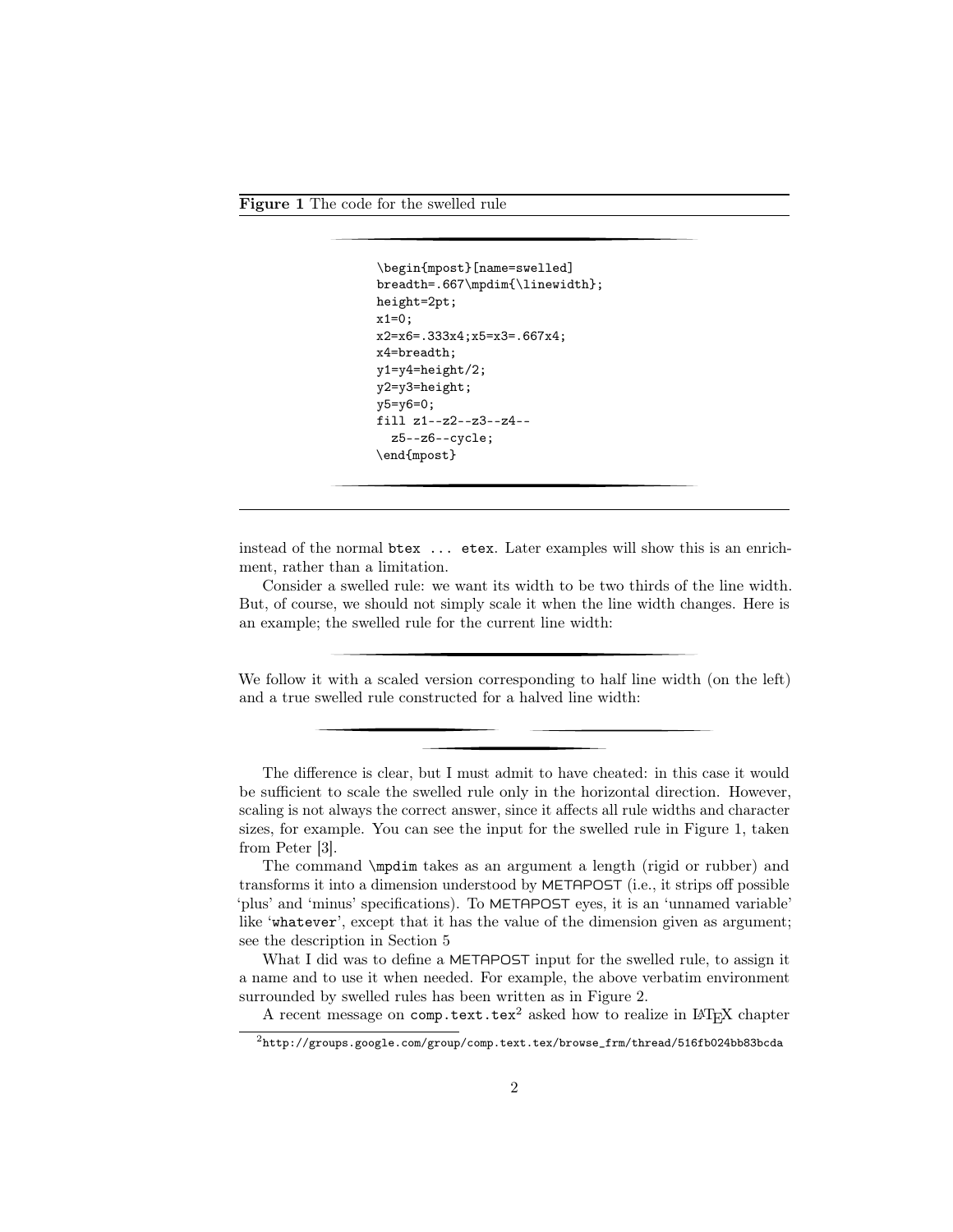Figure 2 The input for the nice verbatim

| \begin{center}                  |
|---------------------------------|
| \usempost{swelled}\\*[3ex]      |
| \begin{minipage}{.5\linewidth}  |
| \begin{verbatim}                |
| \begin{mpost}[name=swelled]     |
| breadth=.667\mpdim{\linewidth}; |
|                                 |
| \end{mpost}                     |
| \end{verbatim}                  |
| \end{minipage}\\*[3ex]          |
| \usempost{swelled}              |
| \end{center}                    |
|                                 |

headers like the ones in the manual "ConTEXt, an excursion"<sup>3</sup> and Taco Hoekwater kindly provided the code that's used. Here I propose a macro that solves the problem, once it's integrated in a chapter style for memoir or titlesec; the META-POST code is found in table 1 and the result is shown here



Now you can return to the first page and see that the title for the introduction was typeset inside a similar drawing, but of different size. The METAPOST code is exactly the same as Taco's, except for the call of mpost instead of \startMPgraphic and \endMPgraphic. The LATFX code used is

```
\newsavebox{\tacochapterbox}
\newcommand{\tacochapterhead}[1]{%
 \sbox\tacochapterbox{\Large\bfseries #1}%
 {\ooalign{%
    \MPclipOne{\mpdim{\wd\tacochapterbox+6pc}} % width
            {\mpdim{\ht\tacochapterbox+3pc}} % height
            {8} % thickness of the curve
            {(.7,.7,.7)} % color of the curve
            {red} % color of the spots
    \cr\hfill\raisebox{\dimexpr.5\ht\tacochapterbox+1.5pc\relax}
        {\box\tacochapterbox}\hfill}}}
```
\tacochapterhead{How to draw graphics}

Use a high level package such as titlesec in order to draw fancy ornaments around the chapter title; an example might be

<sup>3</sup>http://www.pragma-ade.nl/general/manuals/mp-cb-en.pdf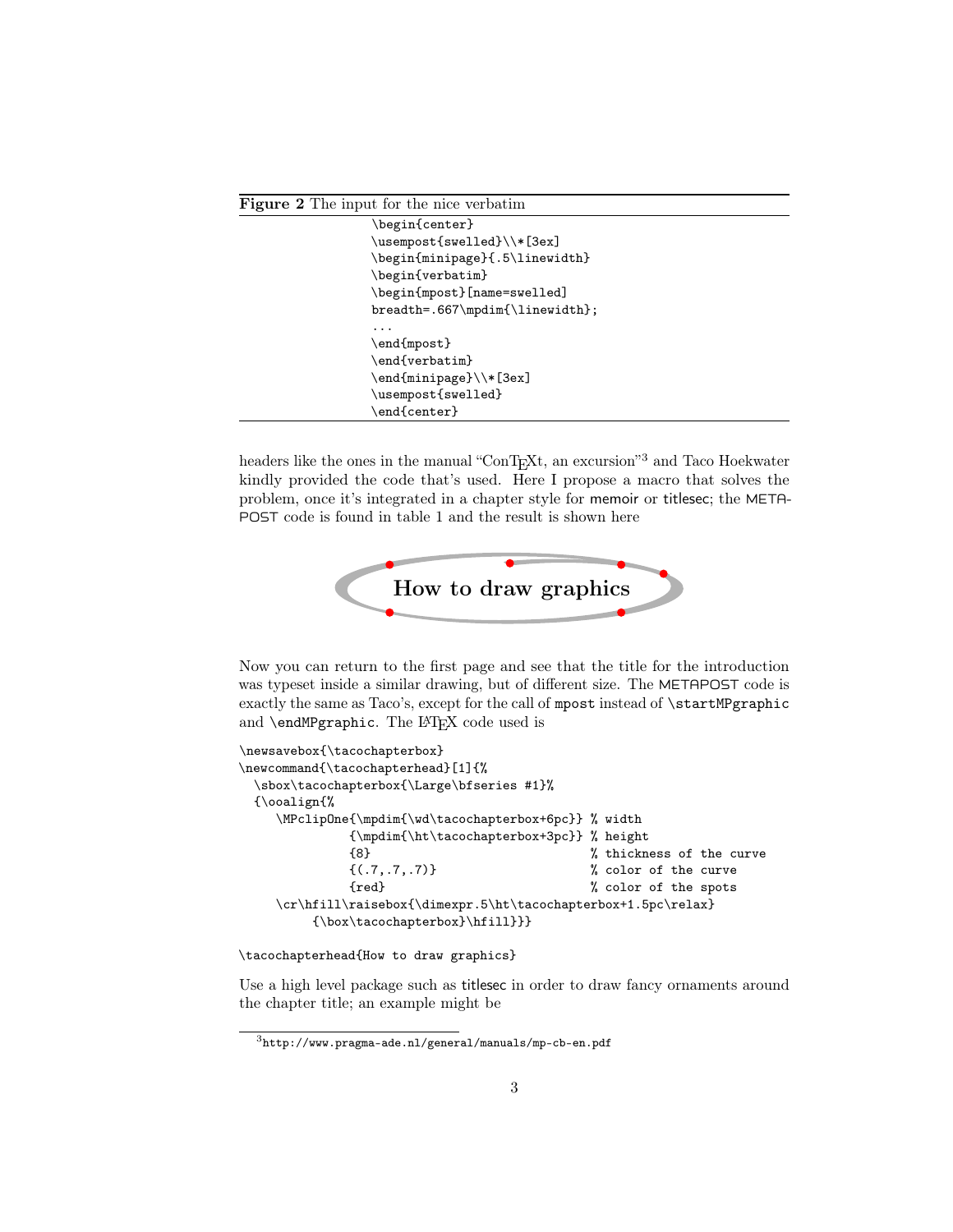```
\newcommand{\chapformat}[1]{\tacochapterhead{\thechapter.\ #1}}
\titleformat{name=\chapter}[block]
  {\large\bfseries\filcenter}{}{0pt}{\chapformat}
\titleformat{name=\chapter,numberless}[block]
  {\large\bfseries\filcenter}{}{0pt}{\tacochapterhead}
```
which takes care also of numberless chapter headings.

Another useless application comes from the Metafun manual, by Hans Hagen [1]: a representation of a counter using vertical bars with a diagonal one after four of them, just like when counting on a piece of scratch paper. We can borrow the METAPOST input from Hans, and define the command you find in table 2.

Now we have a new environment and we can use it at every nesting level:

- 1. A first item, to remember that METAPOST is a big fun, for the following reasons:
	- it has a syntax very similar to METAFONT;
	- it outputs very good PostScript;
	- $||$  there are many people using it;
	- IIII it is very simple to use;
	- $\mathcal{H}$  it integrates easily with  $\mathcal{B}T\mathcal{F}X$ ;

some other reason just to arrive to six.

2. A second item, to remember that LAT<sub>EX</sub> users can benefit from the use of METAPOST.

The input for this nested enumeration was

```
\begin{enumerate}
  \item A first ...
    \begin{scratchenum}
      \item it has ...
      ...
    \end{scratchenum}
  \item A second ...
\end{enumerate}
```
Of course, if we need to use the scratchenum only at the first level of nesting, a definition such as

```
\newenvironment{scratchenum}
  {\begin{enumerate}
   \renewcommand{labelenumi}{\scratchcount{\arabic{enumi}}}%
  }
  \{\end{label}|
```
would have sufficed. We give as argument to \scratchcount the representation of the counter as an arabic number; METAPOST does all the necessary calculations.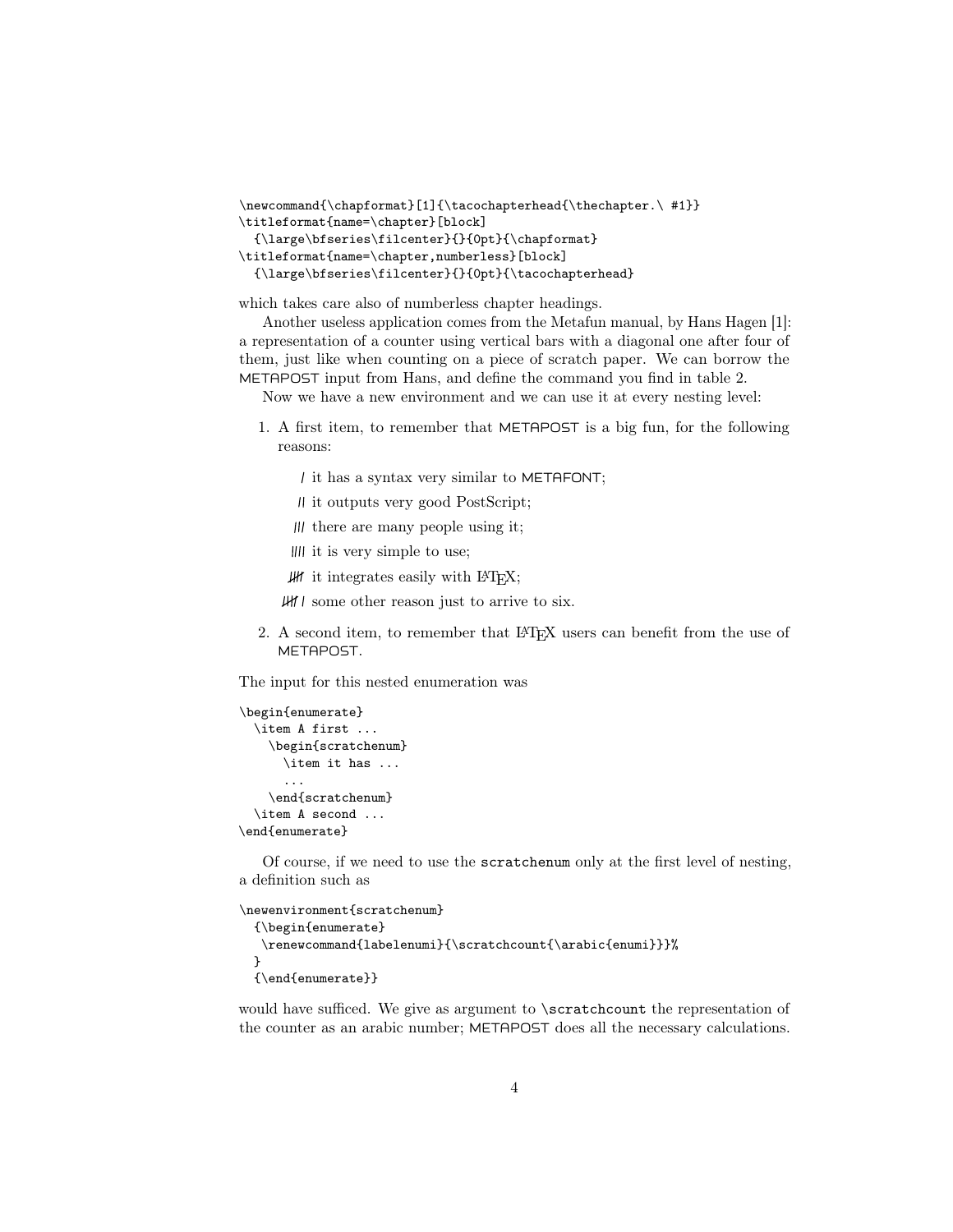Table 1 METAPOST code for a fancy chapter heading

```
%macro arguments:
%#1 = desired width%#2 = desired height%#3 = pen thickness (relative)
%#4 = line color%#5 = dot color\def\MPclipOne#1#2#3#4#5%
   {\begin{mpost}
      w := #1; width := 100; wfactor := w/width;
      h := #2; height := 100; hfactor := h/height;
      color lightred; lightred := (.90, .50, .50);color lightgray; lightgray := (.95, .95, .95);<br>color gray; gray := (.50, .50, .50);
      color gray; \text{gray} := (.50, .50, .50);
      def random_delta (expr d) =
        d-(uniformdeviate 2d)
      enddef;
      z1 = (0, height);z2 = (0,0);z3 = (width, 0);z4 = (width,height);
      z5 = (width+random_delta(.2width),height+random_delta(.2height));
      z6 = (.5width+random_delta(.1width),height+random_delta(.1height));
      pickup pencircle
        xscaled (#3/wfactor)
        yscaled (#3/(2*hfactor))
        rotated 30;
      draw z5..z1..z2..z3..z4..z6 withcolor #4;
      pickup pencircle
        xscaled (#3/wfactor)
        yscaled (#3/hfactor);
      draw z1 withcolor #5;
      draw z2 withcolor #5;
      draw z3 withcolor #5;
      draw z4 withcolor #5;
      draw z5 withcolor #5;
      draw z6 withcolor #5;
      newwidth := (xpart (urcorner currentpicture)) -
                    (xpart (llcorner currentpicture));
      newheight := (ypart (urcorner currentpicture)) -
                    (ypart (llcorner currentpicture));
      currentpicture := currentpicture
       xscaled (w/newwidth) yscaled (h/newheight);
    \end{mpost}}
```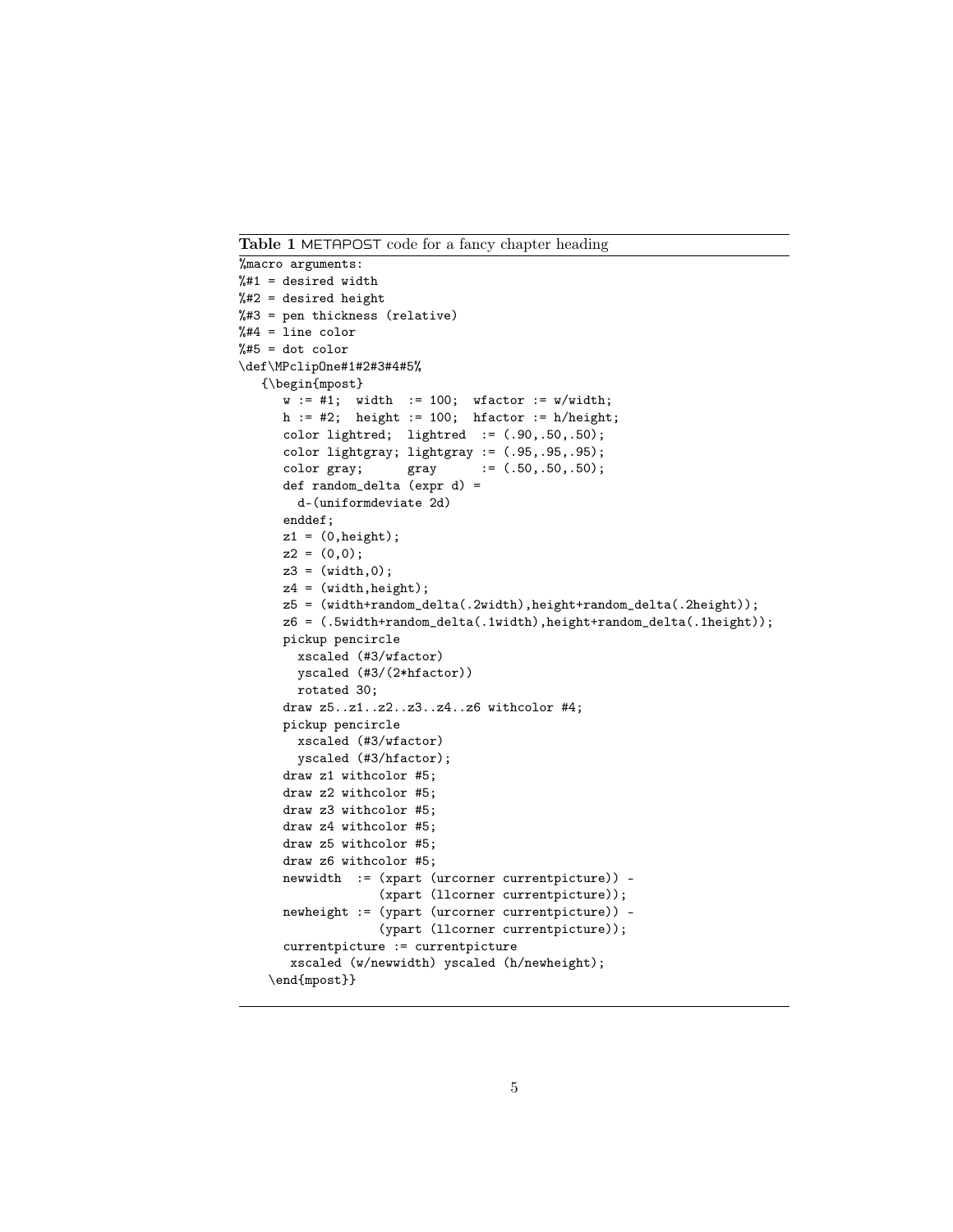```
Table 2 The \scratchcount macro
\newcommand{\scratchcount}[1]{%
  \begin{mpost}
 n:=#1;
 height := 3/5\mpdim{\baselineskip} ;
  span := 1/3 * height ;
 drift := 1/10 * height;
 pickup pencircle scaled (1/12 * height) ;
 def d = (uniformdeviate drift) enddef ;
 for i := 1 upto n :draw
     if (i mod 5)=0 : ((-d-4.5span,d)--(+d-0.5span,height-d))
     else : ((-d,+d)--(+d,height-d)) fi
     shifted (span*i,d-drift) ;
  endfor;
 picture cp ;
 cp := currentpicture ; %for readability
  setbounds currentpicture to
    (llcorner cp shifted (0,-ypart llcorner cp) --
    lrcorner cp shifted (0,-ypart lrcorner cp) --
    urcorner cp -- ulcorner cp -- cycle) ;
  \end{mpost}}
\makeatletter
\newenvironment{scratchenum}{\begin{enumerate}
  \@namedef{label\@enumctr}{\scratchcount{\arabic{\@enumctr}}}%
 }{\end{enumerate}}
\makeatother
```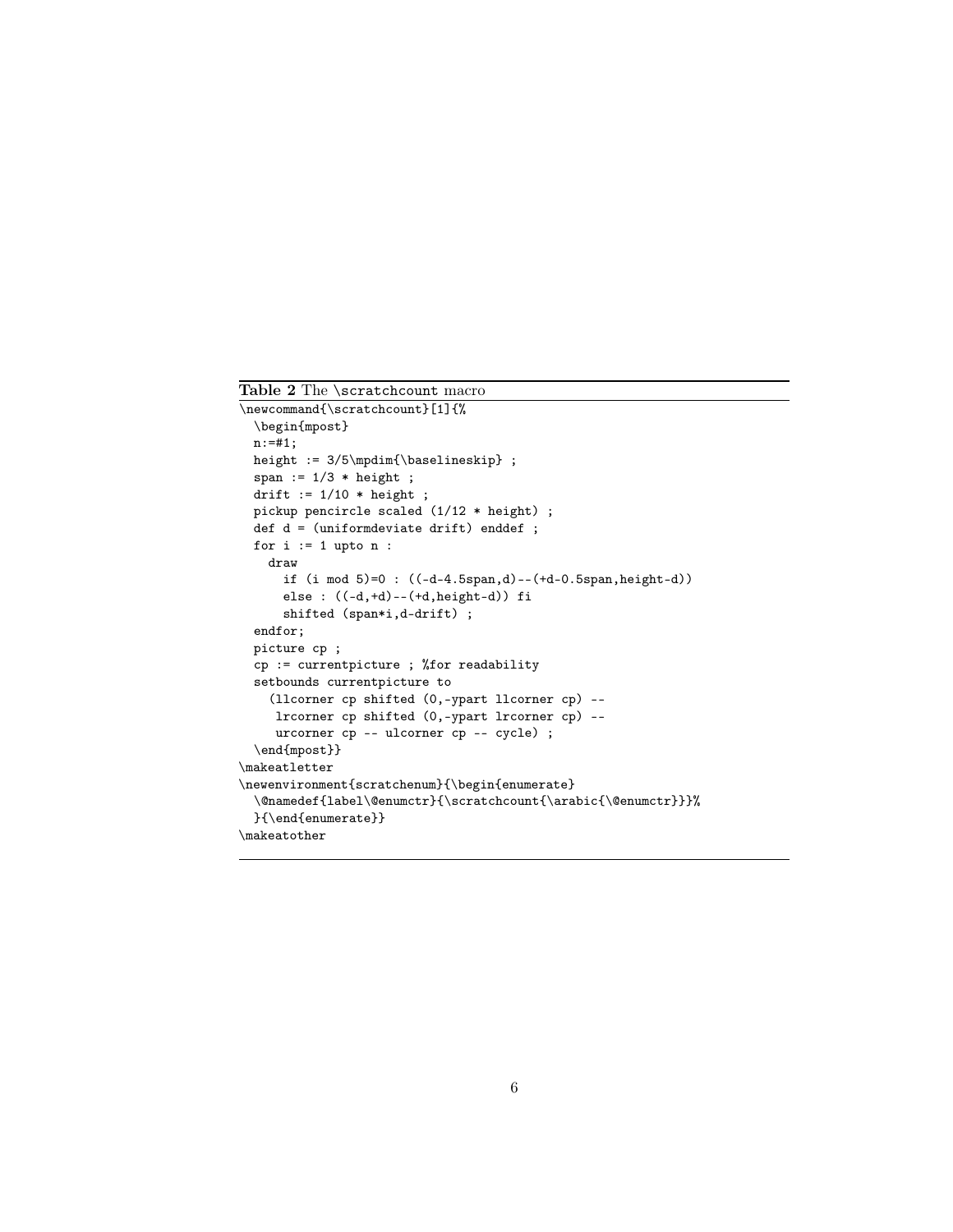Figure 3 Expanded definition for the scratch numbers; the **\VCEN** macro is for centering the object.

```
\newcommand\lista[2][black]{%
\VCEN{\begin{mpost}[mpmem=metafun]
n:=#2 ; color fuzzy_color ; fuzzy_color:=#1 ;
height := 5pt;
span := 1/3 * height ;
drift := 1/10 * height;
hsize := .7\mpdim{\linewidth} ;
vstep := 10pt ;xmax := hsize div 5span ;
pickup pencircle scaled (1/12 * height) ;
def d = (uniformdeviate drift) enddef ;
for i := 1 upto n :xpos := ((i-1) mod (5*xmax))*span ;ypos := ((i-1) div (5*xmax))*vstep ;draw
    if (i mod 5)=0 : ((-d-4.5span,d)--(+d-0.5span,height-d))
    else : ((-d,+d)--(+d,height-d)) fi
    shifted (xpos,-ypos+d-drift) withcolor fuzzy_color ;
endfor;
picture cp ;
cp := currentpicture ; % for readability
if (ypart ulcorner cp - ypart llcorner cp) <= vstep :
setbounds currentpicture to
  (llcorner cp shifted (0,-ypart llcorner cp) --
   lrcorner cp shifted (0,-ypart lrcorner cp) --
   urcorner cp -- ulcorner cp -- cycle) ;
fi
\end{mpost}}}
```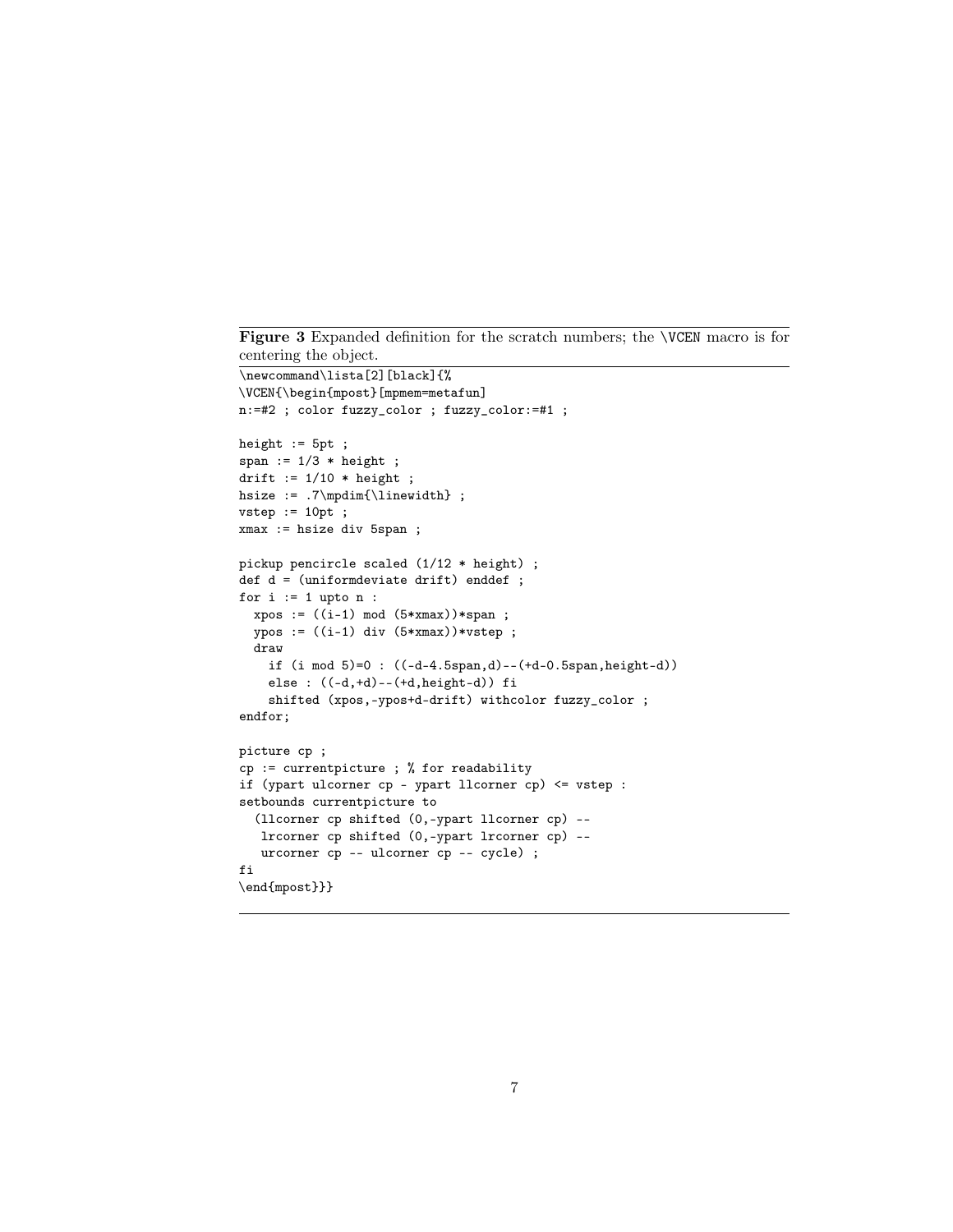| <b>Figure 4</b> La lista |                                        |      |
|--------------------------|----------------------------------------|------|
| Italia.                  | ur ur ur hr ur ur ur ur ur ur ur ur ur | 640  |
| Alemagna                 |                                        | 231  |
| <b>Francia</b>           |                                        | 100  |
| Turchia                  |                                        | 91   |
| Spagna                   |                                        | 1003 |

We can expand on this theme, to represent greater numbers. You can see it in Figure 3. After this, an input like

```
\begin{tabular}{llr}
\mathcal{2}{c}{\textbf{La lista}}\\\hline\\Italia & \lista[red]{640} & 640\\\\
Alemagna & \lista{231} & 231\\\\
Francia & \lista[red]{100}& 100\\\\
Turchia & \lista{91}& 91\\\\
Spagna & \lista[red]{1003} & 1003\\\\\hline
\end{tabular}
```
gives what you can see in figure 4, but if we put it inside a minipage, we can render the same list in other ways, automatically. You see it in Figure 5.

Note how we can pass to the METAPOST input some parameters, a dimension as before, and a color specification.

It is not necessary to put mpost environments inside a definition, as we have already seen. We can assign a name to the object and use it as many times as we like, even subject to transformations with the same syntax as \includegraphics. The following example is from the METAPOST package drv, which requires a double run of METAPOST:

```
\begin{mpost}[runs=2,mpsettings={input drv;},name=der1]
jgm 0 "A\vdash B";
jgm 1 "B\vdash C";
jgm 2 "A\vdash C";
nfr 0 () ("f", 1);
```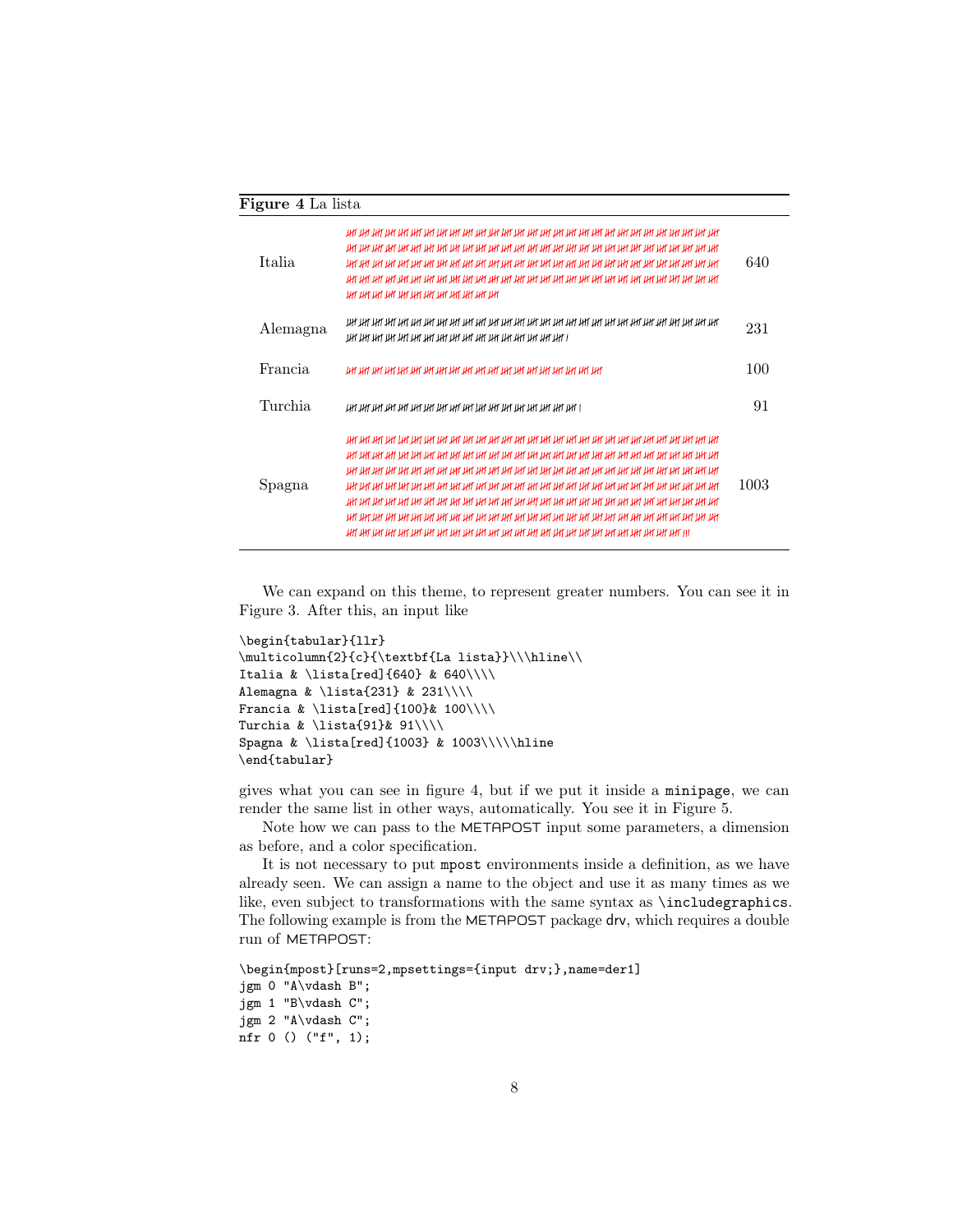Figure 5 The tables have been reduced at 70%. On the right the table has been put in a minipage of size .5\linewidth; on the left the size was .4\linewidth

|                                   |                                                                                                                                                                                                                                                                                                                   | La lista |                                                                                                                                                                                                                                                                                                                                                                                                                                                                                                   |
|-----------------------------------|-------------------------------------------------------------------------------------------------------------------------------------------------------------------------------------------------------------------------------------------------------------------------------------------------------------------|----------|---------------------------------------------------------------------------------------------------------------------------------------------------------------------------------------------------------------------------------------------------------------------------------------------------------------------------------------------------------------------------------------------------------------------------------------------------------------------------------------------------|
| TТ                                | La lista<br>жит дит дит дит дит дит дит дит дит дит<br>игитигитигитигитигигитигитигит                                                                                                                                                                                                                             | IТ       | THE THE THE THE THE THE THE THE THE THE<br>АНГАНГАНГАНГАНГАНГАНГАНГАНГ<br>жин жин жин жин жин жин<br>ИГИГИГИГИГИГИГИГИГИГИГИГ<br>THE THE THE THE THE THE THE THE THE THE<br>игитигин игитигин игитиг<br>жит ни эн эн эн эн эн эн эн эн<br>жи не ни ни ни ни ни ни ни ни<br>ИГИГИГИГИГИГИГИГИГИГИГИГ<br>ик ик ик ик ик ик ик ик ик ик ик<br>ИГЛИГИТИТ ЛИГИТ ИН ИН ИН ИНГИН<br>WI WI JHT JHT JHT JHT JHT                                                                                            |
| ит ит<br>DE.<br>JHT JHT JHT JHT I | iay ay aan ah ah ah ah ah ah ah ah ah ah ah<br>жит на на на на на на на на на на на<br>жимин жимин жимин жимин                                                                                                                                                                                                    | DE       | акиги акиги акиги акиги ак<br>ИГИГИГИГИГИН ИГИГИГИГИГИГИГ<br>игит игит игит игит игит иг<br>жим жизними жизними<br>ИГИГІ                                                                                                                                                                                                                                                                                                                                                                          |
| FR.                               | жим жим ни жим ни жим жим<br>LHT LHT LHT LHT LHT LHT                                                                                                                                                                                                                                                              | FR.      | игин игигигигигигигигигиг<br>the the the the the the the the the                                                                                                                                                                                                                                                                                                                                                                                                                                  |
| <b>TR</b><br>ИТ ИТ ИТ ИТ І        | жин жин жин баранын баранын байдаг.                                                                                                                                                                                                                                                                               | TR.      | итигитигитигитигитигит<br>игигин игигигиги                                                                                                                                                                                                                                                                                                                                                                                                                                                        |
| <b>FS</b><br>ин ингин инги        | IN JHE UN IN AN IN UN UN UN HE UN UN UN UN<br>ИГИГИТИГИГИГИГИГИГИГИГИГИГИГИГ<br>жин жин жин баран барат баран бара<br>игигигигигигигигигигигигигигиг<br>which we will all the will we will have we will have<br>игитититититититититититититит<br>ИГИГИГИГИГИГИГИГИГИГИГИГИГИГИГИГ<br>жин жин жин жин жин жин жин | ES       | игигин ин ин ин ин ин ин ин ин<br>жин жин жана жана ж<br>UR URT UM URT URT URT URT URT URT URT<br>ИГИГИГИГИГИГИГИГИГИГИГИГ<br>жунган анын анын анын<br>жим не не не не не не не не<br>ur ur ur ur ur ur ur ur ur ur ur ur<br>ИГИГИГИГИГИГИГИГИГИГИГИГ<br>игигин ин ин ин ин ин ин ин ин<br>ИГИГИГИГИГИГИГИГИГИГИГИГ<br>ИГИГИГИГИГИГИГИГИГИГИГИГИГ<br>жин жин жин жин жин<br>жин жинин жинин жинин<br>ин ин ин ин ин ин ин ин ин ин<br>ИГАН АН АН АН АНГАН АНГАН АНГ<br>игитититин игититин игитит |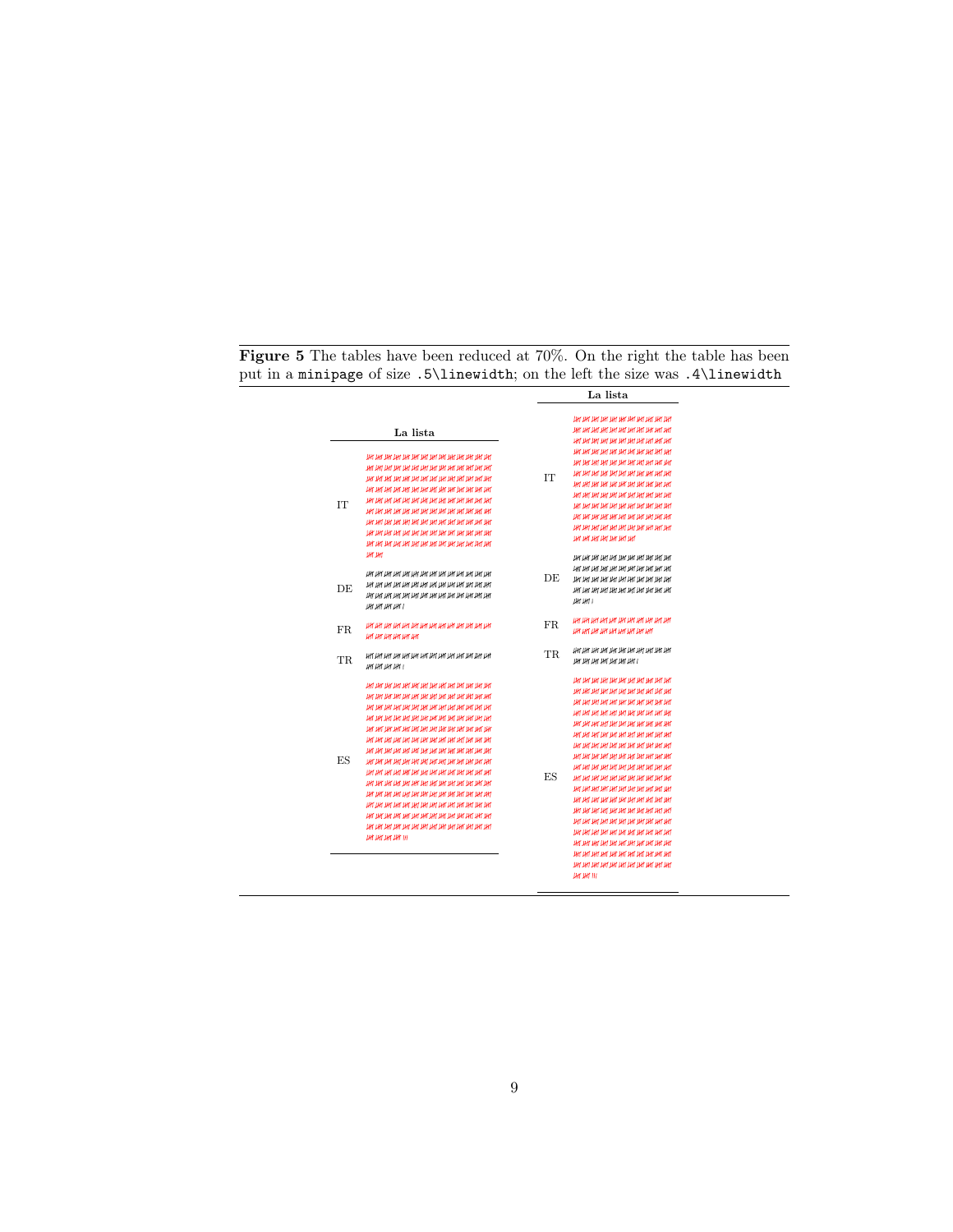```
nfr 1 () ("g", 1);
nfr 2 (0, 1) ("\circ", 1);
draw drv_tree;
\end{mpost}
\usempost{der1}\quad
\usempost[angle=90]{der1}
```

$$
\frac{\overbrace{A \vdash B}^{s} f \overbrace{B \vdash C}^{s} g}{A \vdash C} \circ \frac{\overbrace{A}^{s} \vdash Q}{\overbrace{A} \vdash Q} \circ \frac{\overbrace{A}^{s} \vdash Q}{\overbrace{A} \vdash Q}
$$

If a METAPOST object is not assigned a name it is immediately used and, obviously, it cannot be used any more. Well, this is not strictly true: every object has a number corresponding to an MPS file named  $\langle filename\rangle + mp\langle number\rangle$ .mps and it would be possible to include it in the usual way. Here  $\langle filename\rangle$  is the name of the root LAT<sub>EX</sub> file. However, the  $\langle number \rangle$  is not fixed, since insertion of other objects before a certain one will change its assigned number.

There are three ways for typesetting a document using gmp, which correspond to the following package options:

- shellescape exploits the 'shell escape' feature present in most T<sub>E</sub>X distributions: every mpost environment calls a run of METAPOST, setting the object immediately (you have to call the typesetting engine with the necessary command line option, see later);
- noshellescape defers the METAPOST runs to the end of the L<sup>AT</sup>EX run, the user has to launch them by hand—in this case a very simple shell script is written for doing all the business;
- nowrite inhibits writing METAPOST files and disables running METAPOST: when the document is finished and no more modifications to the METAPOST objects are needed, we can set this option and read the mps files already compiled in previous runs.

The 'shell escape' feature is very handy, but someone may feel uneasy with it. For security reasons, TEX distributions usually disable it by default and it must be explicitly requested by calling

latex -shell-escape  $\langle filename \rangle$ pdflatex -shell-escape  $\langle filename \rangle$ xelatex -shell-escape  $\langle filename \rangle$ 

depending on what engine you are using; see your system's documentation for the actual call: for T<sub>F</sub>X Live the command line option -shell-escape, while for MiKTEX it's -enable-write18.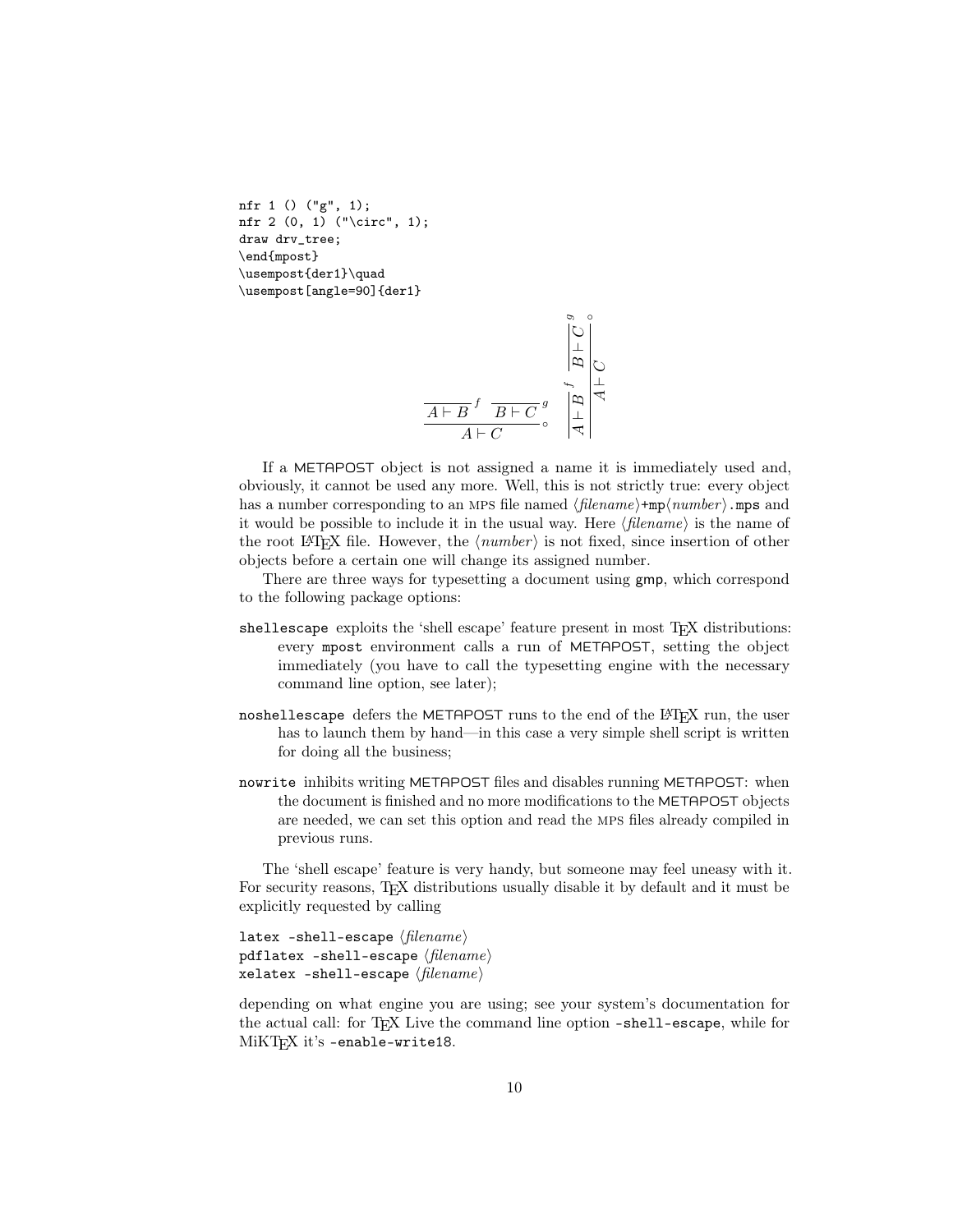In case some METAPOST graphics doesn't compile properly, it's better to switch to noshellescape and launch the shell script after a new LAT<sub>EX</sub> run: from a terminal window say sh  $\langle filename\rangle+mp.sh,$  where  $\langle filename\rangle$  stands for your main document's name. This will run METAPOST in 'error stop mode', so that you'll probably get a clue about what is going wrong.

If one uses X<sub>H</sub>AT<sub>E</sub>X, all MPS files will be converted to PDF via epstopdf.

## 1 The name of the package and its workings

I wanted a successor of emp, but fmp was out of the question: this is a package for including functional METAPOST in L<sup>AT</sup>FX. So I chose gmp.

Here is a brief description of how the package works. A METAPOST object is defined through a mpost environment (see Section 7). When such an environment is found, an external METAPOST file is written and processed (either immediately or after the LATEX run, at the user's choice). After processing, a file called  $\langle filename\rangle + mp\langle number\rangle$ .mps is produced, which is then included in the LAT<sub>EX</sub> output with \includegraphics, but without user's intervention. If the object is assigned a name, it can be included as many times as desired.

The gmp package depends on xkeyval, ifxetex, ifpdf and, of course, graphicx. If you have to pass options to this one, load it before gmp.

## 2 File names

This package doesn't support file names containing spaces. Quoting D. E. Knuth, if you're upset about this, you shouldn't be: spaces in file names might be supported, but every system has its idiosyncrasies and quotes around the name aren't always the correct answer. Avoiding strange characters in file names is the best strategy for being compatible with most platforms.

## 3 To do

Find out a way to coerce creation of all auxiliary files in a subdirectory of the current directory, in order not to fill it with junk, besides what's really necessary.

## 4 The package options

We have seen some of the package options, but now I will present them more formally. Some of them will be grouped together; the first one of the group is the default.

### tex and latex

METAPOST is able to use either Plain T<sub>EX</sub> or LAT<sub>EX</sub> for typesetting the 'labels'. If you are using ten point type and the usual Computer Modern fonts or no label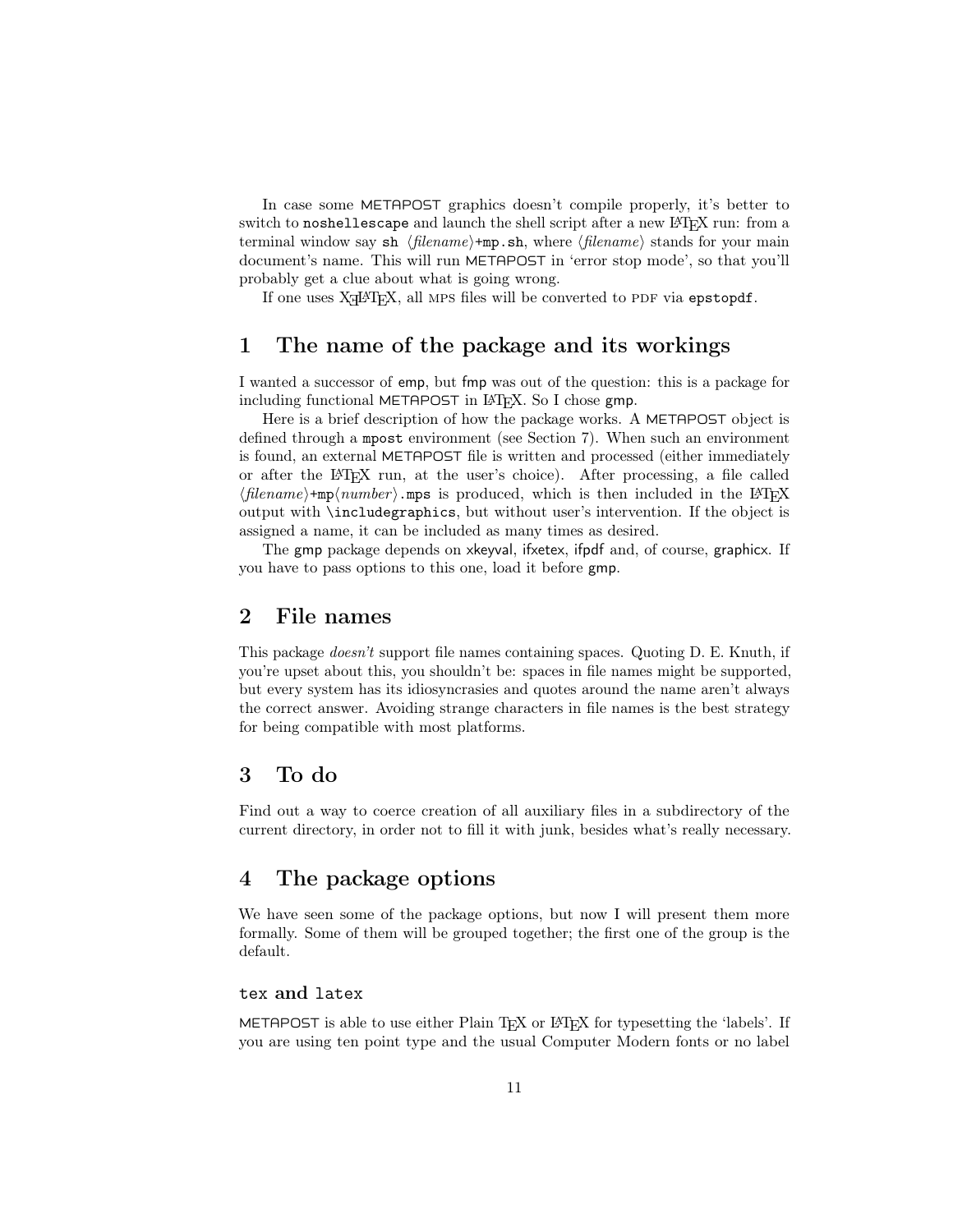at all, it is not necessary to set this option (the default is tex). On the other hand, if you are using different fonts or different type sizes, then latex is necessary. The package creates a crude preamble keeping the type size of your document; insertion of any other package or of a different class must be explicitly done with the commands \usempxclass and \usempxpackage which have the same syntax as \documentclass and \usepackage. See Section 5 for a description of the commands; their names should remember that they are used for an 'extension' of METAPOST, namely the preprocessor that typesets the labels making them into METAPOST pictures. However the option can be overridden for any picture, see later on.

### noshellescape and shellescape

The shellescape option uses the \write18 feature found in many TEX distributions (all the up-to-date ones based on Web2C such as T<sub>E</sub>X Live, and MiKT<sub>E</sub>X). Its purpose is to stop momentarily the TEX compilation for executing the META-POST run after a mpost environment has been found. LAT<sub>EX</sub> or PDFLAT<sub>EX</sub> have to be called with the -shell-escape command line option or -enable-write18 on MiKT<sub>F</sub>X.

With noshellescape all shell commands are collected in a batch file and LATEX will remember users to execute it at the end of the run. On the subsequent LAT<sub>EX</sub> run, all objects should be in place.

When a compiled METAPOST object is not found at the proper place, a box like  $MP$  the one in the margin is printed. The same will happen in presence of compilation errors, precisely when the proper mps file is not found.

When using the noshellescape option, it may happen that after a compilation the objects are misplaced, for example if some new object has been added; running METAPOST on the created files and another LAT<sub>EX</sub> run should fix this. The default option is noshellescape.

### write and nowrite

The nowrite option is useful when all METAPOST objects are present in the document, they are in their final form and all of them have been processed. By setting the nowrite option, no writing of METAPOST files and no compilation take place, speeding up the process. I would have called this option final and its contrary draft, but this usage conflicts with the workings of graphicx. The default option is write, so it's not necessary to specify it.

#### envname

You can change the name of the environment for the METAPOST objects; the default is mpost. If you don't like it or you want this name for your favorite environment, you can say

envname= $\langle string \rangle$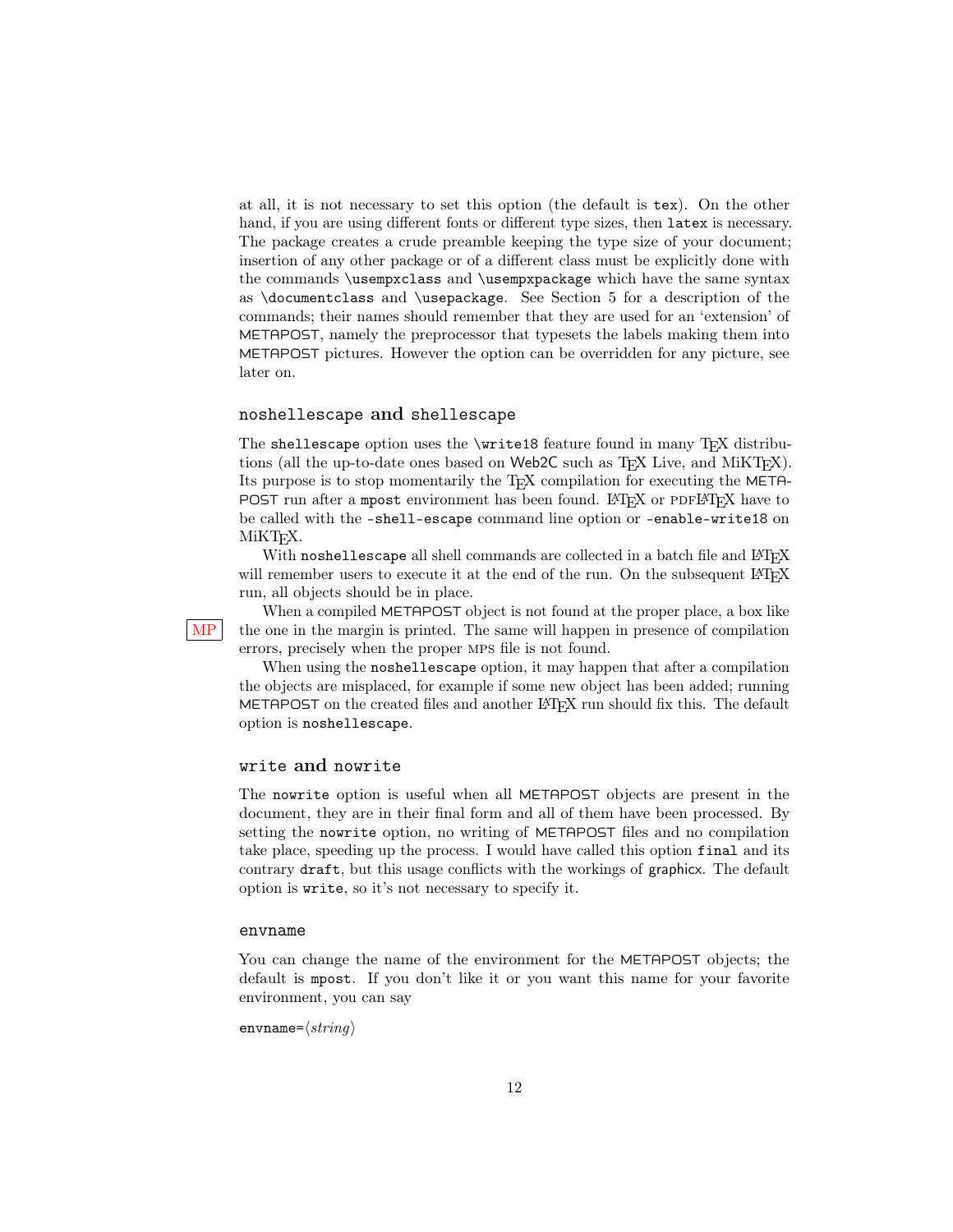and  $\langle string \rangle$  will be used for introducing METAPOST objects. This key must be specified only as a package option, not in the argument of **\gmpoptions**.<sup>4</sup>

### extension

If the root LATEX file is called file, then the compiled mps files will be named file+mp $\langle number \rangle$ .mps. The string +mp is the *mp-extension*, which can be modified by saying

```
extension=\langle string \rangle
```
in the options to gmp; the  $\langle string \rangle$  should consist only of printable ASCII characters with no special meaning to T<sub>F</sub>X. So, with a main file called **paper**.tex, the created files will be named paper+mp0001.mp and so on; with

```
\gmpoptions{extension=--mp--}
```
the names will be paper-mp-0001.mp and so on. Don't use a slash in the mpextension! Leave this option to the default value, unless you happen to have files whose name contains the string  $+m$ p.

#### everymp

Here you can set whatever you want to be present in all METAPOST objects, for example input files. Any set of METAPOST statements can be given in braces, for example

#### everymp={input boxes;}

Since these are METAPOST statements, don't forget the trailing semicolon. If you have a long list of METAPOST macros that should be loaded for each picture, it's better to save them in a file and input this one with the everymp key. When your document uses font packages, you may need to say

#### everymp={prologues=3;}

so that your mps files will contain correct references to the fonts; this is automatically done when the type<br>setting engine is  $\text{XgIATEX}.$ 

### clean=none|aux|mp

After the compilation, there will be many auxiliary files around. The essential ones are only those necessary for the picture inclusion, namely the MPS or PDF final results. With clean=none nothing will be removed, with clean=aux the files with extension .log, .mpx and .mpo created during the METAPOST runs will be deleted. Also the .mp files will be deleted with clean=mp; this option will erase also the .mps files when  $X \rightarrow Z \rightarrow Z$  is used.

<sup>4</sup>Actually it can be in \gmpoptions, but there it has no effect.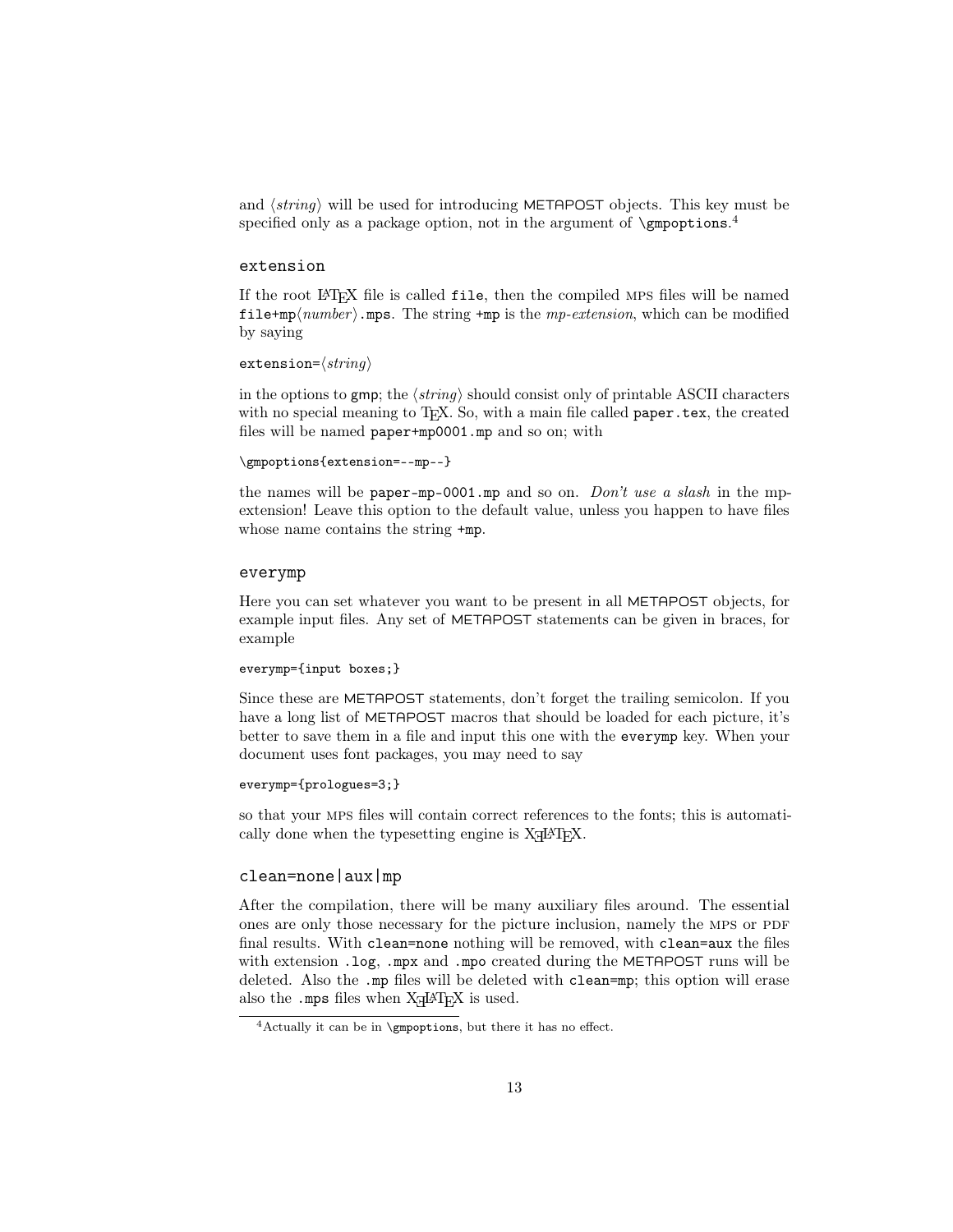Some strange files will remain, particularly when there's some error during one of the METAPOST runs; this is why I chose not to delete them. It's best to use clean=none, which is the default, at the beginning, changing to clean=aux when everything seems to be alright and clean=mp for the last check before setting nowrite.

In case you are worried about what files will be deleted, run with the noshellescape options and have a look at the shell script that's created: it will show at its end the remove commands that will be run. Or just don't set anything, so that clean=none will be in force.

#### rmcommand

The default command for cleaning the directory is  $rm -f$ . Of course this is system dependent and those on  $Windows^{\textsc{tm}}$  systems might want to set  $\texttt{rmcommand=del.}$ 

#### postrmcommand

The value of the key postrmcommand is usually empty; you can obtain a 'safe removing' by setting something like

#### \gmpoptions{rmcommand=mv,postrmcommand=junk}

This will be translated into commands such as

#### mv filename+mp\*.log junk

so if you have a subdirectory called junk all the auxiliary files will be moved into it, instead of being deleted.

## 5 Commands

### \gmpoptions{ $\langle options \rangle$ }

All package options can be given either as an optional argument to \usepackage or as an argument to \gmpoptions. This command can be given multiple times, with cumulative effect, but only in the preamble. However the envname option has no effect here.

## \usempxclass  $[\langle options \rangle] \{ \langle class \rangle\}$

This has the same syntax as \documentclass. Its purpose is to declare the class used for the runs of TEX or LATEX for preparing the mpx files which METAPOST needs to draw the text labels. It should be not necessary to change it from the default (which is article). But if you are using a non standard class with a non standard type size (i.e., not 10, 11 or 12 point size), then you *will need* to declare a class, otherwise your labels will be typeset in 10 point type. Of course this has no effect for METAPOST objects where the T<sub>F</sub>X format to be used is Plain T<sub>F</sub>X.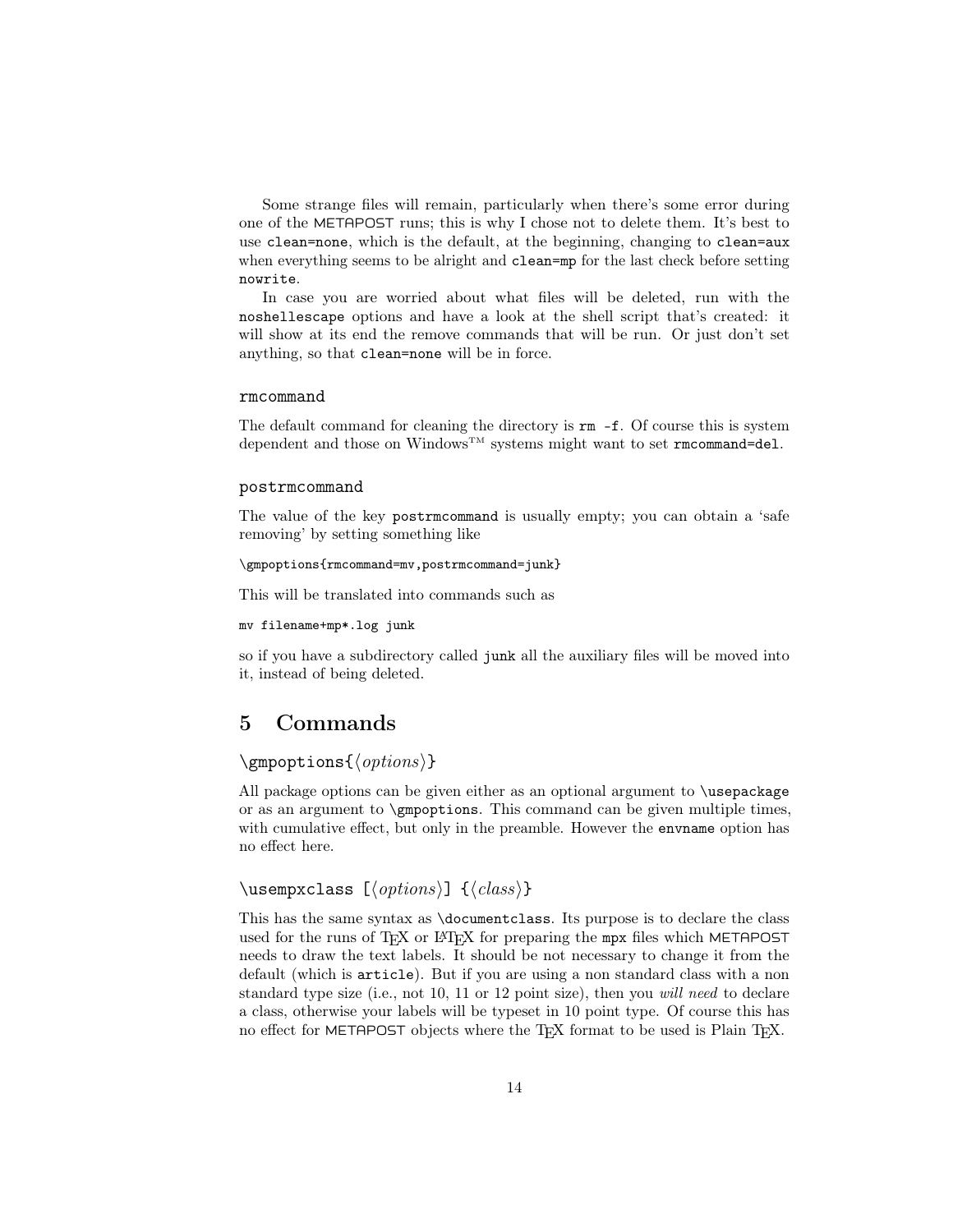```
\usempxpackage [\langle options \rangle] \ {\langle package(s) \rangle\}
```
Same syntax as \usepackage. It can be given multiple times and its effects are cumulative. Thus, if your main text font is Palatino, you have to give

```
\usepackage{palatino}
\usempxpackage{palatino}
```
I chose not to modify the standard \usepackage command because some packages make no sense inside METAPOST objects and it would be useless and time consuming to load them. Just think to the pgf package, for example: while a user may very well employ this one alongside with gmp, it would be very questionable to load pgf during a LAT<sub>EX</sub> run to compile a METAPOST graphic object, albeit not forbidden.

If your labels in METAPOST pictures use special characters (the accented ones, for instance), you must load the inputenc package with the same option as your main file:

```
...
\usepackage[latin1]{inputenc}
...
\usepackage{gmp}
\gmpoptions{...}
\usempxpackage[latin1]{inputenc}
...
```
You can use any encoding with (PDF)LATEX; set the utf8 or utf8x option when your main document is typeset with  $X \rightarrow Y \rightarrow X$ .

Both \usempxpackage and \usempxclass respect the usual scoping rules, so you can modify the class or the packages used for a particular METAPOST object by enclosing the commands in a group, for example in an environment such as figure. But no, not in the mpost environment itself, sorry.

#### \resetmpxpackages

This command resets to empty the list of packages to be loaded, obeying to the normal scoping rules.

### $\mbox{normals}\{\mbox{commands}\}$

With this command you can add LATEX commands to be executed for every run of METAPOST, when typesetting labels; for instance, your favorite definitions. Also the effect of this command is cumulative. Pay attention that this works only if the program used for compiling the mpost figures is LATEX. Like the commands for choosing the class and the packages, this one obeys the scoping rules.

### \resetmpxcommands

This command resets the list of commands to empty, obeying to the normal scoping rules.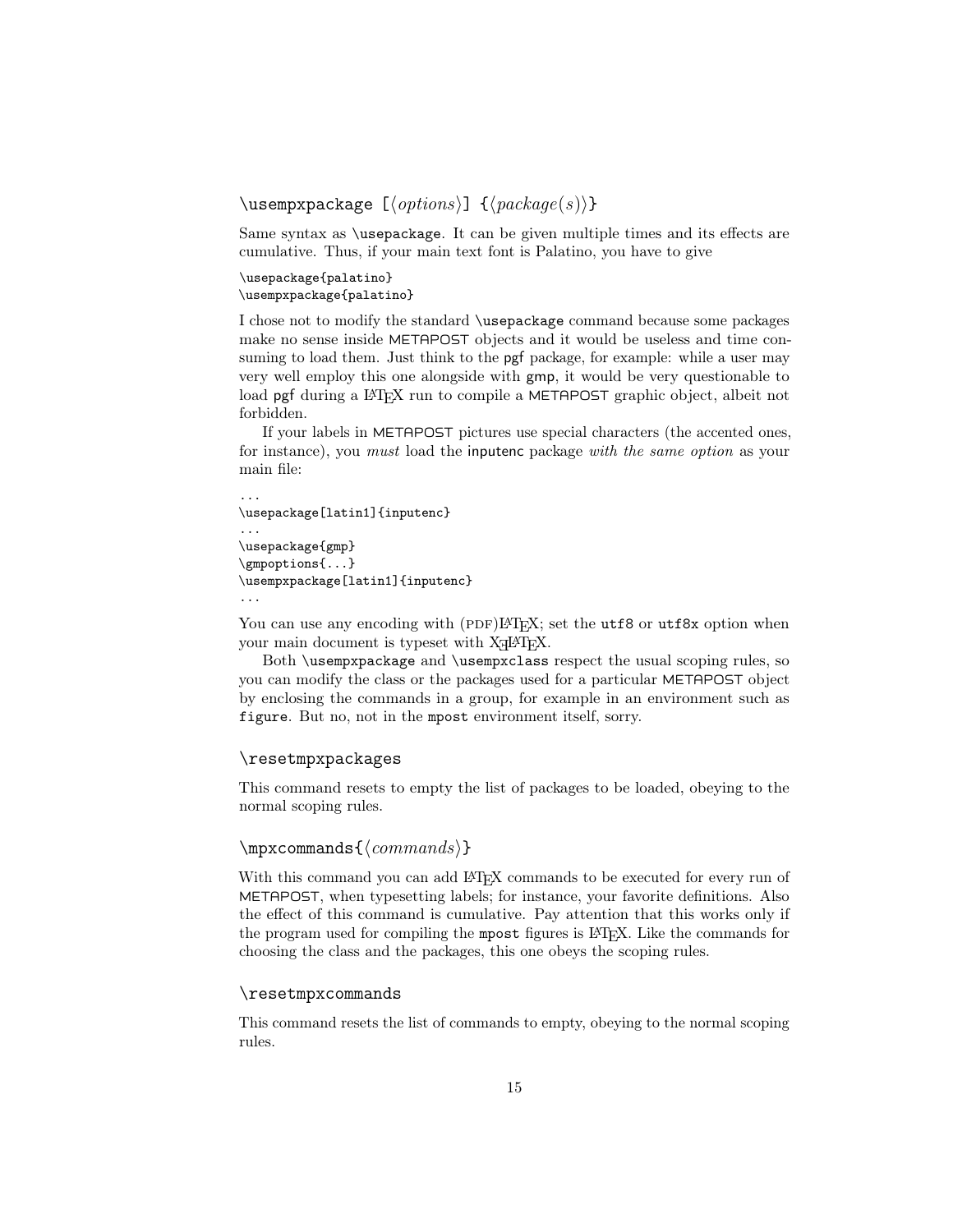### $\mathcal{\langle}$ dimen parameter }}

This command takes as argument a length, i.e., a LAT<sub>EX</sub> parameter or a command defined by **\newlength** or operations on lengths. Its output is the length in points; if the length is a rubber one, the 'plus' and 'minus' parts are ignored. You can even use as argument an explicit length such as '2cm', although this would be overkill. However, you can give as argument some calculation with \dimexpr syntax, such as

\mpdim{2ex+\baselineskip} \mpdim{3em-1pt}

which might be useful, because the **ex** and **em** units change with the current font size. Don't add \relax, it's automatically provided.

TEXnical note. The command \mpdim works without making assignments, so that it is fully expandable at the moment of the \write to the METAPOST external file. It uses internally \the and \dimexpr. When the \write takes place, the command is expanded and the output is

begingroup  $\langle the dimen \rangle$  endgroup

where  $\langle thedimen \rangle$  is the value of the  $\langle dimen \rangle$  given as argument. Therefore the construction  $\mathrm{\{dimensional}\}$  behaves like a number as far as METAPOST is concerned; for Metapost, dimensions are simply numbers and the units are just multipliers.

#### \usempost

This command takes as its argument a string already assigned as a name to a METAPOST object. Its effect is to place the graphic object where the command appears. The complete syntax is

```
\usempost[\{options\}]{\{string\}}
```
where  $\langle string \rangle$  is the name of an already introduced and named METAPOST object and  $\langle options \rangle$  are any options that make sense for the \includegraphics command provided by the graphicx package.

### 6 Environments

The package provides two environments, whose default names are mpost and mpost\*. The name, however, can be changed in the package options, as we have already seen. In the descriptions below I'll use the default name.

Commands in the body of the mpost environment are interpreted and expanded and this is the main feature offered by this package.

The main difference between mpost and mpost\* is that in the second one there is no expansion at all: every METAPOST statement in the environment's body is written out as it is for subsequent processing. Therefore mpost\* behaves like emp or mpgraphics of the respective packages, but the difference is that it can go in the argument to a command. This behavior costs us something: LATEX environments in METAPOST labels must be enclosed in a pair of braces in the same  $b$ tex... $etex$ construction. So don't say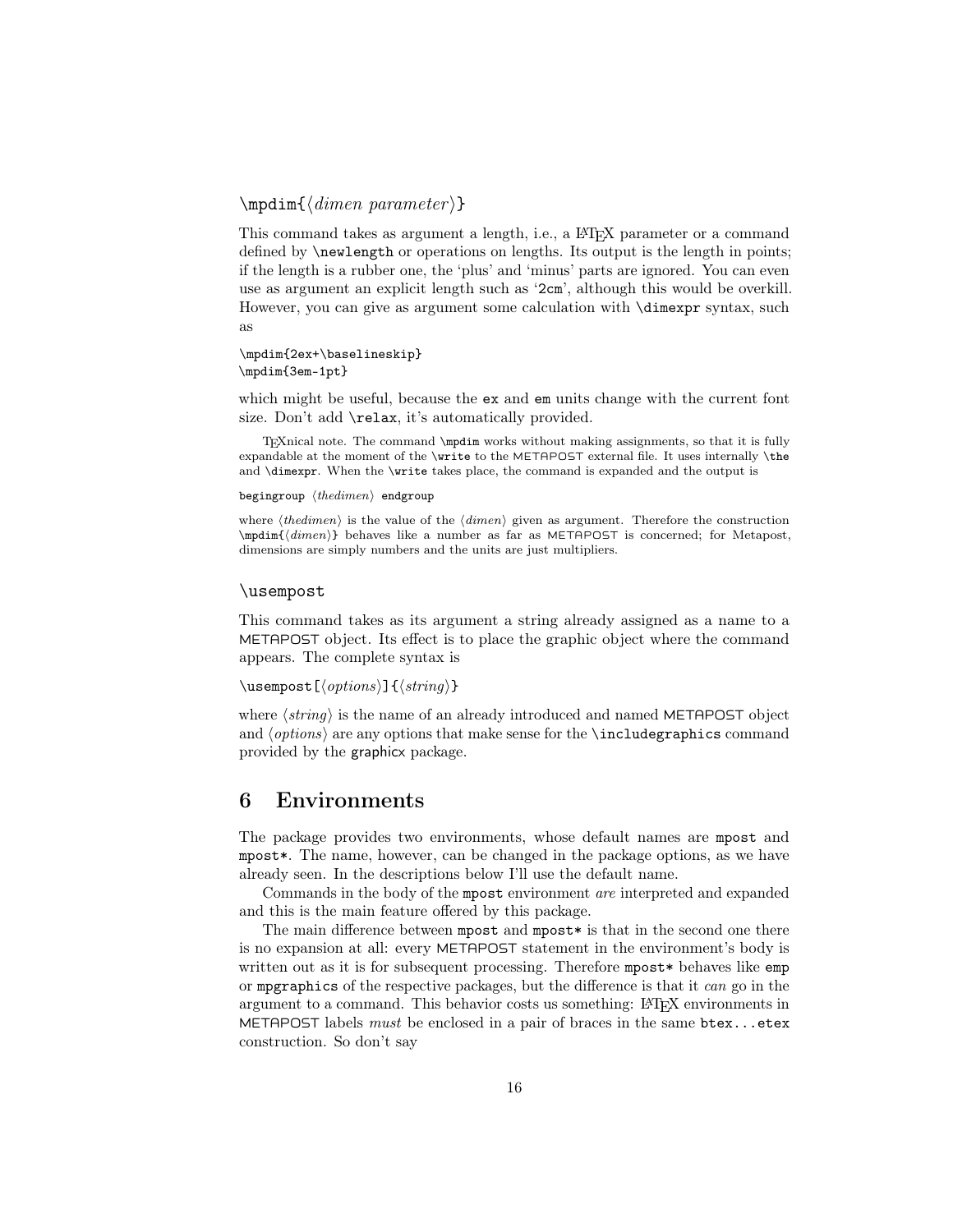btex ... \$\begin{array}{c}a\\b\end{array}\$ ... etex

but rather

```
btex ... {$\begin{array}{c}a\\b\end{array}$} ... etex
```
See later on for details. The same holds for the mpost environment, with one more little catch, see page 21.

There is no \inputmpost command: if you really need it, just define

\newcommand{\inputmpost}[2][1]{\begin{mpost}[#1]input #2;\end{mpost}}

The METAPOST file you input this way should contain just statements that would go in a normal mpost environment.

## 7 Options to the environments

Actually, the name of the two environments provided by this package can be chosen by the user on a per document basis with the package option envname. I will use the default name in the description. The syntax is

```
\begin{equation*}[\langle options \rangle] \end{equation*}\langleMETAPOST statements\rangle\end{mpost}
```
\begin{mpost\*}[ $\{options\}$ ]  $\langle \textit{METAPOST}~ statements \rangle$ \end{mpost\*}

The  $\langle options \rangle$  are in the form  $\langle key \rangle = \langle value \rangle$ . They influence only the current environment and are the same for the two varieties (mpost and mpost\*).

### name

With name= $\langle string \rangle$  you assign the object a name for subsequent multiple use with  $\u$ sempost ${\langle string \rangle}$ . For example, if the object is some symbol to be employed many times, you can say

```
\begin{mpost}[name=mysymbol]
...
\end{mpost}
\newcommand{\mynicesymbol}{%
  \usempost[height=.7\ht\strutbox]{mysymbol}}
```
In this case you cannot pass arguments to the mpost environment: the object is frozen apart from modifications with the optional argument to \usempost. In this case the symbol we have built with METAPOST will change size according to the current font size, but only by scaling.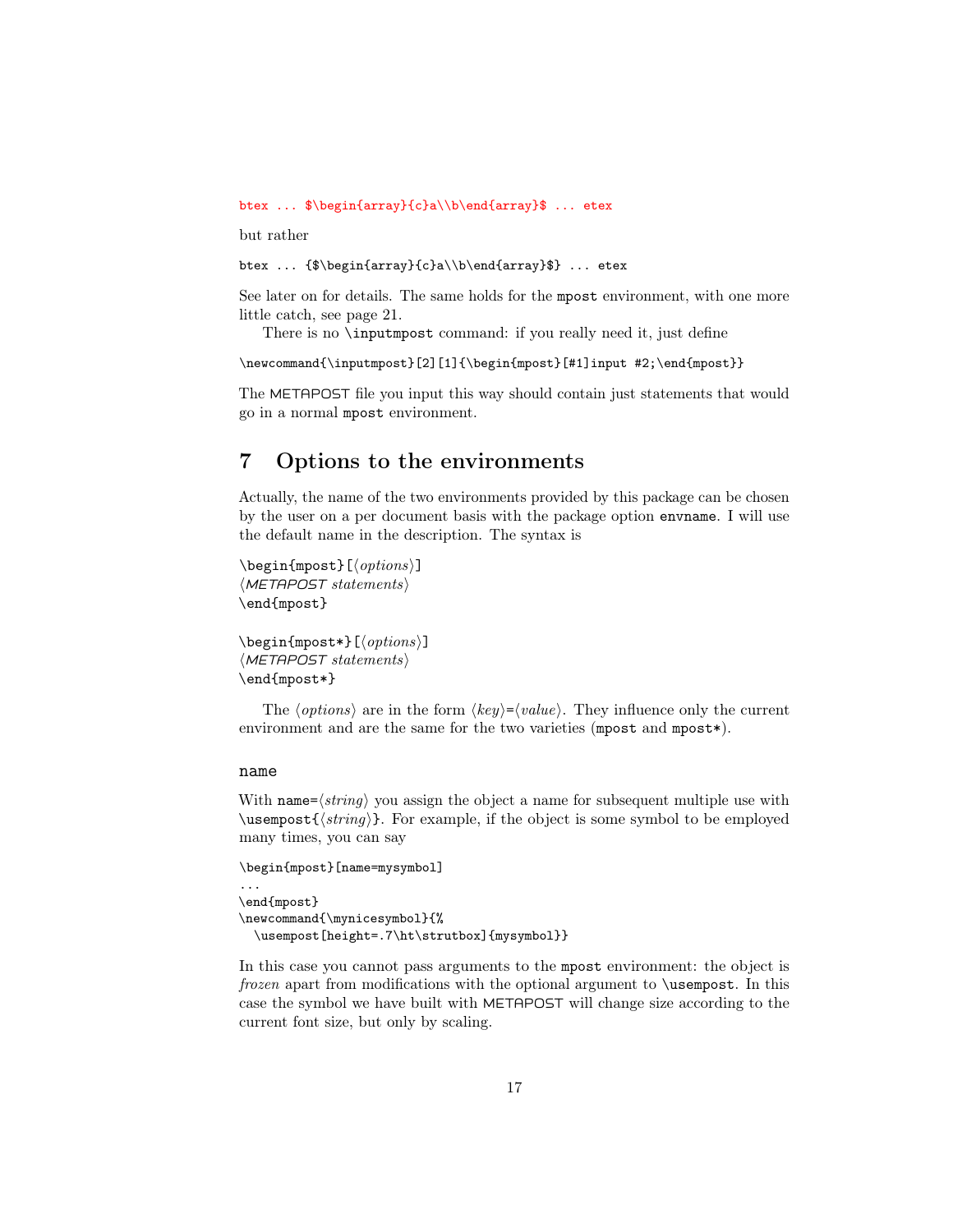The  $\langle string \rangle$  used as a name should consist only of ASCII printable characters; no accented letters, please, just like for LATEX labels (those for \label). If you specify this key, then the object will not appear unless you specify also use, see below. The proper place for named environments is usually the preamble.

Suppose you have to write the symbol for a square wave in different sizes; instead of using only one mps graphic file and scaling it you may want to define a couple of them. Say, for instance, that you need it also in section titles, which are typeset in \Large size and bold face and that the symbol's height is the same as a lowercase letter. You can get the two versions which are automatically chosen among with the following code:

#### \makeatletter

```
\newcommand{\sqwave}{\usempost{sqwave\f@size\f@series}}
\newcommand{\sqwavebody}{%
  u:=\mpdim{1ex};
  pickup pencircle scaled \mpdim{.05em};
  draw (0,0)-((2/3u,0)-((2/3u,u)-((u,u)-((u,0)-((5/3u,0)))){\normalsize
\begin{mpost}[name=sqwave\f@size\f@series]\sqwavebody\end{mpost}
}
{\Large\bfseries
\begin{mpost}[name=sqwave\f@size\f@series]\sqwavebody\end{mpost}
}
\makeatother
```
Then simply say  $\sqrt{\sqrt{g}}$  say when you need the symbol. If you change the type size of your document, you'll get the proper symbol's height. If it turns out that you need the symbol also in other contexts, just add other mpost named environments along the same lines.

We pass the mpost environment two dimensions that depends on the context: the symbol's height will be the x-height of the current font, the pen's width will scale according to the em size, which is bigger for bold face fonts. The picture will be chosen according to the current value of \f@size (the current type size) and \f@series, which contains the font series indicator ('m' for medium fonts and 'bx' for bold face fonts, usually). The auxiliary macro \sqwavebody contains the body of the mpost environment, so there's even no need to copy it many times.

#### use

This is a boolean option, the default is true unless the name option is present. When it is set to true, the object is inserted in the place where the environment appears. In order to set it to true, it is sufficient to say use instead of use=true.

#### mpmem

You can choose a different format for METAPOST compilation instead of the default Plain. For example you can use Hans Hagen's Metafun package by passing the option

### mpmem=metafun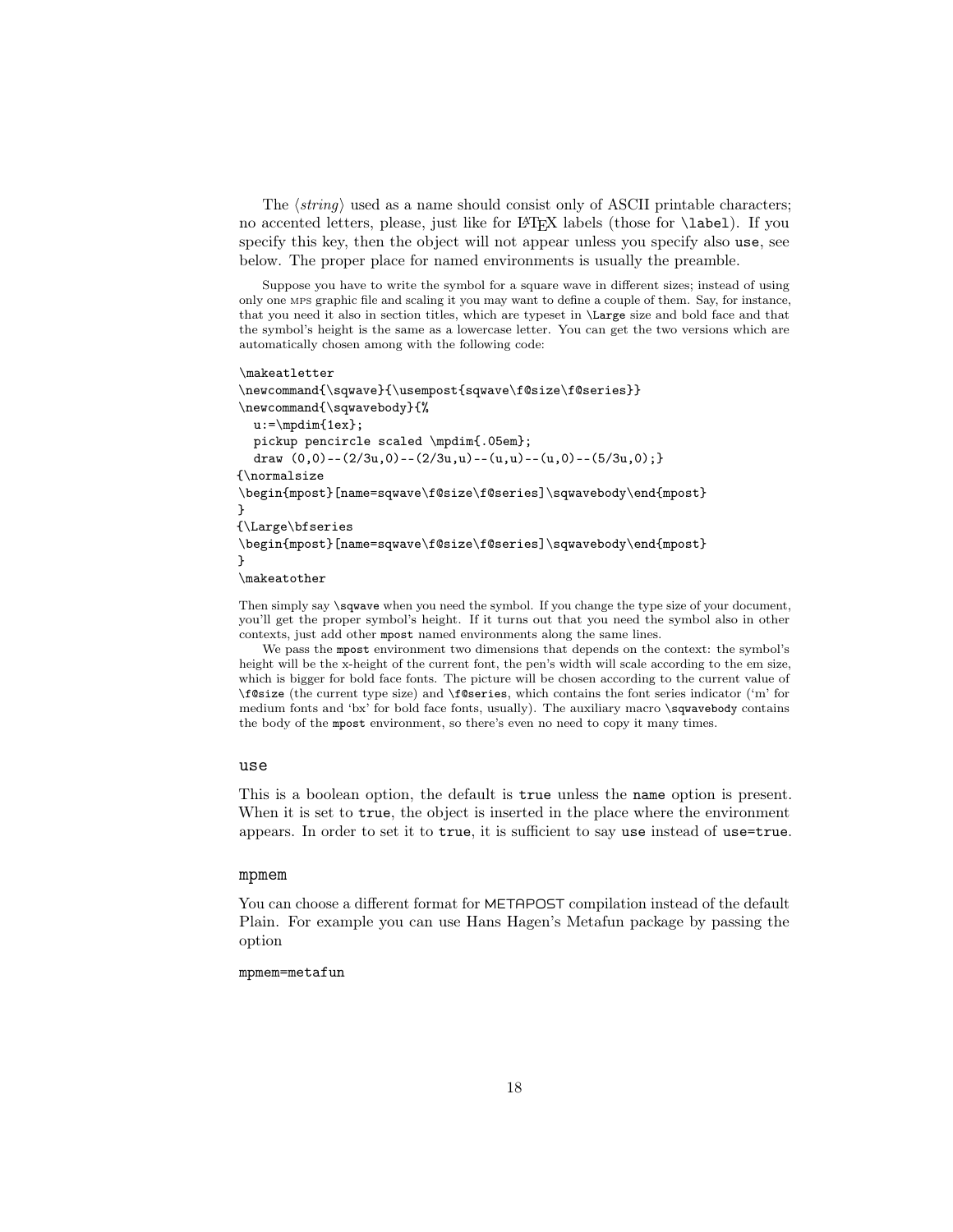### mpxprogram

With this option, you can override the global option chosen when gmp was loaded, or with \gmpoptions; with mpxprogram=tex you invoke Plain TFX, with mpxprogram=latex you invoke LATEX with the preamble defined by default or in the options to gmp. There are presently no other choices. Use mpxprogram=latex (or set the package option latex) whenever you have METAPOST labels.

#### mpxcommands

You can pass some commands to be executed when compiling METAPOST with LAT<sub>E</sub>X with mpxcommands= $\langle commands \rangle$ . For instance, you can say

```
mpxcommands={\newcommand{\C}{\mathbf{C}}}
```
if your labels contain a  $\setminus C$  command for typesetting the set of complex numbers in bold face type or some other useful commands. You may also say

```
mpxcommands={\input{mymacros}}
```
and put all needed definitions inside mymacros.tex. Remember that inside \btex...etex constructions (see Section 8), METAPOST does not know any of your personal commands, since the typesetting is made during a distinct run of LATEX. The LATEX commands are not interpreted during the write to the auxiliary file, they will be during METAPOST compilation.

#### mpsettings

The value for this key is a list of METAPOST statements to be executed before beginfig, usually for inputting METAPOST packages. For example, if a META-POST object is drawn with the boxes package, then it is necessary to say

```
mpsettings={input boxes;}
```
because this package must be loaded before saying beginfig. Of course such a statement can be included also with the everymp global key. Don't forget the trailing semicolon. LAT<sub>EX</sub> commands are interpreted just as in the mpost environment, so it's possible to use, for example,  $\mathcal{L}$ 

#### runs

The drv package for METAPOST requires each source file to be run twice; in this case set the option runs=2. For this specific package it's necessary to use also the latex option and also, of course, mpsettings=input drv; in order to load the METAPOST package. The default value is 1.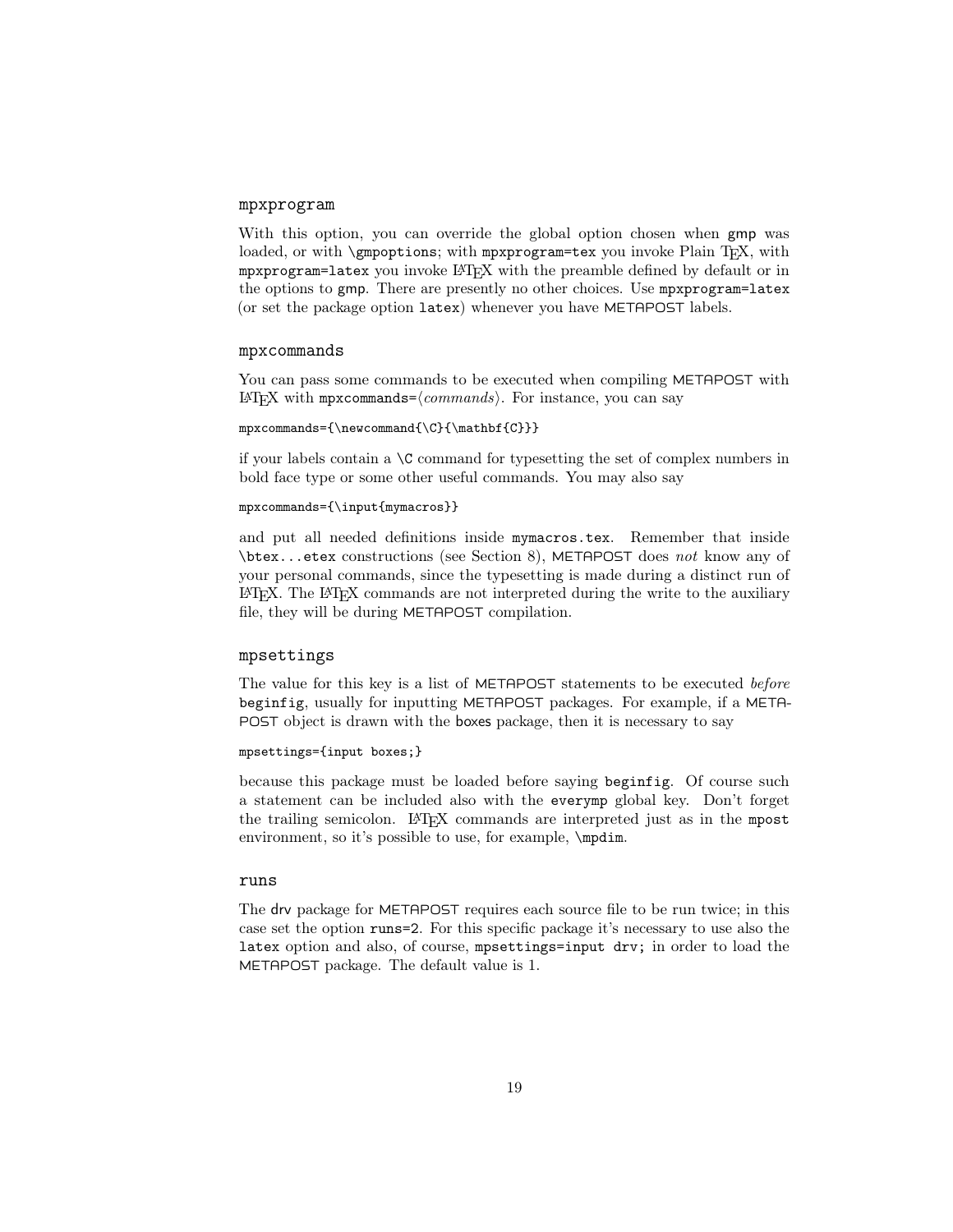## 8 The body of the mpost and mpost  $*$  environments

The body of the mpost and mpost\* environments consists of METAPOST statements with the exception of beginfig( $\langle number \rangle$ );, endfig; and end<sup>5</sup>.

The METAPOST input that will be processed consists of

 $\langle T$ FX preamble  $\langle$ METAPOST preamble $\rangle$ beginfig( $\langle number \rangle$ );  $\langle body\ of\ the\ environment\rangle$ endfig;end  $\langle T$ FX postamble $\rangle$ 

The  $\langle body\ of\ the\ environment\rangle$  is precisely the contents of the mpost environment you supply. The  $\langle number \rangle$  is assigned automatically and is actually irrelevant.

The  $\langle T_F X \text{ }p$  reamble) is empty if the compiler for the mpx files is T<sub>E</sub>X; it is the LATEX preamble formed as seen before in case the compiler is LATEX. In the latter case, the  $\langle TEX\ postample \rangle$  is just

#### verbatimtex \end{document} etex

otherwise it is empty (the METAPOST interpreter knows to add \end at the end of its produced mpx file, if necessary). Of course the  $\langle T_{EX}$  preamble) is complemented by the declarations you supply with the previously described commands. Similarly, the  $\langle \text{METAPOST} \text{p}$  reamble) is usually almost empty, but you may add something with the methods described earlier; actually the only statement always added to the preamble is

#### outputtemplate:= "%j.mps";

in order to give the resulting file a suitable name for automatic inclusion in the LATEX document. Don't issue such a statement yourself.

In the  $\langle body\ of\ the\ environment\rangle$  you can put T<sub>EX</sub> or LATEX commands as usual for METAPOST code inside btex  $\langle TFX \text{ material} \rangle$  etex; in a mpost environment, however, LATEX commands may be embedded in the normal METAPOST statements, we'll call them naked.

### Naked T<sub>F</sub>X commands in the body of mpost

The naked commands will be expanded in the normal way, it's up to you to ensure that their expansion is valid METAPOST code. Don't use dimension parameters by themselves: for example, the command *\linewidth* is *unexpandable*, so METAPOST will interpret it as the variable **linewidth**, which probably would be unknown.

Suppose you want that your METAPOST graphic objects have a uniform aspect throughout the document, but you haven't decided yet what will be the final background color for a series of pictures. All you need is to use something like

#### fill p withrgbcolor \backgroundcolor;

 $5$ Actually, you *can* put such statements; but don't blame me if your computer starts choking or insulting you.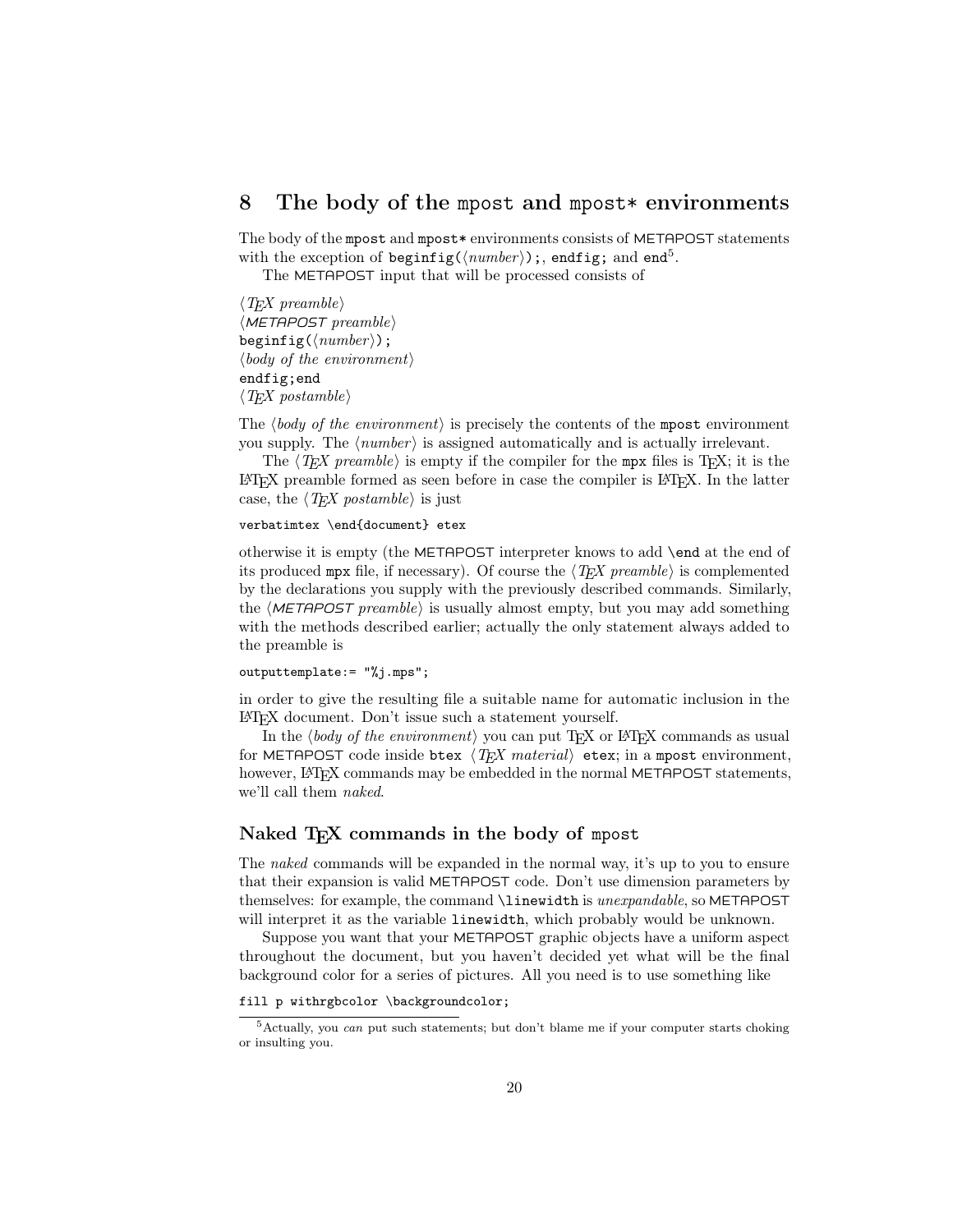and to give in the document's preamble a definition such as

\newcommand\*{\backgroundcolor}{(.124,.048,.129)}

and your backgrounds will be the same in all the pictures. Of course there are other methods to get this result: one might say also

```
\gmpoptions{everymp={rgbcolor mybgcolor;
  mybgcolor:=(.124,.048,.129)}}
```
or write a definition file to be read via everymp; but I believe that the naked command method is preferable from the point of view of a LATEX user: it requires less maintenance and is more direct.

In order to pass length parameters to METAPOST, the \mpdim command is useful. If you know that the parameter is a fixed length (such as \linewidth), you can use also \the before the name of the length parameter. Beware however that most parameters in LATEX are defined through **\newlength** and so they are rubber length, possibly having 'plus' or 'minus' components which would confuse METAPOST. Using \mpdim is safer. Moreover, \mpdim accepts its argument in the usual braced form.

Pay attention that the expansion of  $\mathbb{I}$  is not only the length in points, but something more complicated. Don't use it outside mpost environments.

Any command whose expansion is just a string of characters can be used naked in a mpost environment; METAPOST will see the string of letters and it's under your responsibility that this string is meaningful in the context it's found. For example, after

### \newcommand{\xxx}[1]{#1cm}

has been given in the LATEX root file,  $\xxx{2}$  can be written in a mpost environment, where METAPOST expects a numeric value; for instance,

 $a:=\x x x {2};$ 

would set the variable 'a' to the value '56.6929', which are indeed two centimeters, since METAPOST works internally in 'big points'. Pay attention that

#### $a:=2\xxx{2};$

would set the variable 'a' to the value '623.62192' which corresponds to 22 centimeters and not to '113.3858' (i.e., 4 centimeters). The correct way to set 'a' to 4 centimeters would be  $a:=2*\xxx{2}$ ;

### Commands inside [verbatim|btex]...etex

This is an important point where the METAPOST input in a mpost environment deviates slightly from the normal one. Suppose that you have to write a label inside METAPOST in the form

```
btex \textit{label} etex
```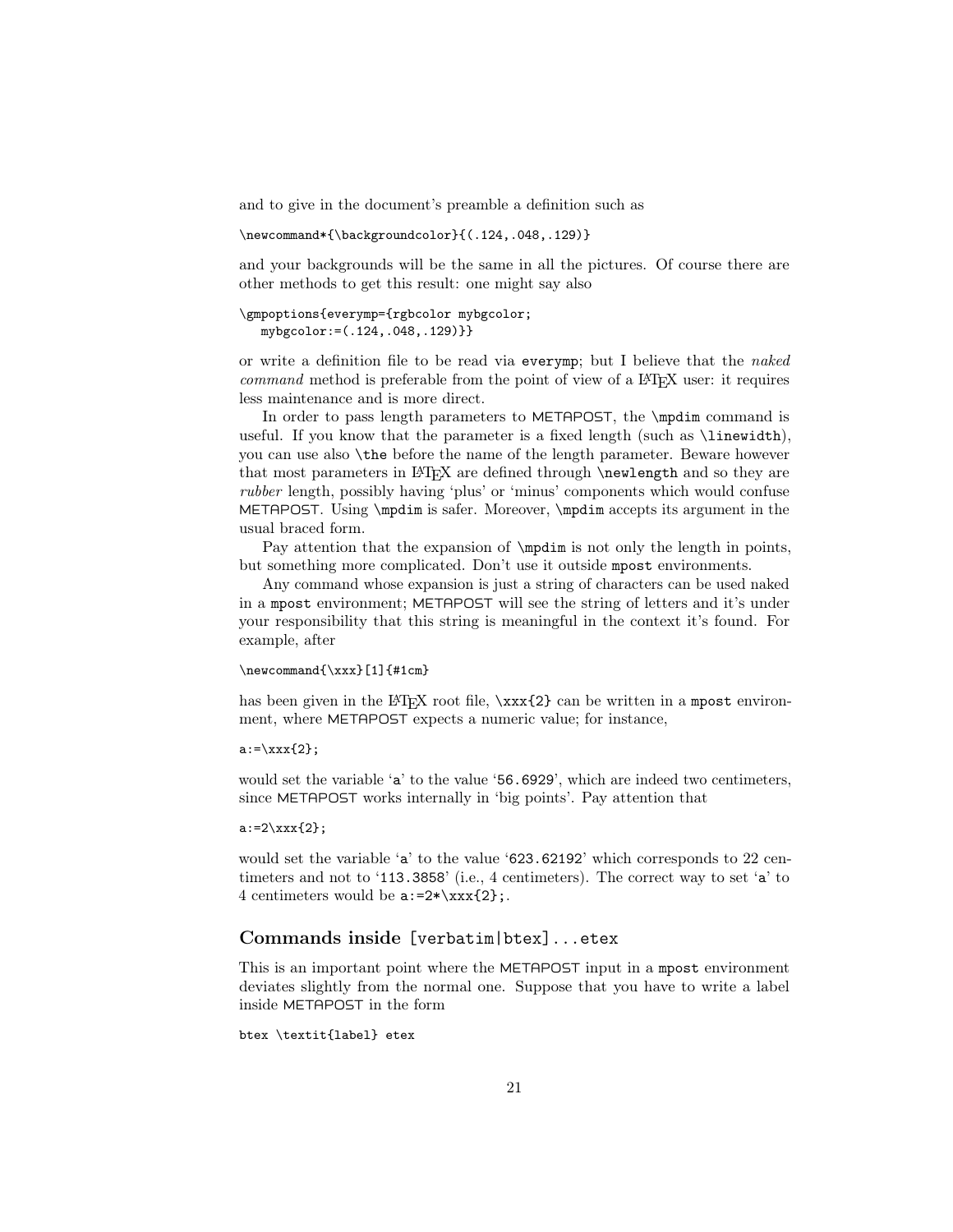because you want it in italics. We have a problem here, because the command \textit passes through a \write, so that it is expanded to something that is not what the METAPOST interpreter likes to see; precisely, the expansion might be something like

```
\protect \relax \protect \edef n{it}\protect\xdef
\OT1/cmr/m/n/10 {\OT1/cmr/m/n/10 }\OT1/cmr/m/n/10
\size@update \enc@update
```
(all on one line). This will confuse the postprocessors that typeset the labels (that currently are integrated into METAPOST), either if we are using LAT<sub>EX</sub> or, even worse, Plain T<sub>E</sub>X.

The solution is to write \verbatimtex and \btex instead of verbatimtex and btex. The leading backslash would be legal also in standard METAPOST, anyway. Everything inside

\verbatimtex ... etex \btex ... etex

is passed as is to the compiler for producing the mpx files needed by METAPOST. So the correct way to pass the label is

```
\btex \textit{label} etex
```
when post-processing with LAT<sub>EX</sub> and

\btex \it label etex

when post-processing with Plain T<sub>EX</sub>. Though using btex without a backslash has its uses, remember that eight bit characters must go inside \btex...etex or protected by  $\un{unexpanded (unless you're using X<sub>d</sub>A<sub>F</sub>X). So, never say$ 

#### btex Cuvéé 1982 etex

but choose among the following alternatives:

```
\btex Cuvéé 1982 etex
btex \unexpanded{Cuvéé} 1982 etex
btex Cuv\unexpanded{éé} 1982 etex
```
TEXnical note. When I started developing this package, the choice to write verbatim the METAPOST input was ruled out almost immediately, since I wanted to pass parameters from LATEX to METAPOST. The verbatim method is used by emp, which makes available only two parameters given as arguments to the emp environment; for example \begin{emp}(23,45) puts at the user's disposal the two METAPOST variables 'w' and 'h' with values 23 times and 45 times the usual LATEX parameter \unitlength. Passing to METAPOST the \linewidth is pretty complicated, since it requires to divide the \linewidth by the unit length. Moreover, only two parameters are too few.

Therefore I chose to write the METAPOST files expanding commands. This works since METAPOST instructions have no backslashes in them and the command \mpdim used for passing parameters from the current document is especially tailored in order that its expansion is accepted by METAPOST. With the obvious exception of things inside btex...etex. The solution exploits the \unexpanded command made available by the modern TFX engines.

The construction \btex...etex is equivalent to write

btex \unexpanded{...} etex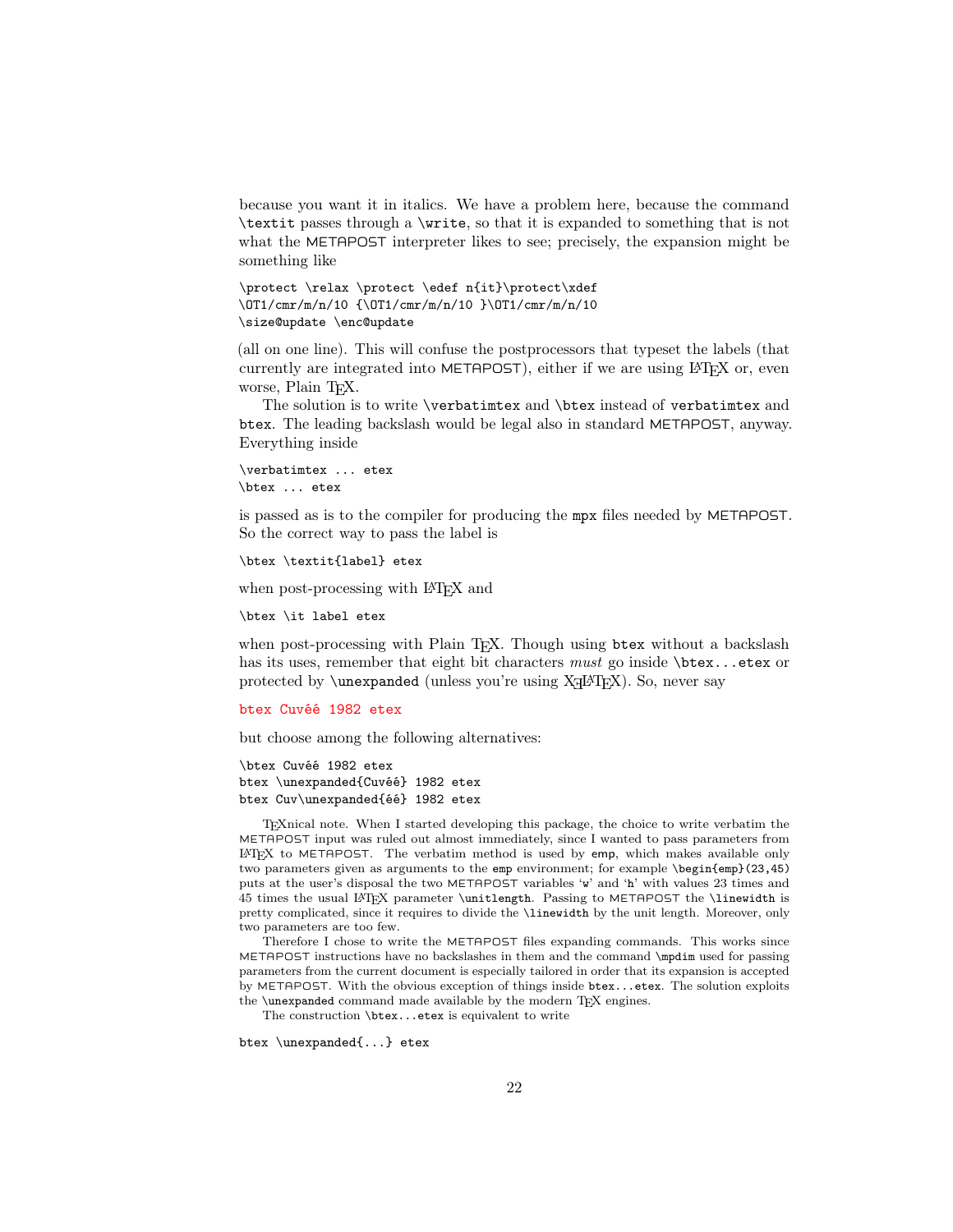Figure 6 An example from Alan Hoenig's book

```
\begin{mpost}[mpxprogram=latex,mpsettings={input boxes;}]
u:=1pc; path p[]; p0=(-6u,0) -- (6u,0);
p1=(0, -4u) - (0, 4u);
p2=(0,-4.5u)--(0,4.5u); p2:=p2 rotated -45;
circleit mech(\btex
{\mathcal{8}{10}\setminus\mathcal{R}}$\begin{array}{c}
\sigma_{ij,j}=0\\sigma_{ij}=c_{ijk\ell}\epsilon_{k\ell}\\
\epsilon_{ij}=\frac{1}{2}(u_{i,j}+u_{j,i})\end{array}$}
etex);
mech.dx=mech.dy; mech.c=origin;
pickup pencircle scaled 1pt;
draw p0; draw p1; draw p2; draw p2 rotated 90;
pickup pencircle scaled u; unfilldraw bpath.mech;
pickup pencircle scaled 1pt; drawboxed(mech);
\end{mpost}
```


and what is written to the METAPOST file is precisely

#### btex ... etex

with no expansion of commands.

There is another catch: for TEXnical reasons, environments in \btex...etex parts cannot be used without protection. This is because the METAPOST input is gathered as an argument delimited by \end. The solution is to put the inner environments inside braces. An example, taken from Hoenig [2, p. 416], is found in figure 6, where the input is just like Hoenig's except for a minor correction (3.5u in the original should be  $4.5u$ ) and having put everything inside  $\beta x \dots$  etex in braces (and writing \btex instead of btex, of course).

Another way to cope with this would be to write simply \array instead of \begin{array} and \endarray instead of \end{array}, which is how the mpost environment for this example has actually been written.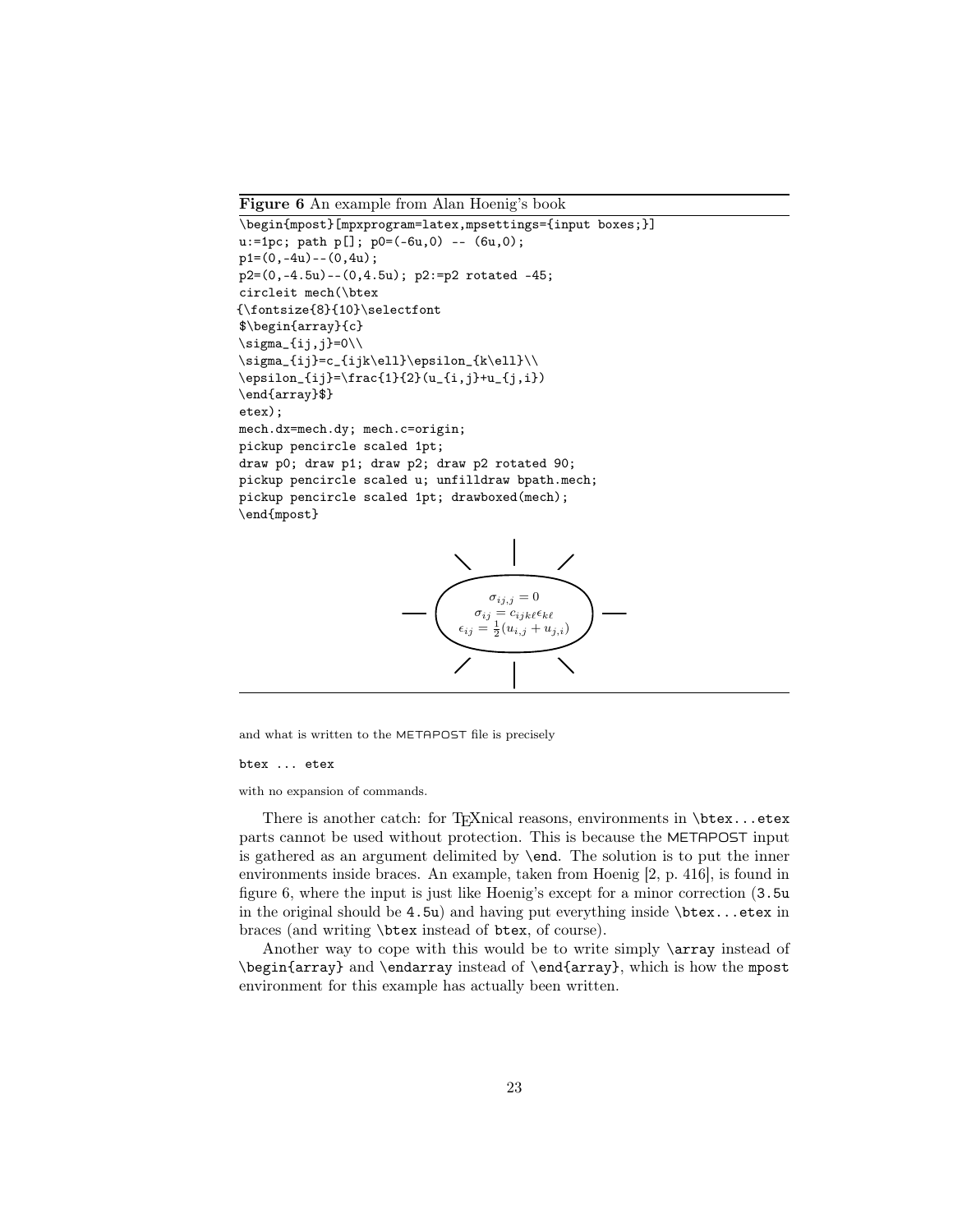## 9 Definitions using the mpost environment

Some examples have already been presented, but it's best to underline again that the environment can go inside the replacement text of a definition; don't use \mpost and \endmpost, though, just \begin{mpost} and \end{mpost}. Commands defined this way are fragile: don't use them in moving arguments. As an example, we can use a variation on a drawing from [2]:

```
\newcommand{\squares}[2][black]{%
 \begin{mpost}
 boolean timetofillbox;
 sfactor:=.95;
 path p,q; u:=\mpdim{#2\textwidth}/2;
 p := (u,u) -- (-u,u) -- (-u,-u) -- (u,-u) -- cycle;
 theta := 0; dtheta := .005;
 forever:
   theta := theta+dtheta;
   q := p scaled sfactor rotated theta;
   exitif ypart(point 0 of q) > u;
 endfor;
 fill p withrgbcolor #1; timetofillbox:=false;
 for i:=1 upto 51:
   p := p scaled sfactor rotated theta;
   if timetofillbox:
     fill p withrgbcolor #1; timetofillbox:=false;
   else:
      fill p withrgbcolor white-#1; timetofillbox:=true;
   fi
 endfor
 \end{mpost}}
```
The optional argument is an RGB color, either with a predefined name such as black (default) or a triple such as (.165,.325,.553); the second argument is the size of the square, expressed as a fraction of \textwidth, for example 0.8. In figure 7 you get three variations input as

```
\begin{minipage}{\textwidth}
\centering\offinterlineskip
\squares{.4}\squares[(.165,.325,.553)]{.4}\\
\squares[(.835,.685,.447)]{.8}
\end{minipage}
```
that also show how gmp uses the hi-res bounding box provided by METAPOST.

## 10 The mpost\* environment

No command in the body of the mpost vervironment will be interpreted in any special way, so don't use them except than encapsulated into  $b$ tex...etex. Here there's no need to write \btex, but it doesn't hurt either. It's however necessary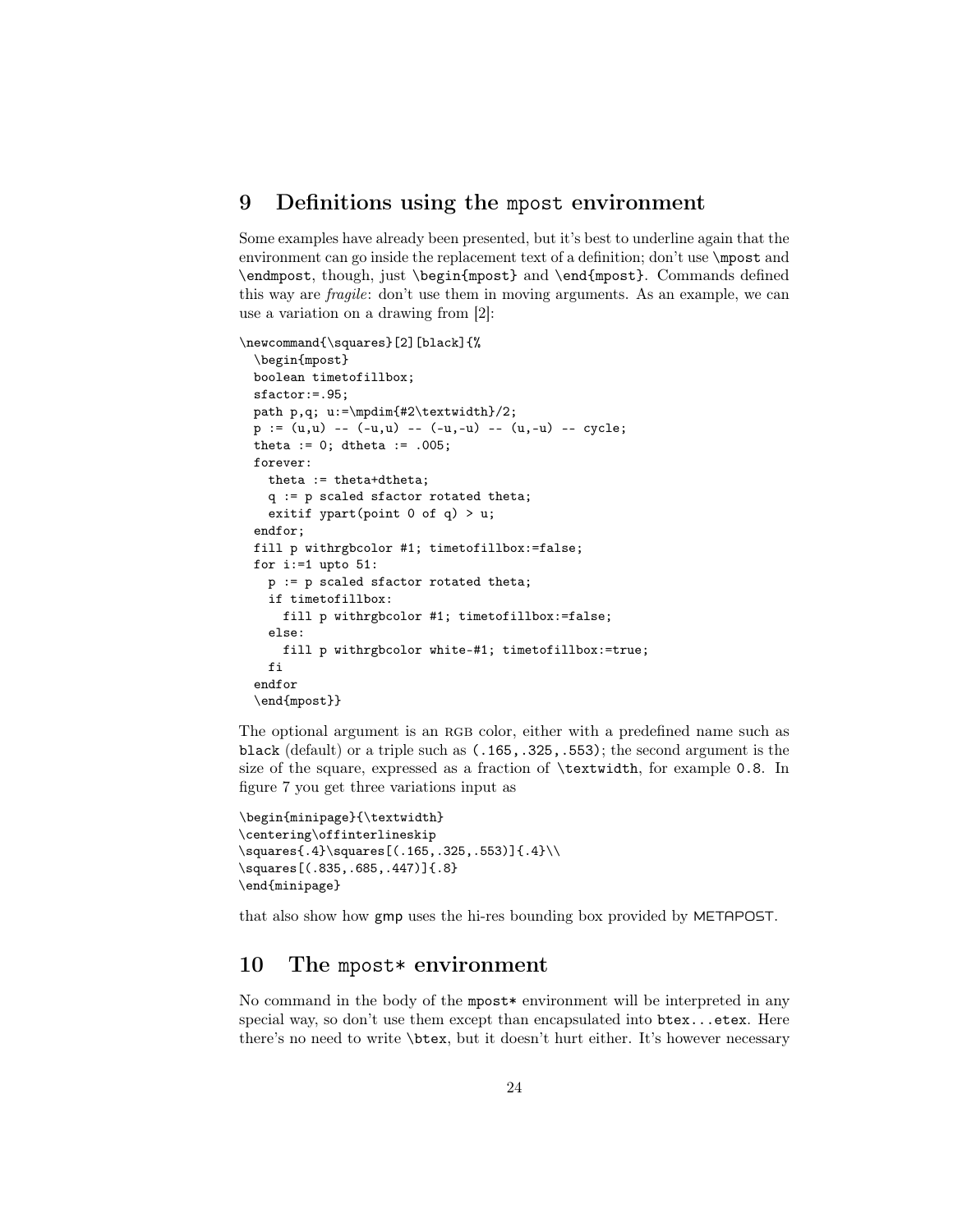

Figure 7 Squares taken from Hoenig's book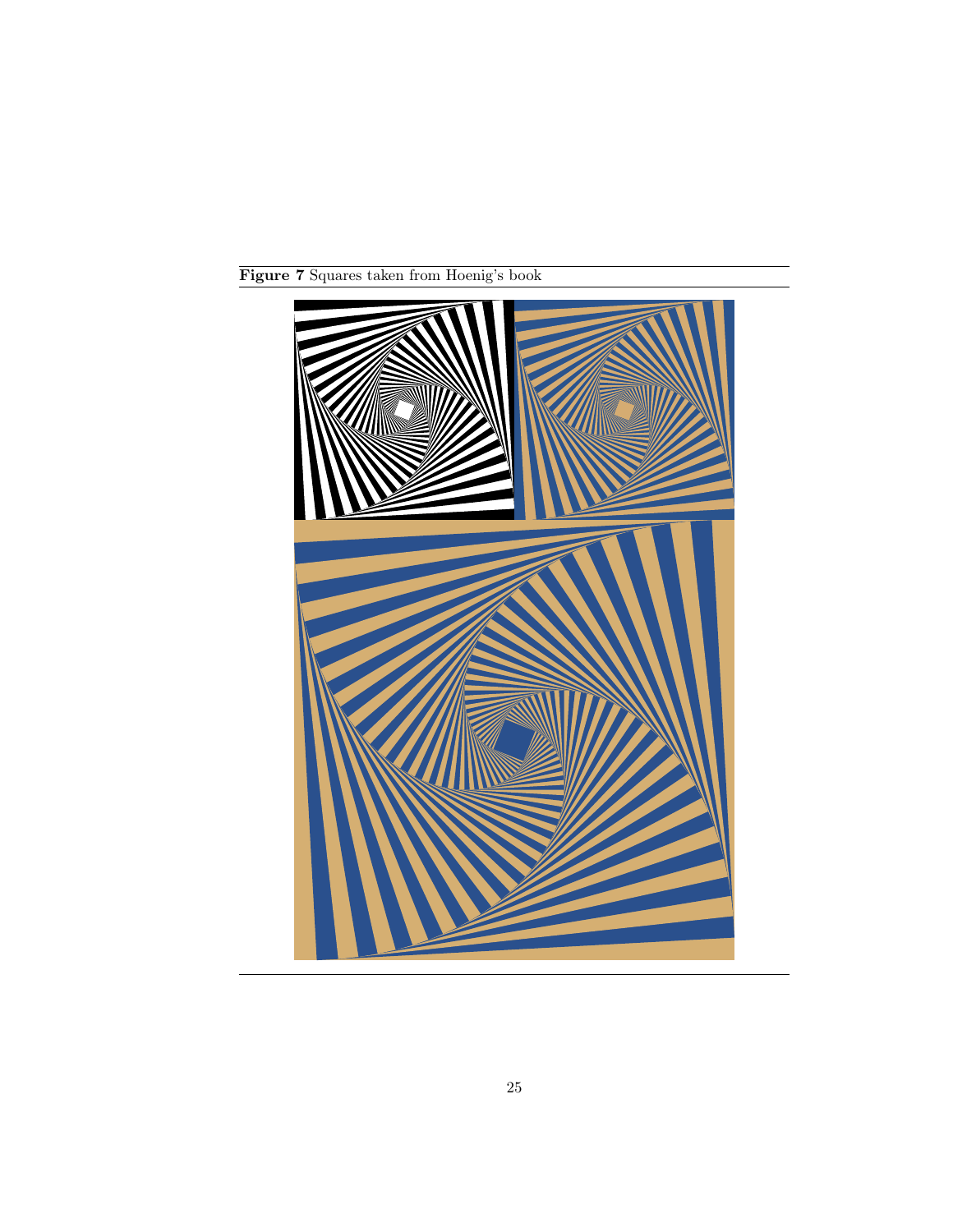to hide inside braces the LATEX command \end like for the sibling environment mpost. It's possible to pass variables to the picture from the LATEX context by exploiting the option mpsettings: for example, with a prologue such as

```
\begin{mpost*}[mpsettings{u:=\mpdim{\unitlength}}]
```
you'll be able to use in the METAPOST code the variable  $u$  which will be set to the current \unitlength (don't say save u; in the METAPOST code, of course).

The mpost \* environment *can* go inside the argument to a command.

# 11 XHATEX and gmp

The present package is compatible with  $X_{\text{T}}$   $\text{LFT}_{\text{E}}$  in this case it performs also a conversion to PDF of the MPS file for inclusion. There are some limitations, though: it's impossible to typeset labels to pictures with system fonts, as it would be in the main document. Indeed METAPOST can't use  $X_{\overline{A}}T_{\overline{P}}X$  for typesetting the labels, only LATEX; this limitation is in METAPOST, we hope that in the future it will be removed. If your main font is Linux Libertine, for instance, you can typeset labels by saying

```
\usempxpackage[utf8]{inputenc}
\usempxpackage{libertine}
```
(possibly passing some option to the latter package). Many fonts that you can use with  $X \rightarrow Y$  can also be used in  $\mathbb{F} \times X$ , of course without access to the full character set.

## 12 Examples

Let's try some weird input with foreign characters.

```
\usepackage[latin1]{inputenc}
...
\usempxpackage[latin1]{inputenc}
...
\begin{center}
\begin{mpost}[mpxprogram=latex]
label(\btex àèü etex, origin);
draw fullcircle xscaled 1.5cm yscaled 2\mpdim\baselineskip;
\end{mpost}
\end{center}
```
àèü

Always use the same option to inputenc as your main file or, if you are working with  $X \rightarrow E X$ ,

```
\usempxpackage[utf8]{inputenc}
```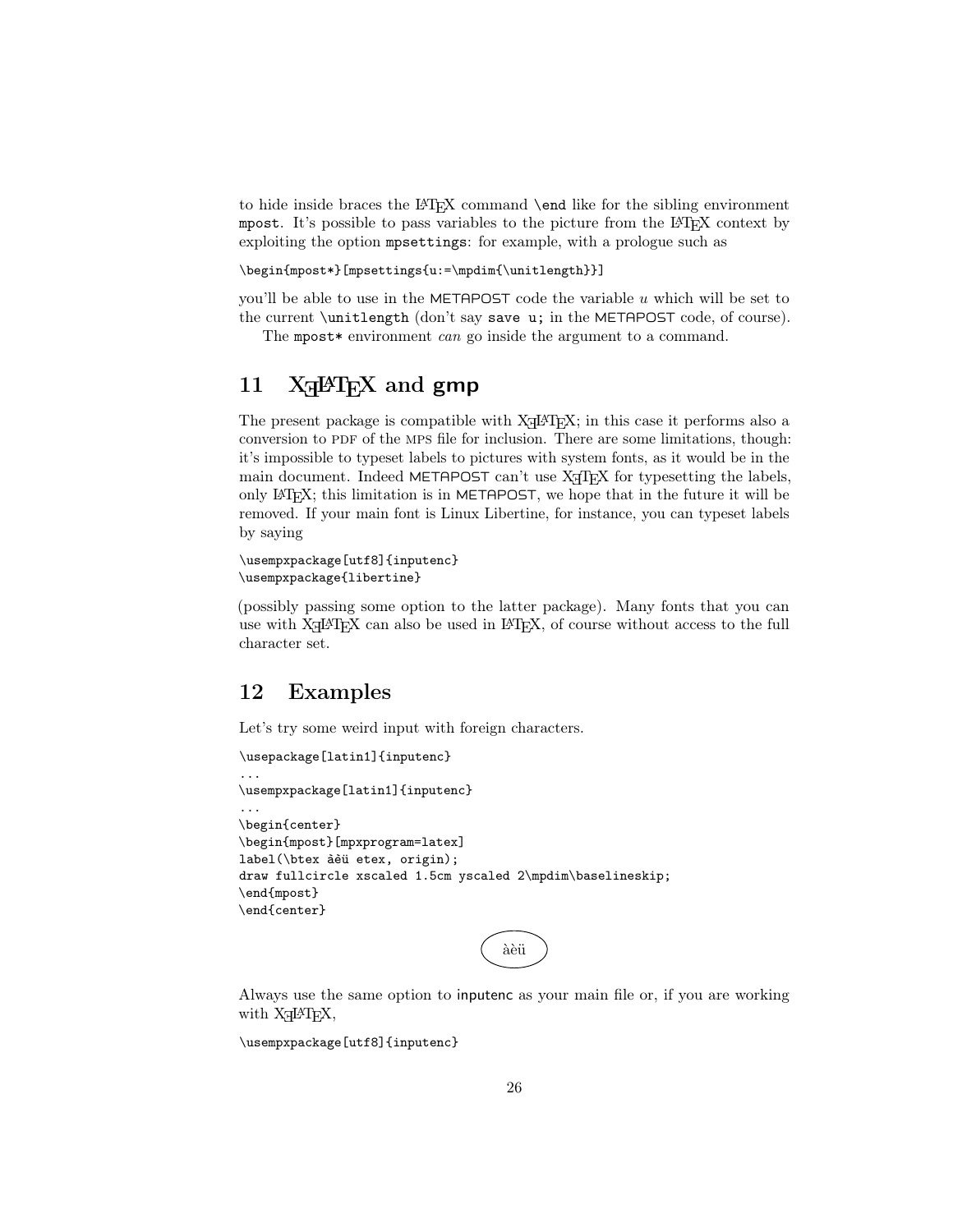in your document's preamble. Also utf8x is acceptable, of course, in this case.

Let's see instead a case where expansion in a btex...etex construction is needed: we want to enclose numbers, colored in white, inside an elliptical gray background. The vertical axis of the ellipse should be as high as the baseline skip and it should be a circle if the number has only one digit; the additional problem is that the number can be given as the representation of some counter (for example enumi, a possible application is evident).

```
\newcounter{mycount}
\newlength{\mylen}
\newcommand{\circleit}[2][]{\settowidth{\mylen}{#2}%
  \begin{mpost}[mpxprogram=latex]
    fill fullcircle
      xscaled \max(\mplim{\mylen+6pt},\mplim{\baselineskip}\)yscaled \mpdim{\baselineskip}
      withcolor .4white;
    draw thelabel(btex \unexpanded{#1}#2 etex, origin)
      withcolor white;
  \end{mpost}}
\circleit{\themycount}\quad
\setcounter{mycount}{3}\circleit{\themycount}\quad
\setcounter{mycount}{12}\circleit{\themycount}\quad
\renewcommand{\themycount}{\roman{mycount}}%
\circleit{\themycount}\quad
\circleit{44}\quad
\renewcommand{\themycount}{\arabic{mycount}}%
\circleit[\sffamily]{\themycount}
```


In this case we want that what is inside  $b$ tex...etex is expanded, in case it is \themycount. Of course we have to be sure that the expansion of the command consists only of characters. So, for example,

```
\renewcommand{\themycount}{\textsf{\arabic{mycount}}}
```
would not work for the last example. This is the reason for having defined an optional argument to \circleit. The trick of using this argument in \unexpanded keeps every program happy and the label is typeset correctly. More fun for the TEXackers!

## 13 Conversion from emp

It's quite easy to convert old files that use emp without changing too much; a typical emp environment is

```
\begin{emp}[xyz](15,30)
...;
\end{emp}
```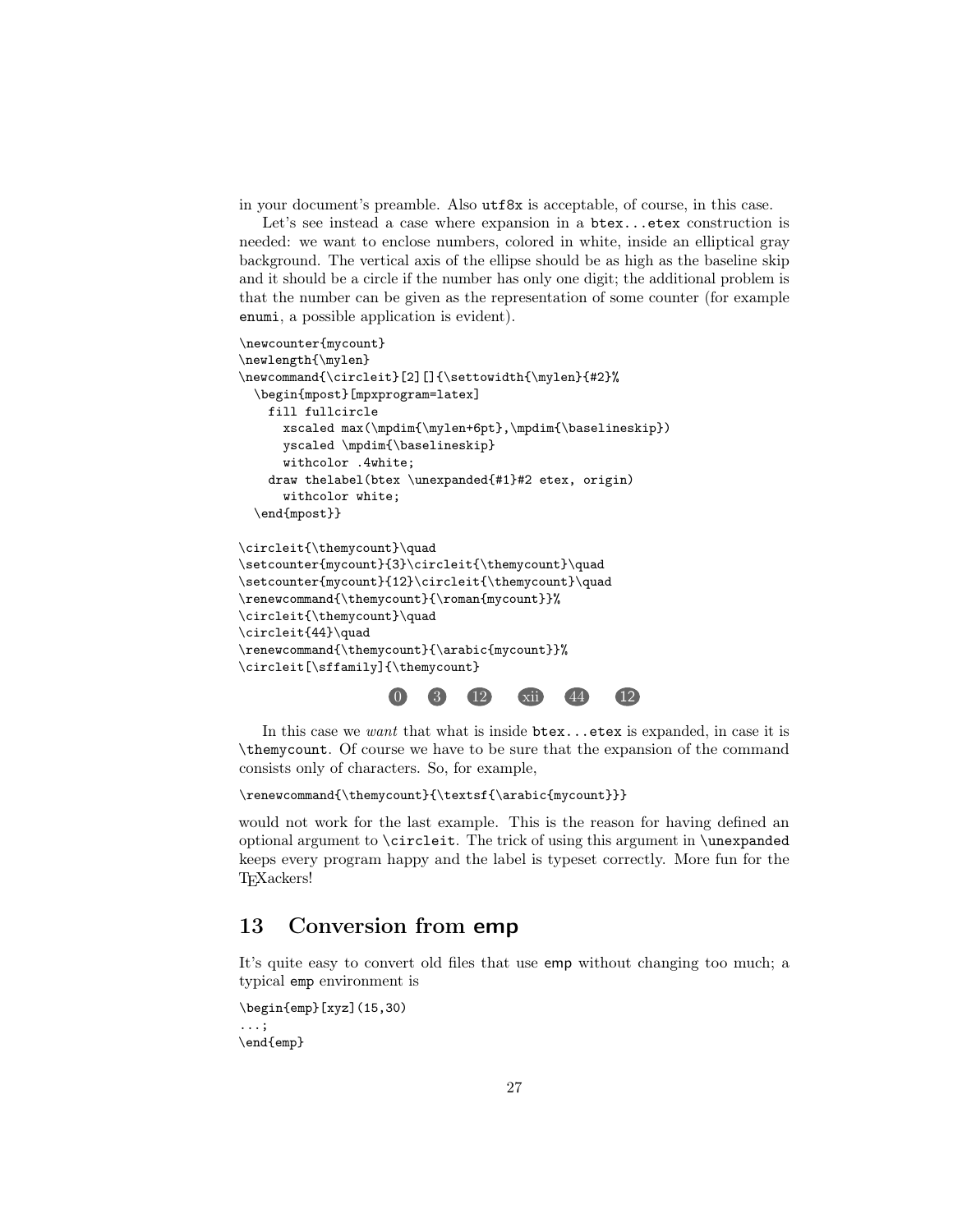where the dots stand for METAPOST statements and xyz is the name for subsequent use. This may be transformed into

```
\begin{mpost}[name=xyz,use]
w:=\mpdim{15\unitlength};
h:=\mpdim{30\unitlength};
...;
```

```
\end{mpost}
```
An empgraph environment such as

```
\begin{empgraph}[xyz](15,30)
...;
\end{empgraph}
```
must be transformed into

```
\begin{mpost}[name=xyz,use](15,30)
w:=\mpdim{15\unitlength};
h:=\mpdim{30\unitlength};
draw begingraph(w,h);
...;
endgraph;
\end{mpost}
```
Remember to change all btex into \btex and the auxiliary commands into the similar ones of gmp: it should be almost straightforward. If people ask for it, I might add a compatibility layer for emp.

Alternatively, the first case might be treated as

```
\begin{mpost*}[name=xyz,
 mpsettings={w:=\mpdim{15\unitlength};
   h:=\mpdim{30\unitlength};}]
...;
\end{mpost*}
```
You might prefer this strategy if you have many  $b$ tex...etex pairs. Look out for \end commands, though: if not properly braced, they will confuse the processing of the environment's content.

## 14 Implementation

Before doing anything, we check that the engine knows about \unexpanded and \dimexpr; otherwise we say good-bye.

```
1 \@ifundefined{eTeXversion}{%
```

```
2 \PackageError{gmp}{This package requires a e-TeX extensions}
```
- 3 {The gmp package requires a modern TeX engine, please upgrade}%
- 4 \endinput}{}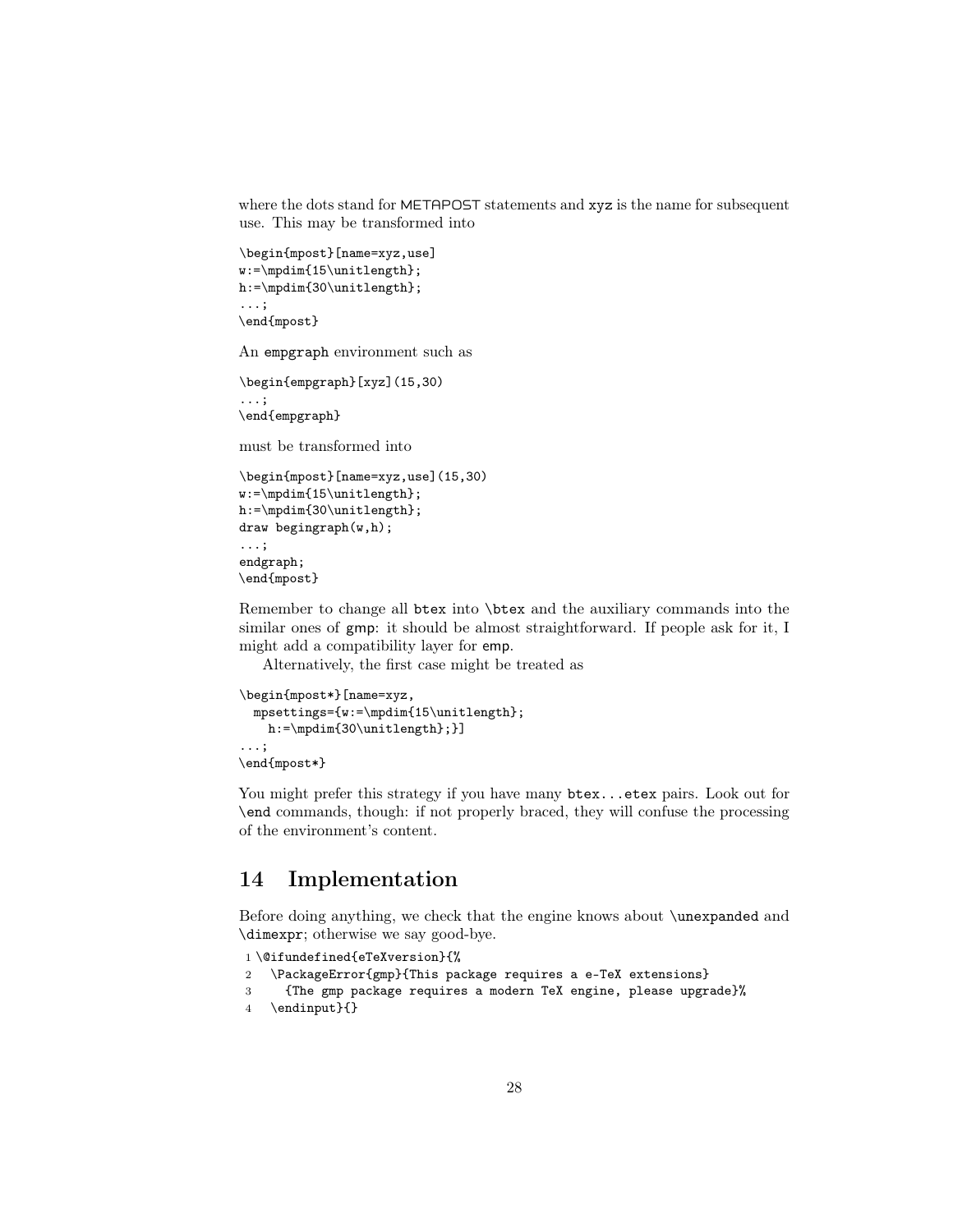We need xkeyval for its key-value interface. Then we define some conditional for later usage and the package options.

```
5 \RequirePackage{xkeyval}[2005/01/30]
6
7 \newif\ifgmp@latex % true if always using latex for mpx
8 \newif\ifgmp@locallatex % true if using latex for mpx for a
9 % single figure
10
11 \newif\ifgmp@nogen % true if we are not generating the mps files
12 \newif\ifgmp@nowrite % true if we are not writing the mp files
13 \newif\ifgmp@warn % true if we are issuing the final message
14
15 \DeclareOptionX<ggmp>{tex}{\def\gmp@mpxprogram{tex}%
16 \gmp@latexfalse\gmp@locallatexfalse}
17 \DeclareOptionX<ggmp>{latex}{\def\gmp@mpxprogram{latex}%
18 \gmp@latextrue\gmp@locallatextrue}
19
20 \DeclareOptionX<ggmp>{noshellescape}{\gmp@nogentrue}
21 \DeclareOptionX<ggmp>{shellescape}{\gmp@nogenfalse}
22
23 \DeclareOptionX<ggmp>{nowrite}{\gmp@nowritetrue}
24 \DeclareOptionX<ggmp>{write}{\gmp@nowritefalse}
25
26 \DeclareOptionX<ggmp>{envname}{\def\gmp@envname{#1}}
27 \DeclareOptionX<ggmp>{extension}{\def\gmp@ext{#1}}
28
29 \def\gmp@preoptions{}
30 \DeclareOptionX<ggmp>{everymp}{\edef\gmp@preoptions{\gmp@preoptions^^J#1}}
31
32 \DeclareOptionX<ggmp>{clean}{\def\gmp@clean{#1}}
33
34 \DeclareOptionX<ggmp>{rmcommand}{\def\gmp@remove{#1}}
35 \DeclareOptionX<ggmp>{postrmcommand}{\def\gmp@postremove{#1}}
36
37 \def\gmp@jobname{\jobname}
```
Now we set the default options: the mpx program is TEX; we write out the auxiliary files and do not assume shell-escape; no cleaning after compilation of the METAPOST files; default environment names are mpost and mpost\*; default mp-extension is +mp. Then we read the package options.

```
38 \ExecuteOptionsX<ggmp>{tex,noshellescape,write,clean=none}
39 \ExecuteOptionsX<ggmp>{envname=mpost,extension=+mp,
40 rmcommand=rm -f,postrmcommand={}}
41 \ProcessOptionsX<ggmp>\relax
```
We need some auxiliary packages, they'll probably be loaded anyway, with the exception of environ that's employed for the mpost\* environment, but has no known incompatibility.

```
42 \RequirePackage{graphicx}
43 \RequirePackage{ifpdf}
```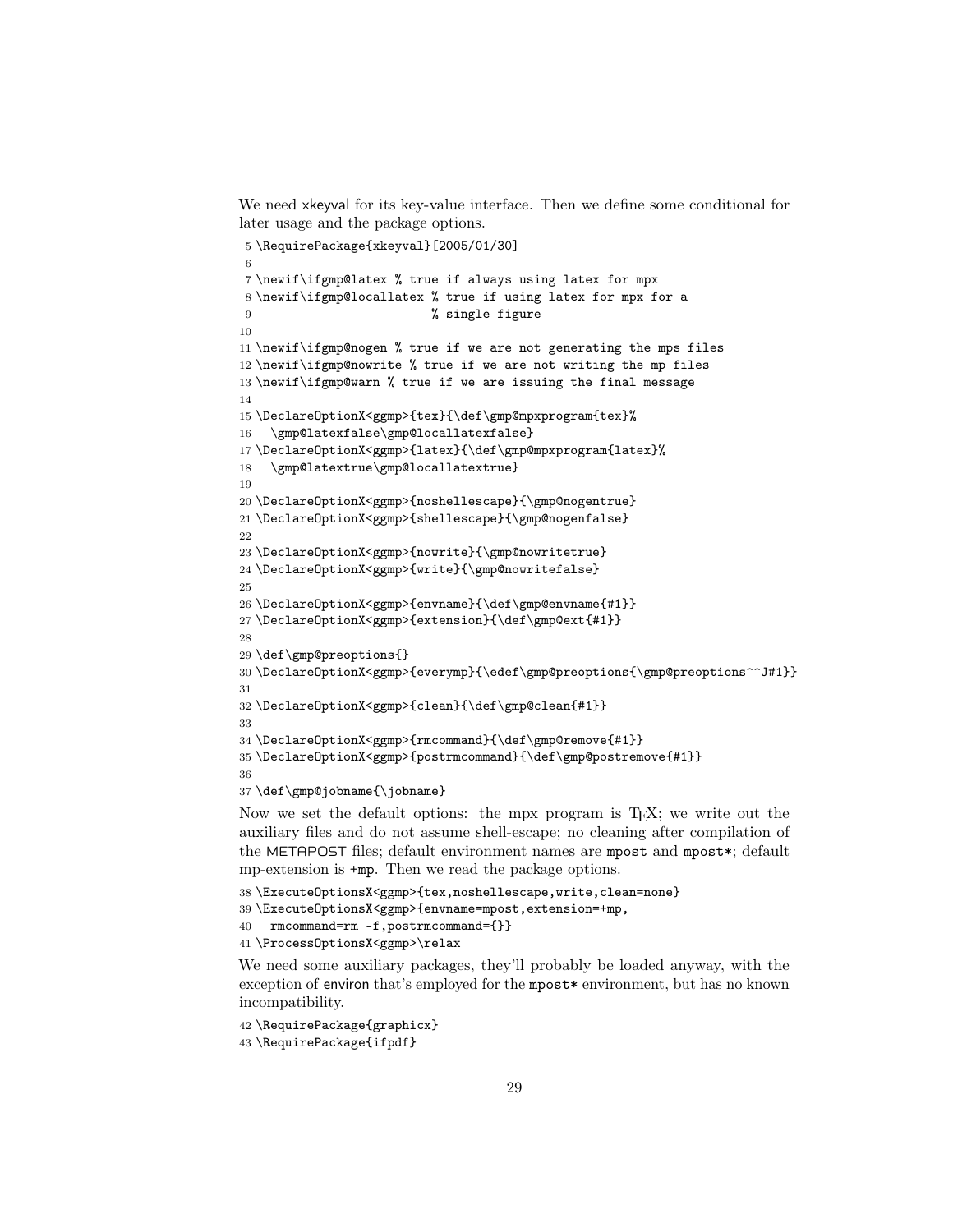```
44 \RequirePackage{ifxetex}
```
\RequirePackage{environ}

With X<sub>E</sub>LAT<sub>E</sub>X we need to run epstopdf; we don't support LuaLAT<sub>E</sub>X, because looking at shell-escape is useless, at the moment, even via Heiko Oberdiek's pdftexcmds (at least for the time being).

```
46 \ifxetex
47 \let\gmp@shellescape\shellescape
48 \def\gmp@preoptions{prologues:=3;^^J}
49 \else
50 \ifdefined\pdfshellescape % (pdf)latex
51 \let\gmp@shellescape\pdfshellescape
52 \else % lualatex
53 \chardef\gmp@shellescape=\z@
54 \gmp@nogentrue
55 \Upsilon56 \fi
```
We define some warning messages; in some cases the message enables or disables other messages.

```
57 \def\gmp@msgdisallowed{\PackageWarningNoLine{gmp}{Compilation and
58 writing of MetaPost files has been\MessageBreak disallowed by the
59 'nowrite' option}\gdef\gmp@nemessage{}}
60 \def\gmp@msgnonexistent{\PackageWarning{gmp}{Non existent MetaPost
61 file requested}\ifgmp@warn\else\global\gmp@warntrue\fi}
62 \def\gmp@msgrequestx{\PackageWarningNoLine{gmp}{The MetaPost file you
63 requested does not exist,\MessageBreak perhaps by a compilation
64 error}}
65 \def\gmp@msgremember{\PackageWarningNoLine{gmp}{Remember to run 'sh
66 \gmp@jobname\gmp@ext.sh' and rerun (pdf)LaTeX}}
```
The following lines are to avoid spurious messages, opening and writing of files if the user has not activated the shell escape feature but has given the shell-escape option.

```
67 \def\gmp@msgensure{%
```

```
68 \PackageWarningNoLine{gmp}{Ensure that you have enabled the shell
```

```
69 escape feature, or\MessageBreak you can be in trouble. The
```

```
70 available MetaPost generated\MessageBreak files will be used
```

```
71 anyway. Use option 'nowrite' if they\MessageBreak are already
```

```
72 in final form}%
```

```
73 \let\gmp@message\@gobble
```

```
74 \let\gmp@writexviii\@gobble
```

```
75 \def\gmp@openout##1##2\@nil{}%
```

```
76 \let\gmp@write\@gobbletwo
```

```
77 \let\gmp@closeout\@gobble}
```
Now we define some abbreviations for primitive actions, so that we are able to change their meaning at will.

```
78 \let\gmp@message\message
79 \def\gmp@writexviii{\immediate\write18 }
```

```
80 \def\gmp@openout#1#2\@nil{\immediate\openout#1#2}
```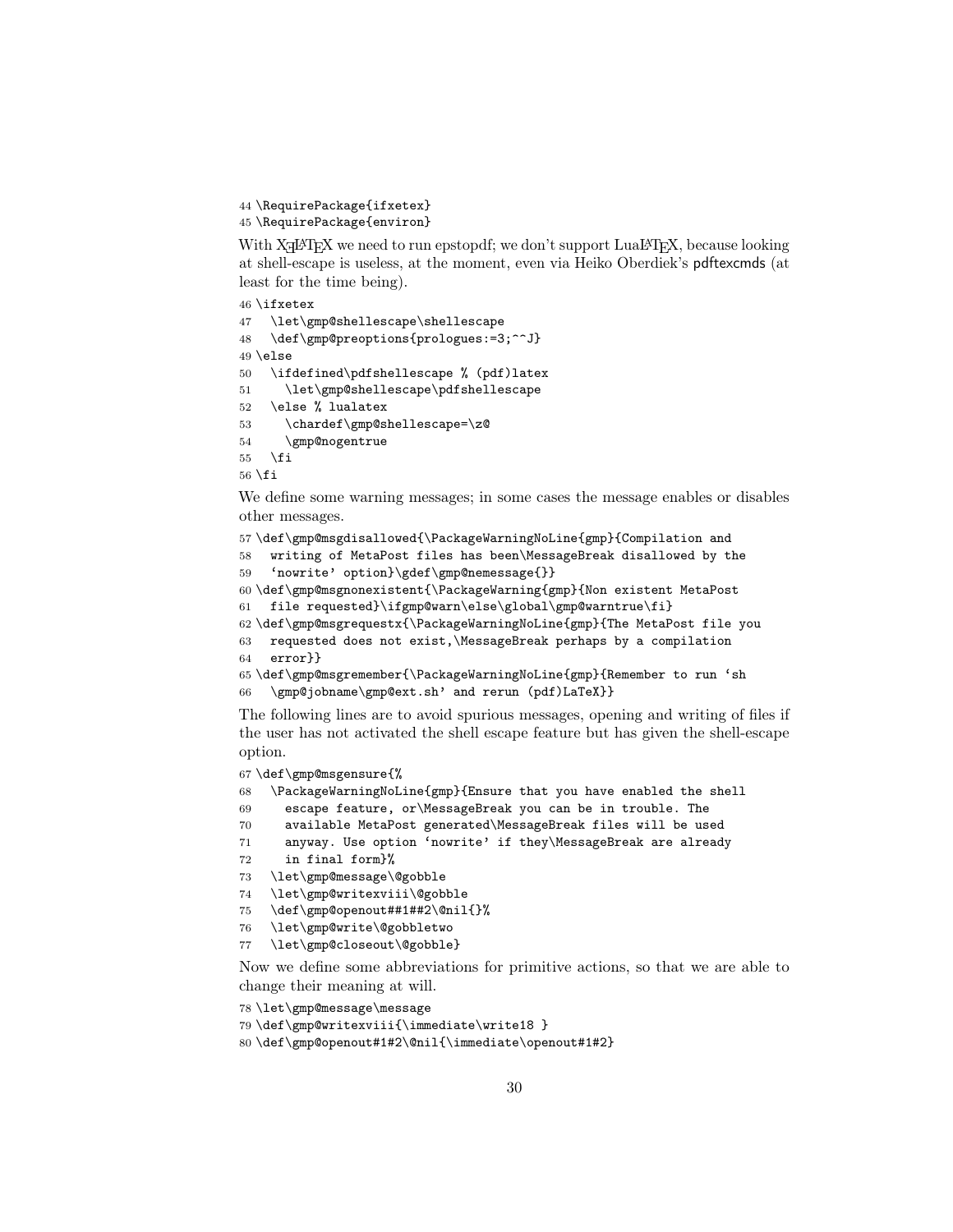```
81 \def\gmp@write{\immediate\write}
```

```
82 \def\gmp@closeout{\immediate\closeout}
```
\gmp@command Here we define the main internal macro, \gmp@command, which has different definitions depending on the package options. If the nowrite option is valid, there's even no need for it; otherwise it must behave differently: if we are doing immediate compilation via shell-escape it must act by emitting \gmp@writexviii, otherwise it must write the command in the batch file to be run after the LATEX run. In the latter case we also open an output stream and write a prologue on it.

```
83 \def\gmp@setupmacros{%
84 \ifgmp@nowrite
85 \let\gmp@nemessage\gmp@msgdisallowed
86 \else
87 \ifgmp@nogen
88 \let\gmp@nemessage\gmp@msgnonexistent
89 \def\gmp@command{%
90 mpost \ifx\gmp@mpmem\empty\else\space\gmp@mpmem\space\fi}%
91 \newwrite\gmp@shellout
92 \immediate\openout\gmp@shellout=\gmp@jobname\gmp@ext.sh%
93 \immediate\write\gmp@shellout{\string##!/bin/sh}%
94 \def\gmp@shellcommand##1{\immediate\write\gmp@shellout{##1}}%
95 \AtEndDocument{\ifgmp@warn\gmp@msgremember\gmp@warnfalse\fi}%
96 \else
97 \let\gmp@nemessage\gmp@msgrequestx
98 \ifnum\gmp@shellescape=\@ne
99 \def\gmp@command{%
100 mpost -interaction=nonstopmode %
101 \ifx\gmp@mpmem\empty\else\space\gmp@mpmem\space\fi}%
102 \def\gmp@shellcommand##1{%
103 \gmp@message{^^J(gmp) Doing external command^^J(gmp) \string"}%
104 \gmp@writexviii{echo ##1'\string"'}\gmp@writexviii{##1}%
105 }%
106 \else
107 \gmp@msgensure\let\gmp@shellcommand\@gobble
108 \fi
109 \foralli
110 \overline{ifi}111 }
112 \gmp@setupmacros
```

```
\gmpoptions Next we define \gmpoptions which can be used to set package options in a more
             friendly way. However we disallow it outside the preamble, because otherwise the
             status of the macros would not be predictable.
```

```
113 \def\gmpoptions#1{\setkeys{ggmp}{#1}\gmp@setupmacros}
114 \@onlypreamble\gmpoptions
```
We next define a standard LAT<sub>EX</sub> preamble for mpx.

```
115 \def\gmp@latexpreamble{%^^J%
```

```
116 \gmp@percent\string&latex^^J%
```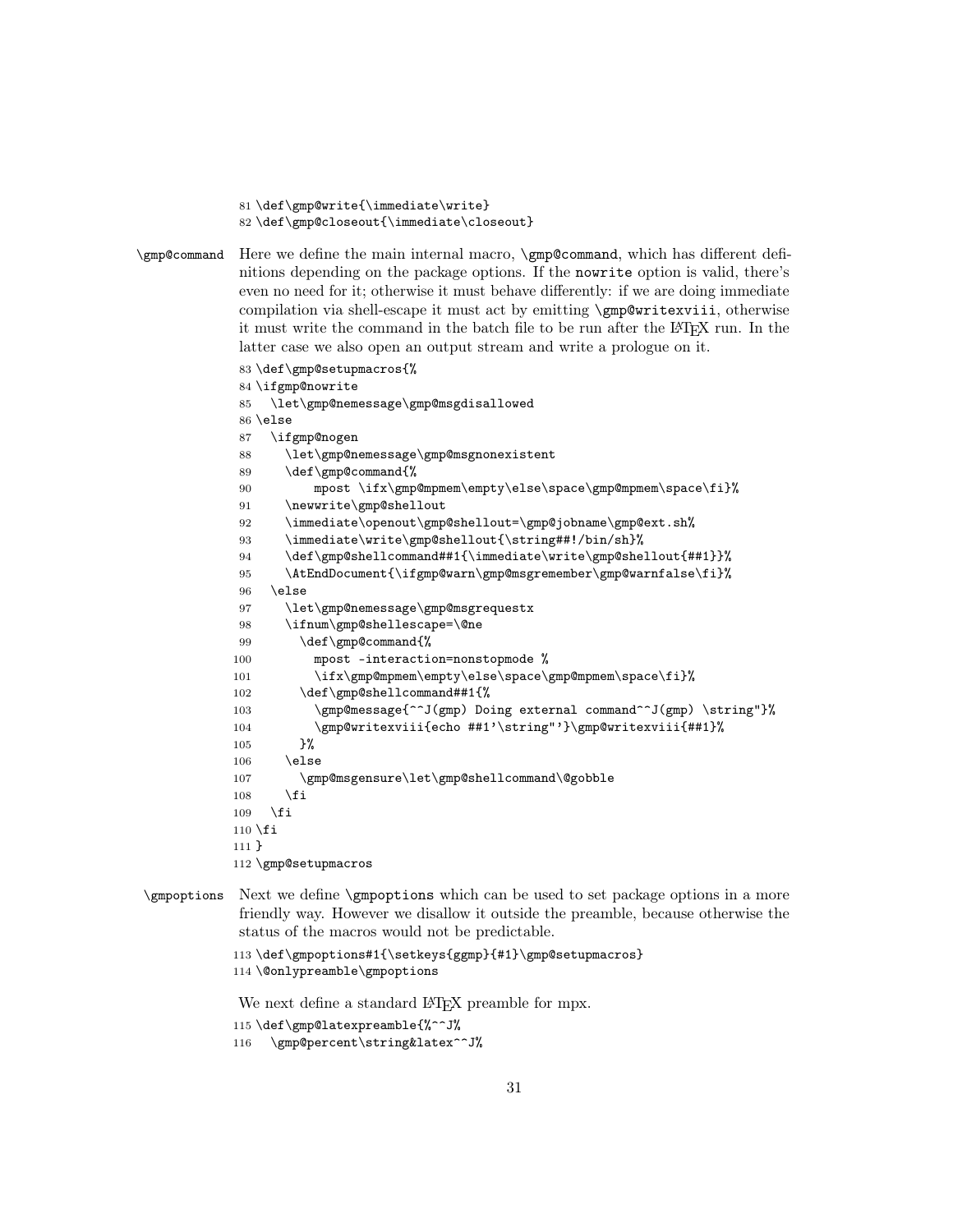- 117 \string\documentclass[1\@ptsize pt]{article}^^J%
- 118 \ifx\empty\gmp@packages\else\the\gmp@packages^^J\fi%
- 119 \ifx\empty\gmp@commands\else\the\gmp@commands^^J\fi%
- 120 \string\begin{document}^^J}

```
\usempxclass
\usempxpackage
              If one wants a non standard LATEX class, the command \usempxclass, with the
               same syntax as \documentclass, is provided. Similarly for \usempxpackage;
                \resetmpxpackages clears out the loading of packages.
```

```
121 \newcommand\usempxclass[2][]{%
122 \def\gmp@latexpreamble{^^J%
123 \gmp@percent\string&latex^^J%
124 \string\documentclass[#1]{#2}^^J%
125 \ifx\empty\gmp@packages\else\the\gmp@packages^^J\fi%
126 \ifx\empty\gmp@commands\else\the\gmp@commands^^J\fi%
127 \string\begin{document}^^J}}
128 \newtoks\gmp@packages
129 \newcommand\usempxpackage[2][]{%
130 \gmp@packages=\expandafter{\the\gmp@packages^^J%
131 \usepackage[#1]{#2}}}
132 \newcommand\resetmpxpackages{\gmp@packages={}}
```
\mpxcommands With \mpxcommands one can insert definitions to be used for METAPOST label composition: these are seen only if LAT<sub>EX</sub> is used for mpx. There's also \resetmpxcommands in case of need.

```
133 \newtoks\gmp@commands
134 \newcommand\mpxcommands[1]{%
135 \gmp@commands=\expandafter{\the\gmp@commands^^J%
136 #1}}
137 \newcommand\resetmpxcommands{\gmp@commands={}}
```
\mpdim The \mpdim macro is used in the mpost environment or in the value of the key mpsettings for passing length depending on current conditions. We exploit \dimexpr that strips out possible 'elastic' components and allows for doing calculations. The result is written out surrounded by begingroup and endgroup that make the number obtained look like a variable at METAPOST's eyes.

138 \def\mpdim#1{ begingroup \the\dimexpr#1\relax\space endgroup }

Now we start the hard task of writing out the auxiliary files. So we define an output stream and a counter that keeps track of the figure names; in order to know the total number of the pictures, at end-of-document we define an internal label which is currently unused, though.

```
139 \newwrite\gmp@out
140 \newcounter{gmp@count}
141 \AtEndDocument{%
142 \refstepcounter{gmp@count}%
143 \label{gmp@finallabel}%
144 }
```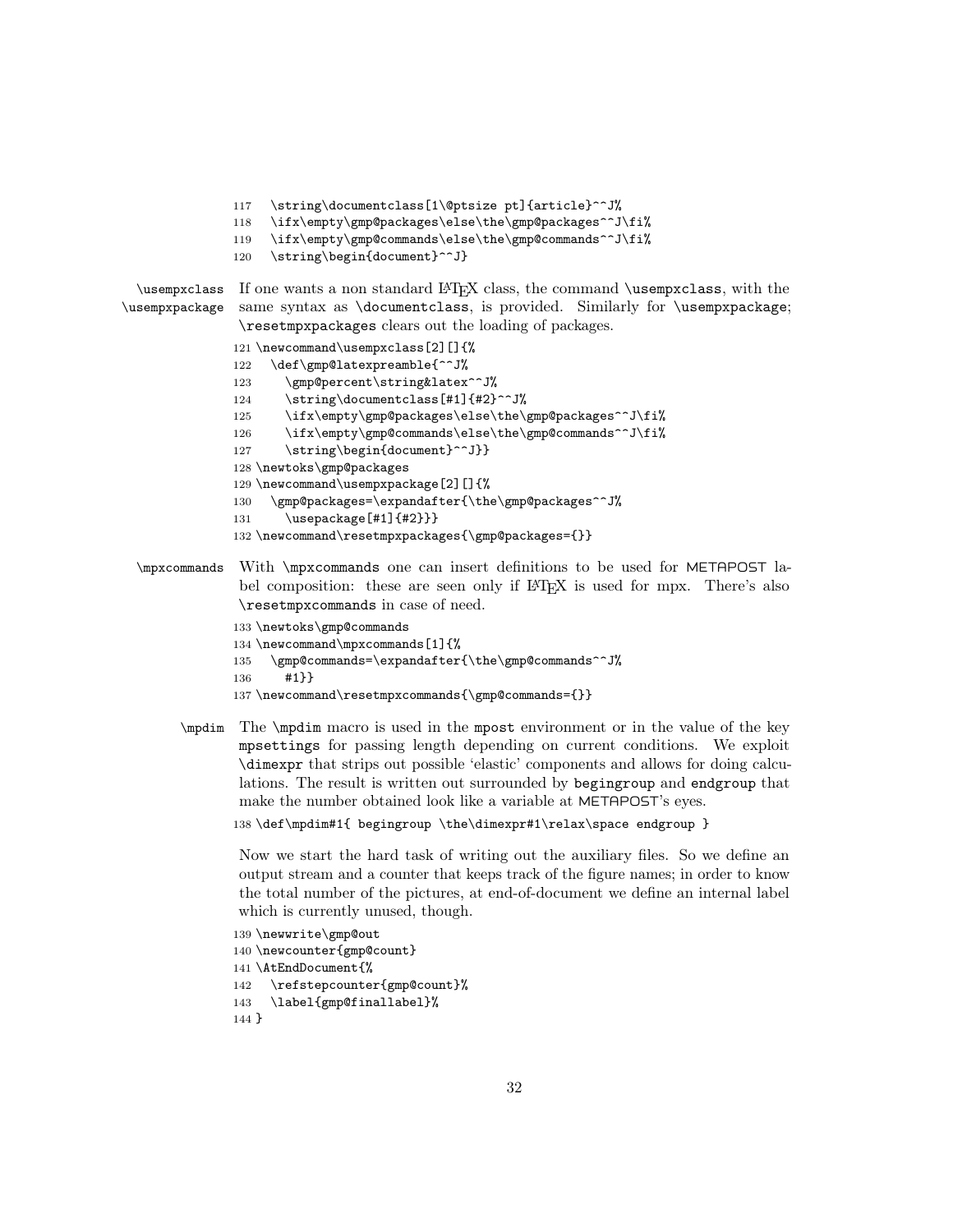mpost The mpost environment (but the name can be set at package loading) must read the 'local options' given as an optional argument as the usual list of key-value statements. First of all it must step the METAPOST figure counter and set a label for it for subsequent calling of the graphics, then we grab the option given to the environment.

145 \newenvironment{\gmp@envname}[1][]

- 146 {\@bsphack
- 147 \global\gmp@usefalse
- 148 \refstepcounter{gmp@count}\label{gmp@label@\thegmp@count}%
- 149 \bgroup
- 150 \edef\gmp@number{\thegmp@count}%
- 151 \gmp@grab{#1}}
- 152 {\@esphack}
- mpost\* The mpost\* environment writes out its contents without TEX macro expansion; we simply use mpost: so we gather the optional argument into a scratch token register, collect the body of the environment and pass it to the \gmp@writeunex macro which calls  $\begin{array}{c}$  (possibly with the name chosen by the user), to which are passed the options. The first \unexpanded is removed by \edef, the second one by the writing process.

```
153 \def\gmp@writeunex#1{\begingroup
154 \edef\x{\endgroup\noexpand\begin{\gmp@envname}[\the\toks@]%
155 \unexpanded{\unexpanded{#1}}\noexpand\end{\gmp@envname}}\x}
156 \newenvironment{\gmp@envname*}[1][]
157 {\toks@{#1}\Collect@Body\gmp@writeunex}{}
```
Here we define the key-value interface for the options to the environments, with some auxiliary macros and conditionals; \gmp@fourdigits is used for the output file names, we think that more than 9999 pictures are difficult to be present for a single file; but this will not limit at all the user's possibilities.

```
158 \def\gmp@fourdigits#1{%
159 \ifnum#1<10 0\fi
160 \ifnum#1<100 0\fi
161 \ifnum#1<1000 0\fi\number #1}
162 \def\gmp@not@a@name@{@not@a@name@}
163 \def\gmp@choosetex{\gmp@locallatexfalse}
164 \def\gmp@chooselatex{\gmp@locallatextrue}
165 \def\gmp@doiflatex#1{\ifgmp@latex#1\else\ifgmp@locallatex#1\fi\fi}
166 \def\gmp@mpmem{}
167 \newif\ifgmp@use
168 \define@key{gmp}{name}[@not@a@name@]{%
169 \def\gmp@thisname{#1}%
170 \expandafter\xdef\csname gmp@fig#1\endcsname
171 {\gmp@fourdigits{\gmp@number}}}
172 \define@key{gmp}{use}[true]{\global\csname gmp@use#1\endcsname}
173 \define@key{gmp}{mpmem}{\def\gmp@mpmem{-mem #1}}
174 \define@key{gmp}{mpsettings}{\edef\gmp@preoptions{\gmp@preoptions^^J#1}}
```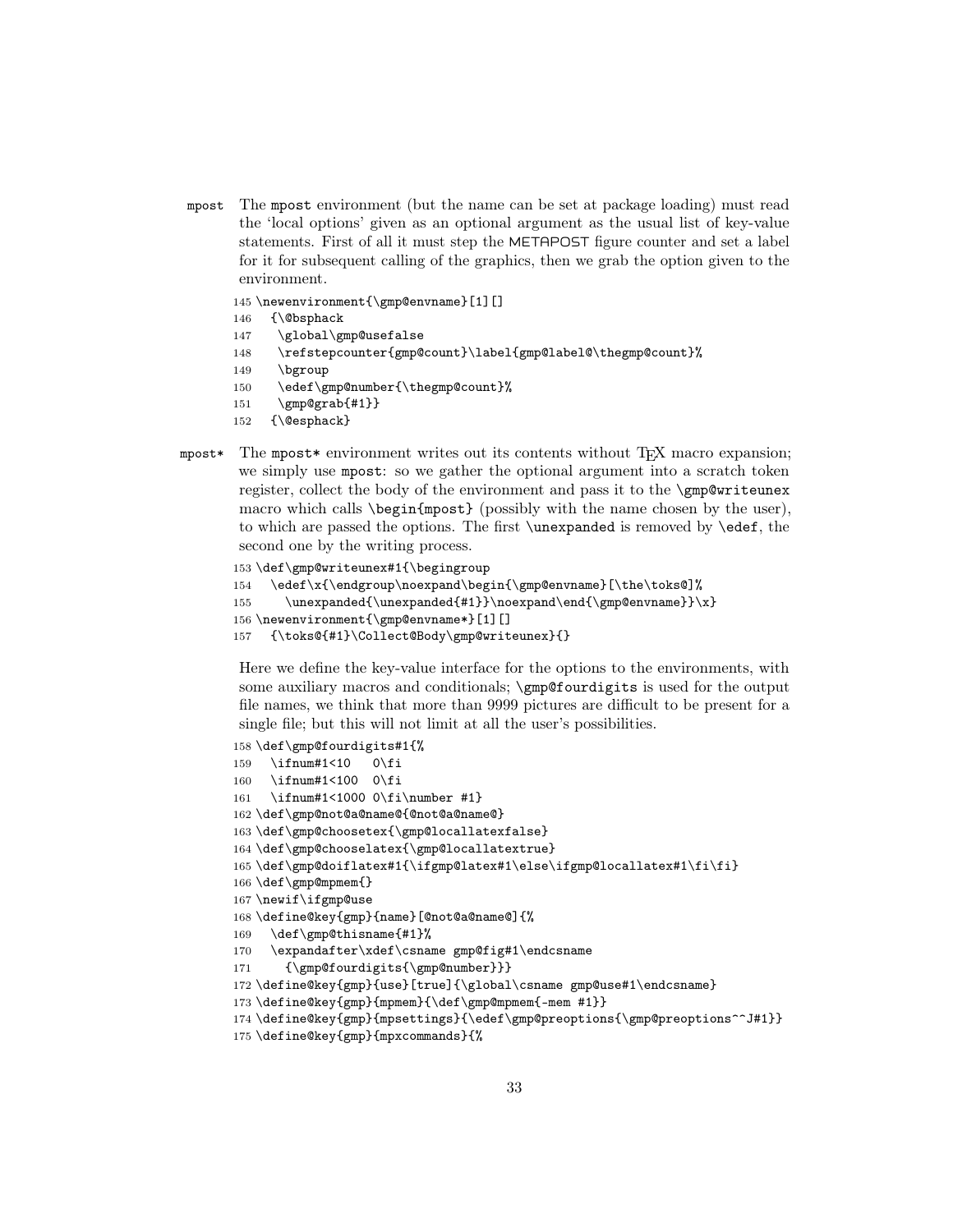```
176 \gmp@commands=\expandafter{\the\gmp@commands^^J#1}}
```

```
177 \define@key{gmp}{mpxprogram}{%
```

```
178 \def\gmp@mpxprogram{#1}%
```

```
179 \csname gmp@choose#1\endcsname}
```

```
180 \define@key{gmp}{runs}{\chardef\gmp@runs=#1\relax}
```

```
\gmp@grab The \gmp@grab macro sets the value of the keys; the name must be initially empty
           and the number of runs should be 1. The conditional \if{\mathbb{Q}m} use is set to false at
           the beginning of the environment, and to true when use is given or when there's
           no name. Finally the macro calls \gmp@innermpost.
```

```
181 \def\gmp@grab#1{%
```

```
182 \setkeys{gmp}{name}%
```

```
183 \setkeys{gmp}{runs=1}%
```

```
184 \setkeys{gmp}{#1}%
```

```
185 \ifx\gmp@thisname\gmp@not@a@name@
```

```
186 \global\gmp@usetrue
```

```
187 \fi
```

```
188 \gmp@setup\gmp@innermpost}
```
Before defining the macro responsible for the task of writing out the METAPOST files, we do some housekeeping.

We ensure that the character we need are written correctly in the META-POST files; so we define a 'printing' percent sign and change the category code of characters that might be made active by babel or other packages. The semicolon is made active: it will output a semicolon followed by a new line character; in the environment \par means 'go to a new line', so that empty lines in a mpost environment will cause a new line in the output file. However this doesn't work currently for mpost environments given as arguments to other commands; since the normal buffer size is around 50 000, this should not be a problem.

```
189 \begingroup\@makeother\%\def\x{\endgroup\def\gmp@percent{%}}\x
190 \def\gmp@activesc{\catcode'\;=\active
191 \begingroup\lccode'\~='\;
192 \lowercase{\endgroup\edef~}{\string;^^J}}
193 \def\gmp@otherchars{\do\!\do\=\do\:\do\"\do\?\do\'\do\'\do\!}
```
\gmp@setup The following macro \gmp@setup starts writing the output files, after setting category codes and something else; it doesn't write anything if the option nowrite is in force, otherwise writes a prologue and all needed preliminaries, up to beginfig( $\langle number \rangle$ ); this number is actually irrelevant, because we use outputtemplate, but it should correspond to the number appearing in the name of the output file.

```
194 \def\gmp@setup{%
```
195 \let\do\@makeother\gmp@otherchars\newlinechar='\^^J

```
196 \gmp@activesc
```

```
197 \def\par{^^J}%
```

```
198 \ifgmp@nowrite\else
```
- 199 \edef\@temp{\gmp@jobname\gmp@ext\gmp@fourdigits{\gmp@number}.mp}%
- 200 \expandafter\gmp@openout\expandafter\gmp@out\@temp\@nil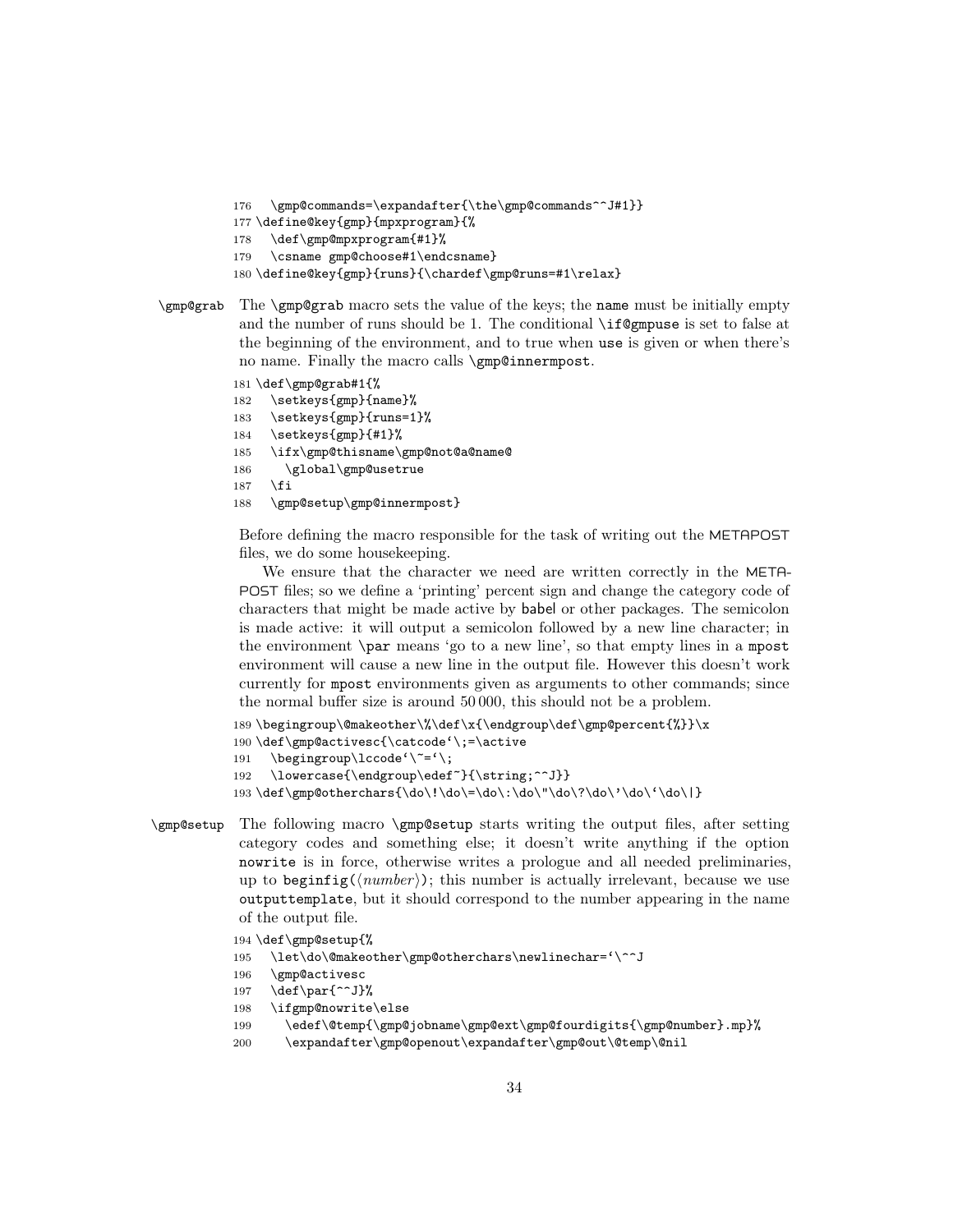```
201 \gmp@write\gmp@out{%
202 \gmp@percent\gmp@percent\space
203 Do not edit, this file has been generated^^J%
204 \gmp@percent\gmp@percent\space
205 automatically by \jobname.tex via gmp.sty^^J^^J%
206 \gmp@doiflatex{verbatimtex\gmp@latexpreamble etex;^^J}%
207 \ifx\empty\gmp@preoptions\else\gmp@preoptions^^J\fi%
208 outputtemplate:= "\gmp@percent j.mps";^^J%
209 beginfig(\gmp@number);%^^J%
210 }%
211 \{f_i\}
```
\gmp@innermpost This is the central macro which collects the body of the environment; we chose to use \end as delimiter so that the environment can be used inside other arguments or definitions; maybe it's not the best way to do this, but other than requiring protection of \end commands inside the environment seems to have no side effects. The environment's content is written out to the METAPOST file, followed by endfig; and end; if LAT<sub>EX</sub> is used for the labels, also the closing statements are added (though they are not strictly necessary). Then \gmp@shellcommand is performed one or more times according to the value of runs. It will run METAPOST stopping LATEX momentarily or write the command to the shell script, according to the current package options. In the case of  $X_{\mathbb{Z}}$   $\mathbb{A}$ T<sub>E</sub>X it will also call or write for a run of epstopdf. Finally, it executes \end{mpost} and uses the object if it has been requested to do, that is, if \ifgmp@use is true.

```
212 \long\def\gmp@innermpost#1\end#2{%
```

```
213 \ifgmp@nowrite\else
214 \gmp@write\gmp@out{%
215 #1^{\sim}Jendfig;^{\sim}Jend.%
216 \gmp@doiflatex{^^Jverbatimtex^^J\string\end{document}^^Jetex}}%
217 \gmp@closeout\gmp@out
218 \count@=\gmp@runs
219 \loop\ifnum\count@>\z@
220 \gmp@shellcommand{\gmp@command\space
221 - tex=\gmp@mpxprogram\space\gmp@jobname\gmp@ext
222 \gmp@fourdigits{\gmp@number}}%
223 \advance\count@\m@ne
224 \repeat
225 \ifxetex
226 \gmp@shellcommand{epstopdf --hires \gmp@jobname\gmp@ext
227 \gmp@fourdigits{\gmp@number}.mps}%
228 \forallfi
229 \ifmmode \overline{1}\else 229 \fi
230 \egroup
231 \end{#2}\ifgmp@use
232 \gmp@usempost{\thegmp@count}\fi}
```
\usempost The macros for using the compiled pictures are almost straightforward: the files will have extension .mps for  $\mathbb{F}$ FEX or PDFL<sup>AT</sup>EX and .pdf for X<sub>H</sub>LATEX. We check that they exist and load them or issue a warning.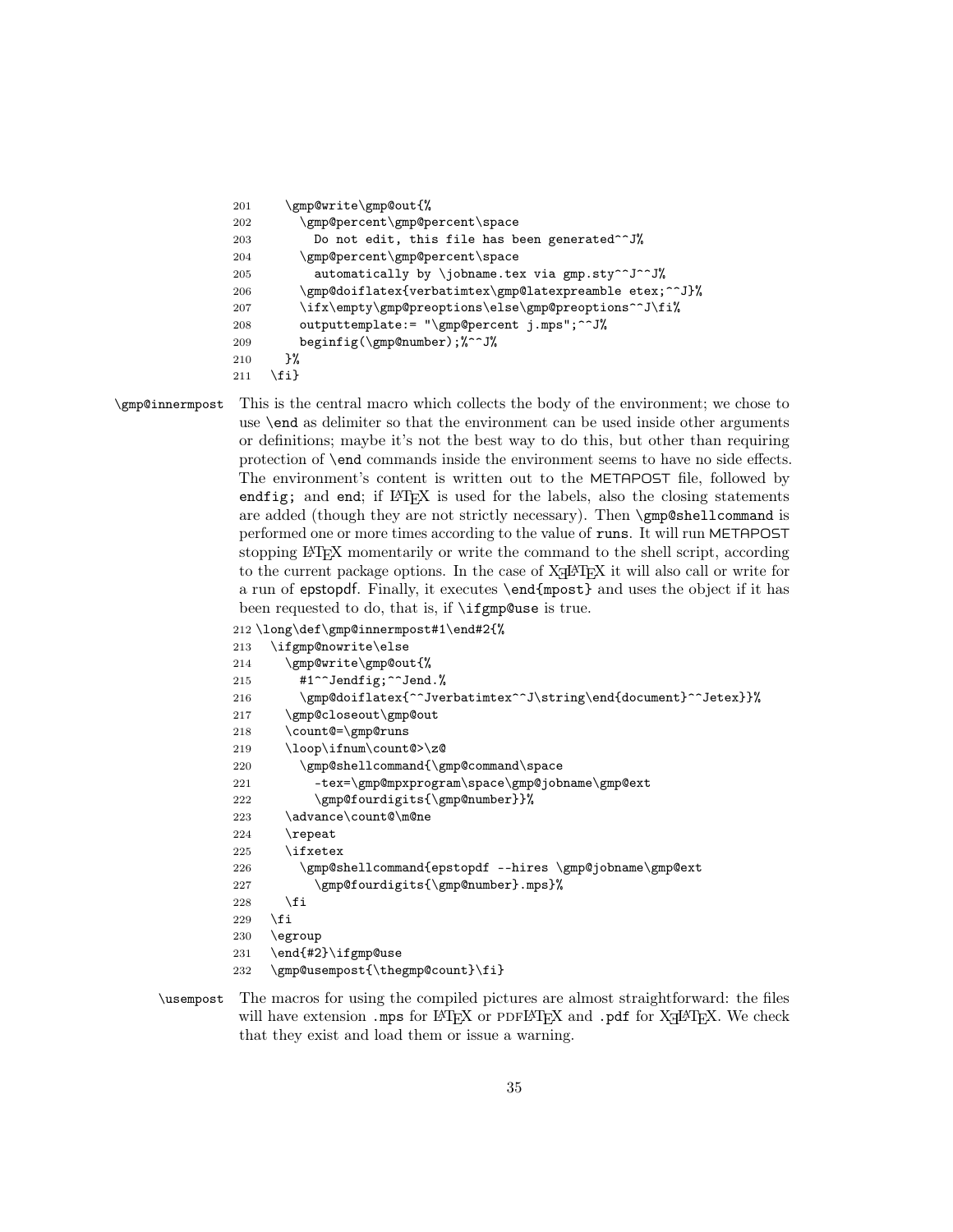```
233 \ifxetex
234 \def\gmp@usempost#1{%
235 \edef\gmp@thempsfile{\gmp@jobname\gmp@ext\gmp@fourdigits{#1}}%
236 \IfFileExists{\gmp@thempsfile.pdf}%
237 {\includegraphics{\gmp@thempsfile.pdf}}%
238 {\gmp@nemessage\gmp@box}}
239 \newcommand\usempost[2][]{%
240 \IfFileExists{\gmp@jobname\gmp@ext\csname gmp@fig#2\endcsname.pdf}%
241 {\includegraphics[#1]
242 {\gmp@jobname\gmp@ext\csname gmp@fig#2\endcsname.pdf}}%
243 {\gmp@nemessage\gmp@box}}
244 \else
245 \def\gmp@usempost#1{%
246 \edef\gmp@thempsfile{\gmp@jobname\gmp@ext\gmp@fourdigits{#1}}%
247 \IfFileExists{\gmp@thempsfile.mps}%
248 {\includegraphics[hiresbb]{\gmp@thempsfile.mps}}%
249 {\gmp@nemessage\gmp@box}}
250 \newcommand\usempost[2][]{%
251 \IfFileExists{\gmp@jobname\gmp@ext\csname gmp@fig#2\endcsname.mps}%
252 {\includegraphics[hiresbb,#1]
253 {\gmp@jobname\gmp@ext\csname gmp@fig#2\endcsname.mps}}%
254 {\gmp@nemessage\gmp@box}}
255 \fi
256 \def\gmp@box{\fbox{\@ifundefined{color}{}{\color{red}}MP}}
```
Now we clean up our directory from the auxiliary files, at the user's request, of course. The clean keyword may be specified in the package options or in \gmpoptions to have a value among none, aux, or mp.

At end document we look at the value of this key and do what's desired by the user. If the value is not recognized we issue a warning and act as if clean=none had been given; otherwise we execute the requested command or write them in the batch script.

\AtEndDocument{%

```
258 \@ifundefined{gmp@doclean@\gmp@clean}
259 {\expandafter\gmp@badcleaning\expandafter{\gmp@clean}}
260 {\@nameuse{gmp@doclean@\gmp@clean}}}
261 \def\gmp@badcleaning#1{\PackageWarningNoLine{gmp}{%
262 Wrong cleaning option 'clean=#1'; 'clean=none' used}}
263 \def\gmp@doclean@none{}
264 \def\gmp@doclean@aux{%
265 \gmp@shellcommand{\gmp@remove\space
266 \jobname\gmp@ext*.log\space\gmp@postremove}%
267 \gmp@shellcommand{\gmp@remove\space
268 \jobname\gmp@ext*.mpx\space\gmp@postremove}%
269 \gmp@shellcommand{\gmp@remove\space
270 \jobname\gmp@ext*.mpo\space\gmp@postremove}%
271 }
272 \def\gmp@doclean@mp{%
273 \gmp@shellcommand{\gmp@remove\space
```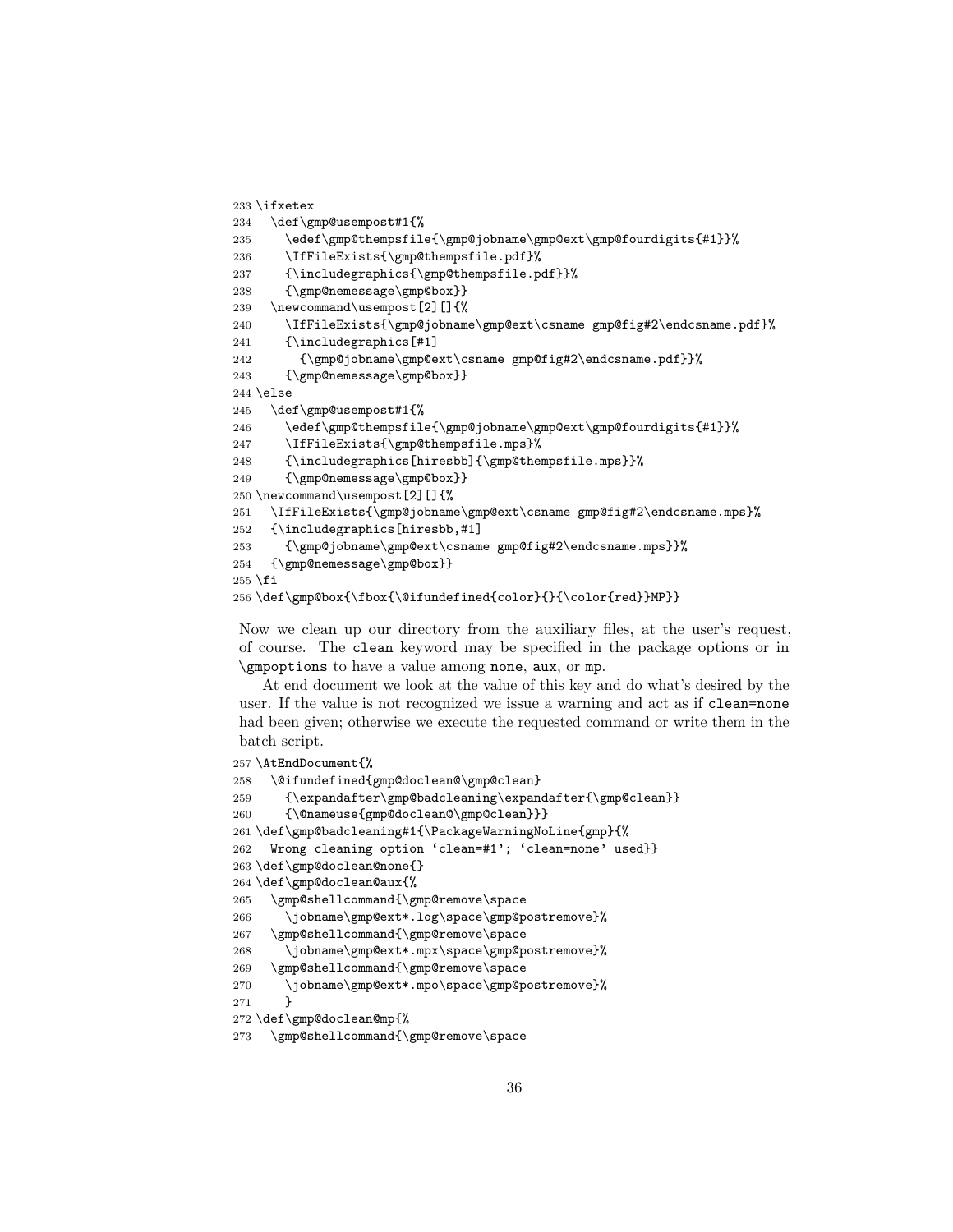```
274 \jobname\gmp@ext*.log\space\gmp@postremove}%
275 \gmp@shellcommand{\gmp@remove\space
276 \jobname\gmp@ext*.mpx\space\gmp@postremove}%
277 \gmp@shellcommand{\gmp@remove\space
278 \jobname\gmp@ext*.mpo\space\gmp@postremove}%
279 \gmp@shellcommand{\gmp@remove\space
280 \jobname\gmp@ext*.mp\space\gmp@postremove}%
281 \ifxetex
282 \gmp@shellcommand{\gmp@remove\space
283 \jobname\gmp@ext*.mps\space\gmp@postremove}%
284 \fi}
```
\verbatimtex Final definition for not expanding macros in the METAPOST labels.

```
\btex
285 \long\def\verbatimtex#1etex{verbatimtex \unexpanded{#1} etex}
     286 \long\def\btex#1etex{btex \unexpanded{#1} etex}
```
## References

- [1] Hans Hagen, Metafun, http://www.pragma-ade.nl/general/manuals/ metafun-p.pdf
- [2] Alan Hoenig, TEX unbound, Oxford University Press, Oxford and New York, 1998.
- [3] Steve Peter, "\starttext, Swelled Rules and METAPOST", The PracT<sub>EX</sub> Journal, n. 4 (2005).

## Change History

v1.0

General: Initial version . . . . . . . . 1

## Index

Numbers written in italic refer to the page where the corresponding entry is described; numbers underlined refer to the code line of the definition; numbers in roman refer to the code lines where the entry is used.

|                                           | Symbols $\qquad \qquad \setminus \qquad \ldots \ldots \ldots \quad 191$ |                                 |
|-------------------------------------------|-------------------------------------------------------------------------|---------------------------------|
| $\sqrt{2}$ 189                            |                                                                         | $\text{Collect@Body} \dots 157$ |
| $\backslash$ @bsphack  146                |                                                                         |                                 |
| $\text{Qesphack} \dots \dots \dots \ 152$ | \AtEndDocument<br>$\ldots$ 95, 141, 257                                 |                                 |
| $\Diamond$ gptsize  117                   |                                                                         | $\Delta$ PeclareOptionX 15,     |
| $\setminus$ 195                           |                                                                         | 17, 20, 21, 23, 24,             |
|                                           | \   193 \btex <u>285</u>                                                | 26, 27, 30, 32, 34, 35          |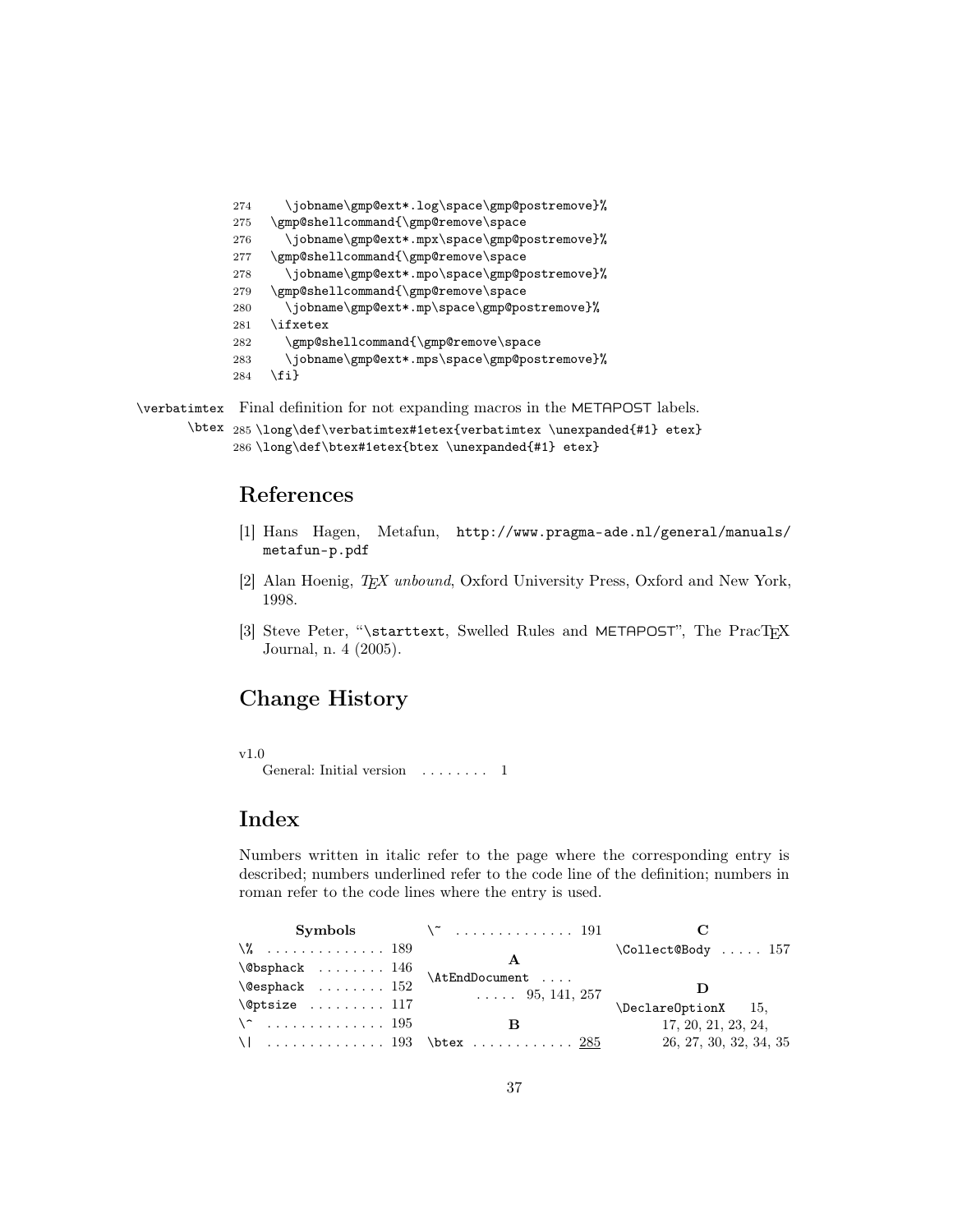| Е                                                     | $\gtrsim 73, 78, 103$                        | $\qquad$ \gmp@shellout $91-94$                                                                                                                                                                                                |
|-------------------------------------------------------|----------------------------------------------|-------------------------------------------------------------------------------------------------------------------------------------------------------------------------------------------------------------------------------|
| environments:                                         |                                              | \gmp@thempsfile                                                                                                                                                                                                               |
| mpost $\ldots \ldots \ldots 145$                      | 90, 101, 166, 173<br>$\mathbf{r}$            | $. \ \ 235-237, 246-248$                                                                                                                                                                                                      |
| mpost* $\ldots \ldots \ldots \frac{153}{2}$           | \gmp@mpxprogram                              | \gmp@thisname . 169, 185                                                                                                                                                                                                      |
| \ExecuteOptionsX 38, 39                               | $\ldots$ 15, 17, 178, 221                    | \gmp@usefalse  147                                                                                                                                                                                                            |
|                                                       | \gmp@msgdisallowed .                         | \gmp@usempost                                                                                                                                                                                                                 |
| G                                                     | . 57, 85                                     | $\ldots$ 232, 234, 245                                                                                                                                                                                                        |
| \gmp@activesc . 190, 196                              | $\gtrsim 67, 107$                            | $\qquad$ 186                                                                                                                                                                                                                  |
| \gmp@badcleaning 259, 261                             | \gmp@msgnonexistent                          | $\qquad$ Warnfalse  95                                                                                                                                                                                                        |
| $\qquad$ 238,                                         | $\ldots \ldots \ldots 60, 88$                | $\qquad$ 61                                                                                                                                                                                                                   |
| 243, 249, 254, 256                                    | \gmp@msgremember 65,95                       | \gmp@write 76, 81, 201, 214                                                                                                                                                                                                   |
| \gmp@chooselatex . 164                                | \gmp@msgrequestx 62,97                       | $\qquad$ 153, 157                                                                                                                                                                                                             |
| \gmp@choosetex  163                                   | \gmp@nemessage                               | \gmp@writexviii                                                                                                                                                                                                               |
| \gmp@clean . 32, 258-260                              | .59, 85, 88, 97,                             | $\ldots$ . 74, 79, 104                                                                                                                                                                                                        |
| \gmp@closeout 77, 82, 217                             | 238, 243, 249, 254                           | $\qquad$ $113$                                                                                                                                                                                                                |
| \gmp@command $83, 220$                                | $\verb \gmp@nogenfalse      21$              |                                                                                                                                                                                                                               |
| $\qquad$                                              | \gmp@nogentrue  20, 54                       | Ι.                                                                                                                                                                                                                            |
| $\ldots$ 119, 126,                                    | $\gtrsim 162, 185$                           | $\left\{ \right. \left\{ \right. \left. \right. \left. \right. \left. \right. \left. \right. \left. \right. \left. \right. \left. \right. \left. \right. \left. \right. \left. \right. \left. \right. \left. \right. \right.$ |
| 133, 135, 137, 176                                    | \gmp@nowritefalse<br>24                      | \ifgmp@locallatex 8, 165                                                                                                                                                                                                      |
| \gmp@doclean@aux  264                                 | \gmp@nowritetrue<br>23                       | $\if{gmp@nogen  11, 87}$                                                                                                                                                                                                      |
| \gmp@doclean@mp  272                                  | \gmp@number 150, 171,                        | \ifgmp@nowrite                                                                                                                                                                                                                |
| \gmp@doclean@none  263                                | 199, 209, 222, 227                           | $\ldots$ 12, 84, 198, 213                                                                                                                                                                                                     |
| \gmp@doiflatex                                        | \gmp@openout 75, 80, 200                     | $\left\{ \right. \left. 167,231 \right\}$                                                                                                                                                                                     |
| $\ldots$ 165, 206, 216                                | \gmp@otherchars 193, 195                     | $\rightarrow$ 01, 95                                                                                                                                                                                                          |
| \gmp@envname                                          | $\qquad$ 139,                                | \ifxetex 46, 225, 233, 281                                                                                                                                                                                                    |
| $\ldots$ 26, 145, 154–156                             | 200, 201, 214, 217                           | \includegraphics                                                                                                                                                                                                              |
| \gmp@ext                                              | \gmp@packages . 118,                         | . 237, 241, 248, 252                                                                                                                                                                                                          |
| 27, 66, 92, 199,                                      | 125, 128, 130, 132                           | М                                                                                                                                                                                                                             |
| 221, 226, 235,                                        | \gmp@percent 116, 123,                       | $\text{Im} \ldots \ldots \frac{138}{138}$                                                                                                                                                                                     |
| 240, 242, 246,                                        | 189, 202, 204, 208                           | mpost (environment) $.145$                                                                                                                                                                                                    |
| 251, 253, 266,                                        | \gmp@postremove                              | mpost* (environment)<br>153                                                                                                                                                                                                   |
| 268, 270, 274,                                        | $\ldots \ldots 35, 266,$                     | $\mbox{supxcommands} \ldots \ldots \frac{133}{133}$                                                                                                                                                                           |
| 276, 278, 280, 283                                    | 268, 270, 274,                               |                                                                                                                                                                                                                               |
| \gmp@fourdigits<br>$\sim 100$ km s $^{-1}$            | 276, 278, 280, 283                           | N                                                                                                                                                                                                                             |
| . 158, 171, 199,                                      | \gmp@preoptions                              | $\text{newwrite} \dots 91, 139$                                                                                                                                                                                               |
| 222, 227, 235, 246                                    | 29, 30, 48, 174, 207                         |                                                                                                                                                                                                                               |
| $\gtrsim 151, 181$                                    | $\qquad$ . 34, 265,                          | O                                                                                                                                                                                                                             |
| \gmp@innermpost 188, 212                              | 267, 269,<br>273,                            | $\operatorname{openout} \dots \dots \otimes 80, 92$                                                                                                                                                                           |
| $\qquad$ 37,                                          | 275, 277, 279, 282                           |                                                                                                                                                                                                                               |
| 66, 92, 199, 221,                                     | $\qquad \ldots 180, 218$                     | P                                                                                                                                                                                                                             |
| 226, 235, 240,<br>242, 246, 251, 253                  | \gmp@setup  188, $194$                       | $\Phi$ . 50, 51                                                                                                                                                                                                               |
| $\gtrsim 0$ atexfalse<br>16                           | \gmp@setupmacros                             | \Process0ptionsX  41                                                                                                                                                                                                          |
|                                                       | $\ldots$ 83, 112, 113                        |                                                                                                                                                                                                                               |
| \gmp@latexpreamble .<br>$\ldots$ 115, 122, 206        | \gmp@shellcommand                            | $\mathbf R$                                                                                                                                                                                                                   |
|                                                       | 94, 102, 107,<br>$\ddotsc$<br>220, 226, 265, | \resetmpxcommands 137                                                                                                                                                                                                         |
| \gmp@latextrue<br>18<br>$\verb \gmp@locallatexfalse $ | 267, 269, 273,                               | $\text{resetmpxpackages} \dots 132$                                                                                                                                                                                           |
| $\cdots \cdots \cdots 16, 163$                        | 275, 277, 279, 282                           | S                                                                                                                                                                                                                             |
| \gmp@locallatextrue                                   | \gmp@shellescape                             | \setkeys  113, 182-184                                                                                                                                                                                                        |
| $\ldots \ldots \ldots 18, 164$                        | $\ldots$ 47, 51, 53, 98                      | $\hbox{\scriptsize\textsf{shell}}$ escape  47                                                                                                                                                                                 |
|                                                       |                                              |                                                                                                                                                                                                                               |